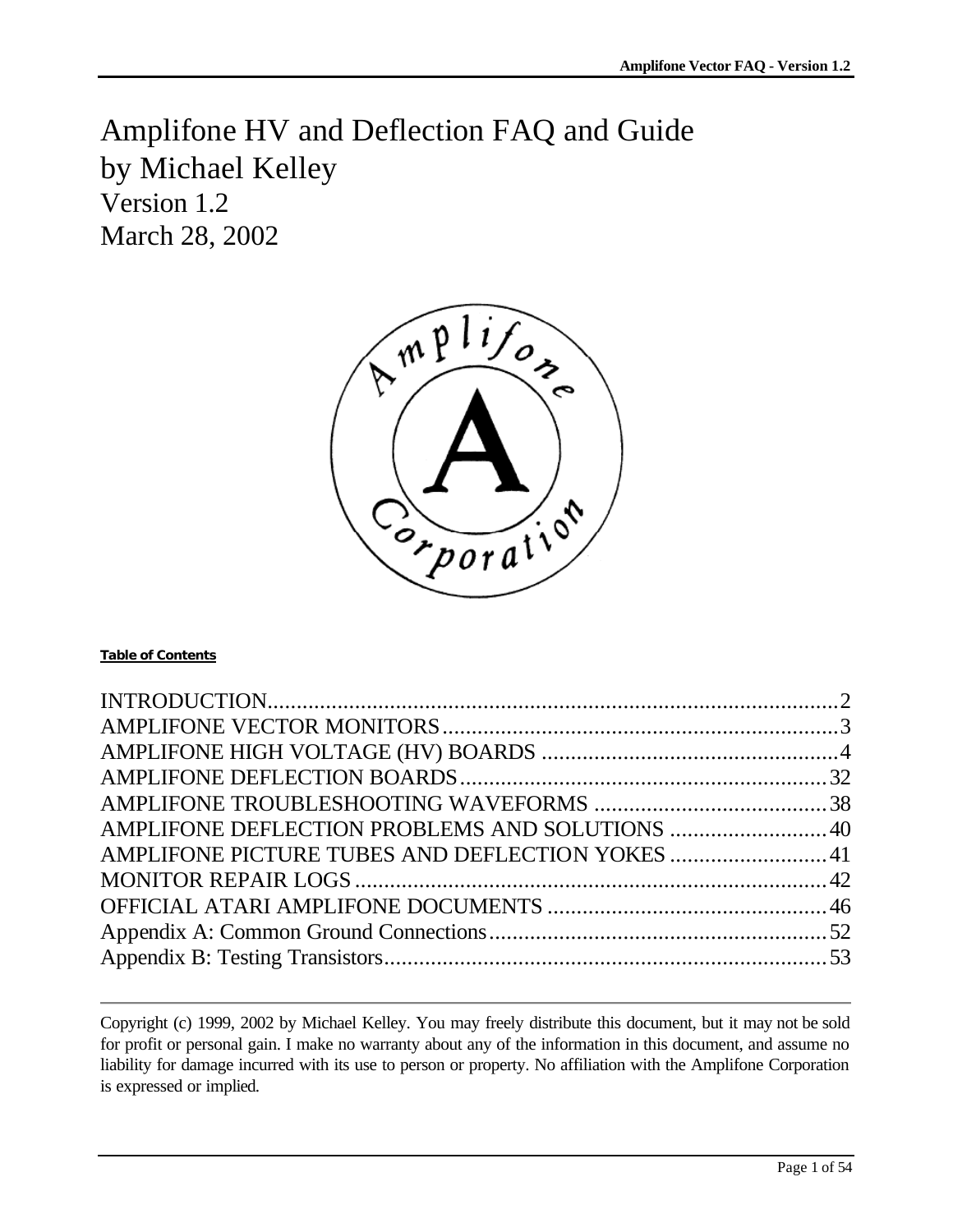# **INTRODUCTION**

I wrote this with the help of several people, and hopefully this will be of some assistance to those who decide to restore Amplifone monitors for their Atari Color Vector games. Gregg Woodcock's Vector Faq is excellent; I learned a great deal about Wells-Gardner Color X/Y monitors. However, it goes into little depth in covering Amplifone HV and Deflection boards. That is why you are reading this document. If you have any corrections or comments, please let me know. I'll do my best to help you if you're having troubles as my schedule permits. Please try to understand, though, I work 3 jobs. (Why do you think it took me so long to write this thing?) My e-mail address is mkdud@aol.com.

Please try to read through the ENTIRE faq to determine your problem. I think I have covered every problem I've seen with the Amplifone boards in the faq. If you have anything to add, please let me know!! I'm always up for comments and suggestions, and would always like to hear more info on the historical side of things as far as Atari goes. Some day, I would like to write a book about the Atari coin-op division.

## **DISCLAIMER**

**Working on monitors can be dangerous. You are dealing with high voltage equipment, as well as a potential risk of implosion of a picture tube. I take no responsibility for damage to yourself, or your equipment. If you are unfamiliar with high voltage systems, DO NOT put yourself in danger. Get someone qualified to work on it, and watch and learn from them. I suggest Randy Fromm's videotapes on Monitor Repair to learn the basics and proper safety steps for working on monitors. If you choose to jump in and work on your monitor without any knowledge of what you are doing, I can assure you, you will damage your equipment, and quite possibly yourself.**

### **Acknowledgements**

I would like to thank these people: Joe Welser (who wrote the first known Amplifone HV guide, and helped me several times with great advice), Gregg Woodcock (who gave me a greater understanding of Vector monitors through his faq), John Robertson (who developed the WG6100>Amplifone HV mod), Randy Fromm (for being the greatest tech in the world, as well as a great teacher - "Grasshopper, you crazy to mess with the Amplifones!"), Jack Hammond (who worked at Amplifone), Bret Pehrson (who actually used this guide), Scott Evans for the Amplifone waveforms, Joe Bachmann, Zonn Moore and last, but certainly not least, Ed Henciak, who was always there to help me fix everything when it blew up.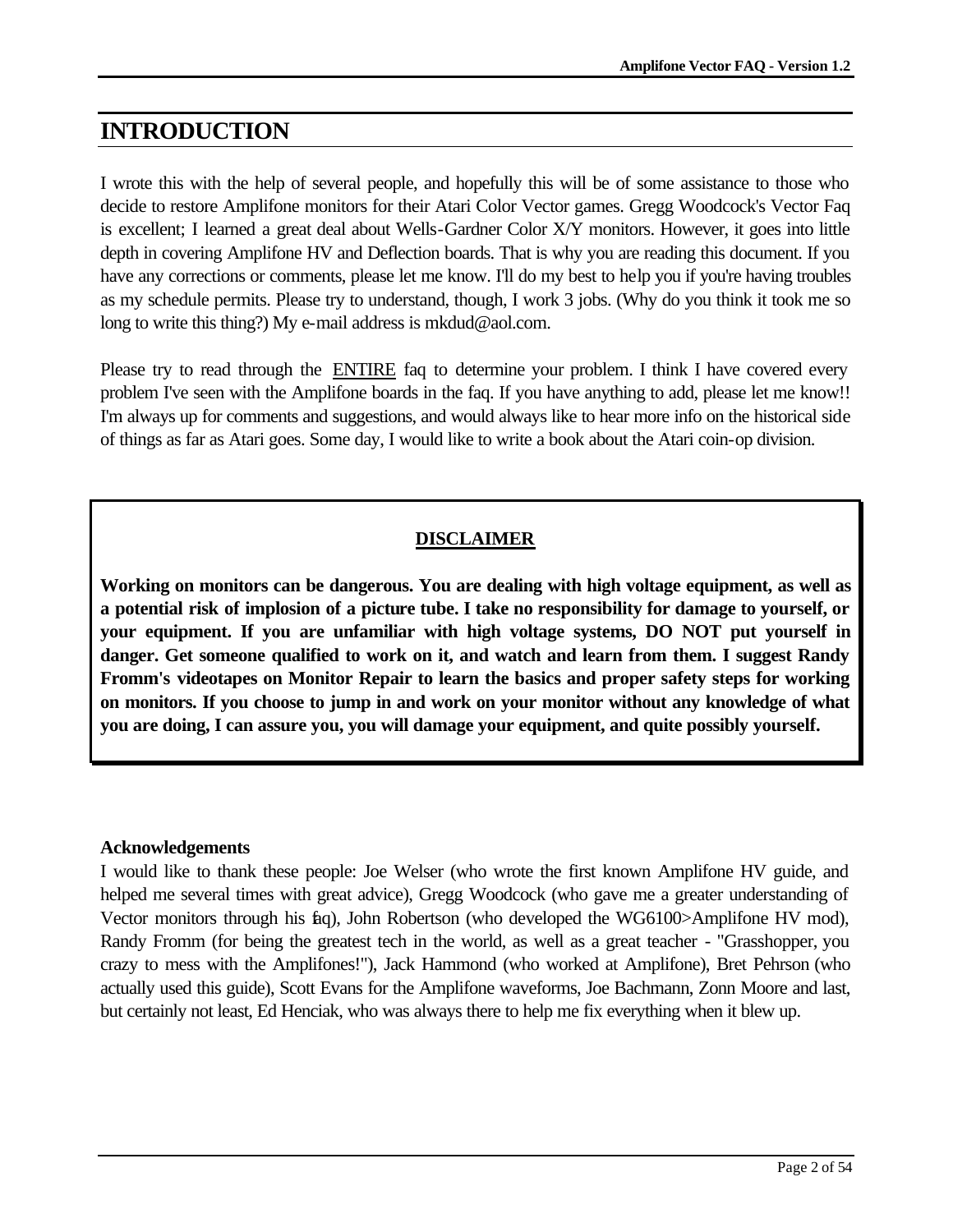# **AMPLIFONE VECTOR MONITORS**

I've had many people (especially operators!) look at me like I was crazy for wanting to restore Amplifone Monitors. Their look gets even more wide eyed when they find that I am replacing a perfectly good Wells Garner color X/Y with an Amplifone. Why replace a nice working WG?? Without getting technical, simply look at the picture of a tuned up WG and compare it to an Amplifone in similar condition. I think you'll be amazed at the difference. The Amplifone has a higher refresh & slew rate, and the Amplifone tube is medium resolution. The result is a sharper picture that simply looks better than any WG. You are seeing the picture the way it was supposed to be, when games like Quantum, Star Wars, and Major Havoc appeared when they were new around 1982-1985.

The problems with the Amplifone HV Transformer and HV boards are infamous, and many have called it the "trashifone", as well as several other names that won't be mentioned here. However, consider the reliability of the Amplifone deflection board. Also, (with the help of this faq) the HV board can be made to be very reliable. The picture on a properly tuned Amplifone will blow away your best Wells-Gardner, mark my words. Restoring Amplifones can be VERY worthwhile. When you see the picture of your favorite Atari color Vector game on an Amplifone (for the first time to many of you) I think you will agree, "it's worth it".

## **Schematics**

When using this guide, you will be VERY confused unless you have a nicely printed schematic of the HV and Deflection boards. The schematics are available on GameArchive (Thanks Jess!) (http://www.gamearchive.com). While the original HV schematics are helpful, they do not show the 5w 50 ohm resistors for some reason. It does show the 1N4001 diodes at the +/- 24v regulators. However, it lists capacitors C3 and C4 as 100uf @35v. These are rated BELOW what I recommend - see the section on capacitors later in this guide. If you have any different schematics for the Amplifone HV board, please let me know.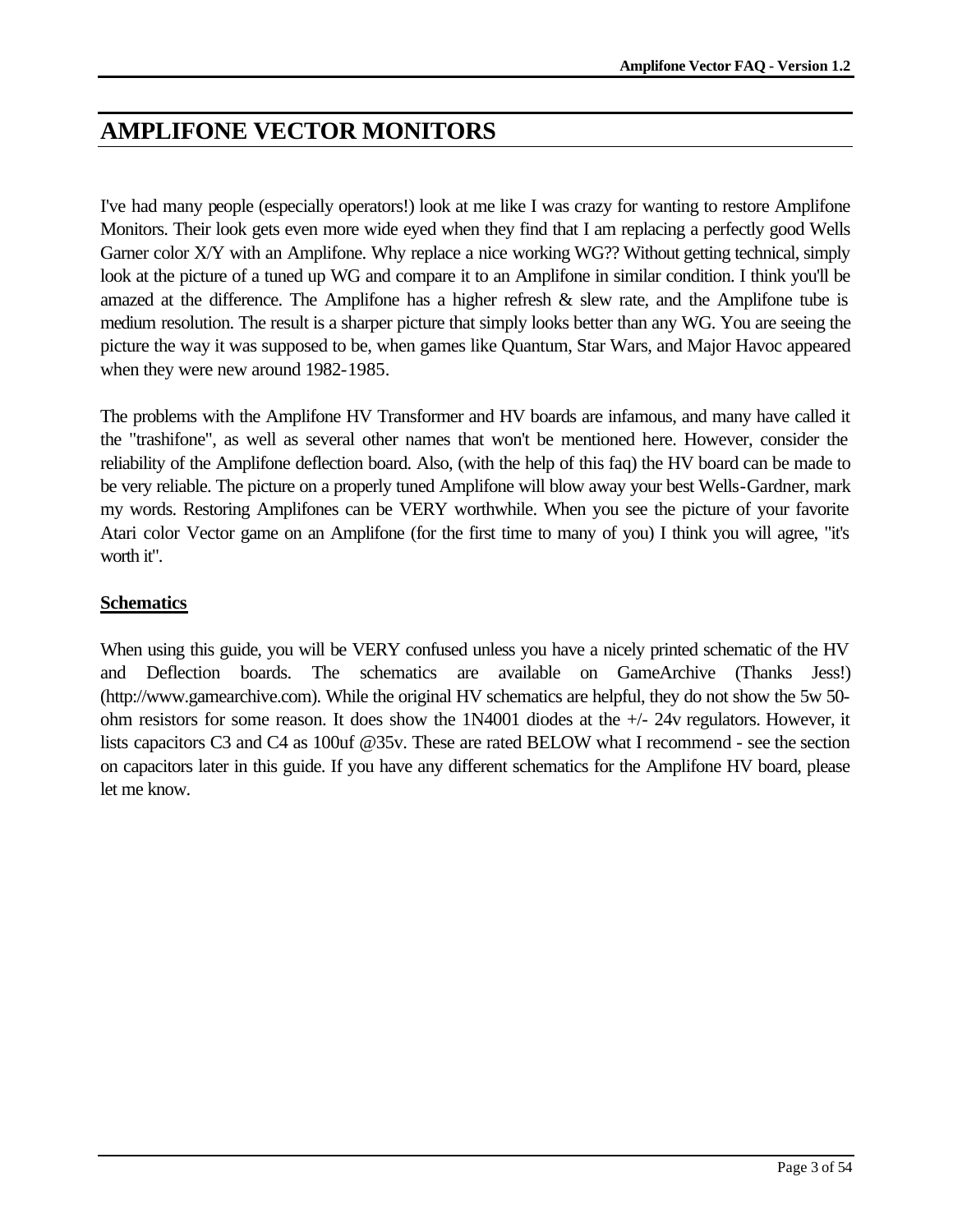# **AMPLIFONE HIGH VOLTAGE (HV) BOARDS**

## **HV BOARD REVISIONS**

I am aware of 3 HV board versions. Let me know if you find any others, I would like to document them here. The earliest feature no 50-ohm 5w resistors and no 1N4001 diodes at the  $+/- 24v$  regulators. As far as I know, this early revision was always blue, though there are later factory modified blue boards with the 5w resistors and 1N4001's at the regulators. Other colors of Amplifone HV boards are beige and green. They are all labeled A201012, and this is sometimes followed by -01, -02, -03. (Note: the -01, 02, and 03 do not always indicate the revision.)

The early blue boards (with no 5w resistors and no 1N4001's at the regulators) are pretty scarce; I understand that they only appeared in Quantum. The blue boards that have been factory modified with the 1N4001 diodes and the 5w 50-ohm resistors at the regulators may have appeared in early Star Wars machines, as well as the Tollian Web (Major Havoc) prototype and other vector prototypes.

Quantum was the first arcade machine to ever use the Amplifone. Though there are references to Gravitar and Space Duel using the Amplifone, I have yet to see a Gravitar or SD cabinet with Amplifone racks inside. If you see one of these, please let me know. The beige and green HV boards are pretty common; these were found in both Star Wars and dedicated Major Havoc machines. Another point worth mentioning is that the same Amplifone HV board (and deflection board) is used in both the 19" and 25" monitor (25" found in Star Wars cockpit) and both monitors run their HV at 19.5 kV.

### **Blue HV Boards (or rev.1, with no 5w 50-ohm resistors or 1N4001's at the regulators)**

Blue HV boards without the 5w resistors or diodes at the regulators are really rare, but before anybody gets any E-bay ideas (joke), they might only be worth something to the person who needs that particular # board to match all their #'s in their Quantum. Unmodified, these are for use ONLY in a Quantum machine. Throw a stock blue HV in a Star Wars or Major Havoc, and you run the risk of blowing your 24v regulators, killing your MPSU07, your BU406D, and your precious HV transformer.

Blue Amplifone HV boards have some obvious differences from the other HV boards that are very easy to spot. The easiest thing to notice is that on the Quantum series blue boards, there are no 50-ohm 5w resistors across the 7824 and 7924 regulators, and there are no 1N4001 diodes at the regulators. These were put on the later boards to reduce transient voltages to the regulators during stressful times for the monitor in games like Star Wars (Death Star blowout) and Major Havoc (space sequences, wide explosions, etc.) The 5w 50-ohm resistors are not mandatory in Quantum, though it won't hurt to add them. In my opinion, the 1N4001 diodes at the regulators are a "must have" in ANY machine. If you plan on using the blue HV board for anything other than Quantum, the resistors are a "must have". Quantum does not "stress" the monitor nearly as much as Star Wars or Major Havoc, so adding the 5w 50-ohm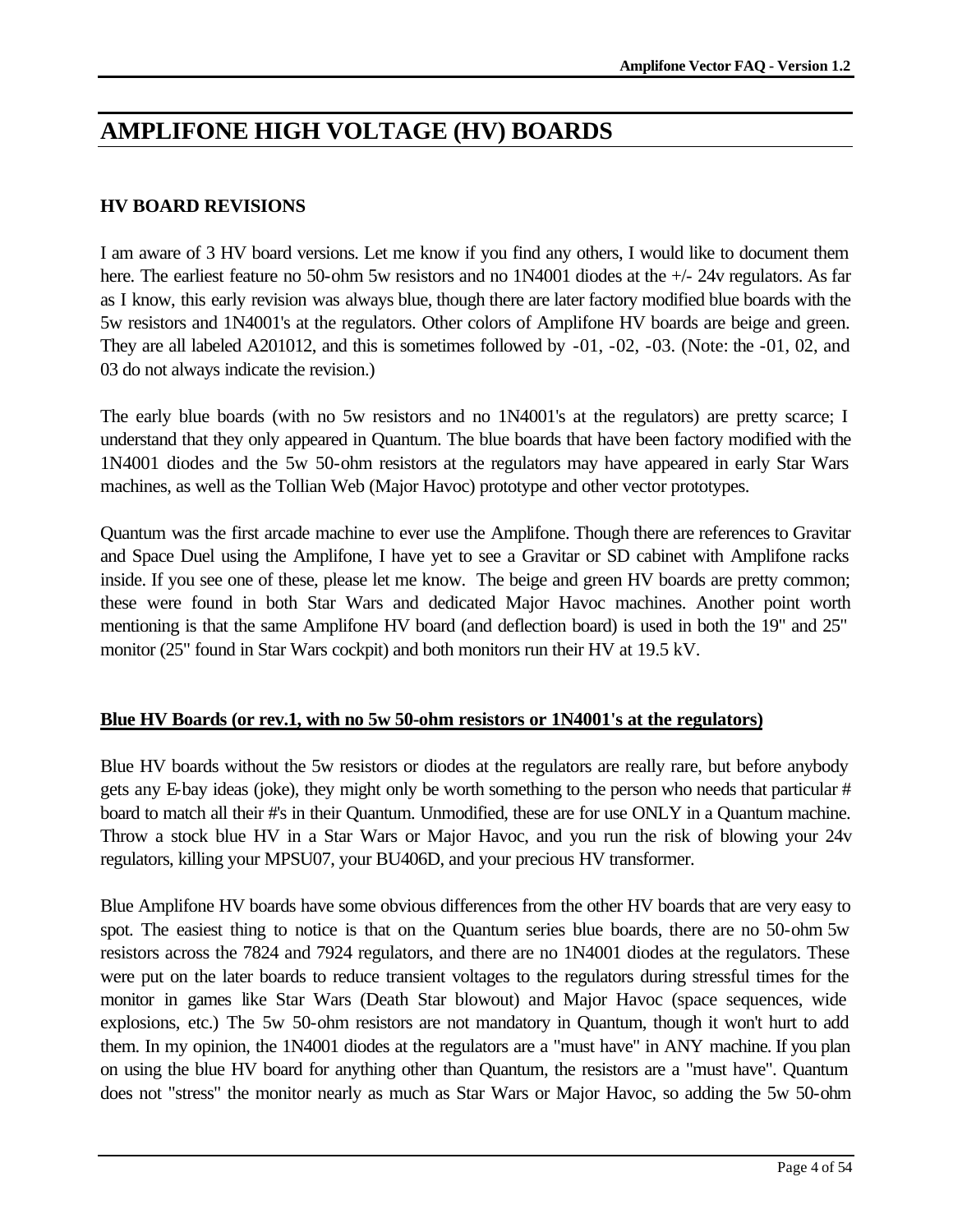resistors is optional if the board is just for Quantum. However, you should add the diodes REGARDLESS of what the blue board is used for.

Some big differences on the blue HV board appear in the HV overvoltage section. This can get REALLY confusing because these differences do NOT appear on any schematic that I have seen. You will notice there is no component in the spot marked R18. There is also a 1k resistor piggybacked to the 0.01uf 50v glass capacitor C9. This resistor has its own spot and is labeled R19 on the beige and green board. It also appears as R19 on the schematic. R16's spot on the blue HV board has a 1N754A zener diode in it. This zener diode is actually CR4 on the schematics and on the beige and green boards. R16 in the schematic is shown as a 470-ohm resistor, and on the beige and green board R16 is a 470-ohm resistor. R19 on the blue HV board is 68k, this goes from the base of Q5 (2N3904) to C10 (0.1uf @50v) and the anode side (line side) of the Zener diode (1N754A) in location R16. There is no R19 listed on the schematic, and no R19 appears on the beige or green boards. Also, when comparing the blue HV board to the newer beige or green HV boards, the over voltage LED is oriented in reverse. (The anode [line side] faces away from the focus assembly instead of towards it on the beige and green board.)

Amidst all this confusion, the key thing to remember is that the overvoltage section (where all the above differences are found) is essentially the same as the overvoltage section in the schematic, and on the green and beige HV boards. These differences can be VERY confusing when trying to follow a schematic. I have yet to see a schematic that accurately covers the blue board, if you find one, please let me know. It would be a great help. Perhaps someone could make a picture illustrating the above differences? I really am no good at text pictures...

As mentioned before, there are some factory-modified blues with the diodes mounted to the back (solder side) of the board across the regulators, and the 5w 50-ohm resistors on the parts side. If these components test OK, you can skip the next section and feel very lucky.

### **Adding the 5w 50-ohm resistors and Diodes to your early Blue HV board**

These 5w 50-ohm resistors go from pin 1 of the 7824 (VR1) to pin 3 of the 7824, and across pins 2 and 3 of the 7924 (VR2). You will have to drill 4 holes in your HV board for the resistors.

For the 7824, I drill 2 holes near the middle of the board. Look at the board, solder side up, and orient it so that the focus assembly is on the right, and the long black heatsink bar is closest to you. Measure 3" in from the right edge of the board, and  $2 \& 1/2$ " up from the edge that is closest to you. This is the location of the first hole. The 2nd hole should be 3  $\&$  15/16" in from the right side, and 2  $\&$  1/4" up from the edge closest to you. You should use heat RESISTANT tubing (not heat shrink tubing). This is available from Mouser, TechAm, and Housefelt. Use this tubing to insulate the leads on these newly installed resistors. These resistors can get HOT. You want to make sure there is sufficient distance between the 5w 50-ohm resistors and any critical components on the board. I have seen the heat from these resistors damage components they are close to, as well as the board itself, so mount them in a safe manner.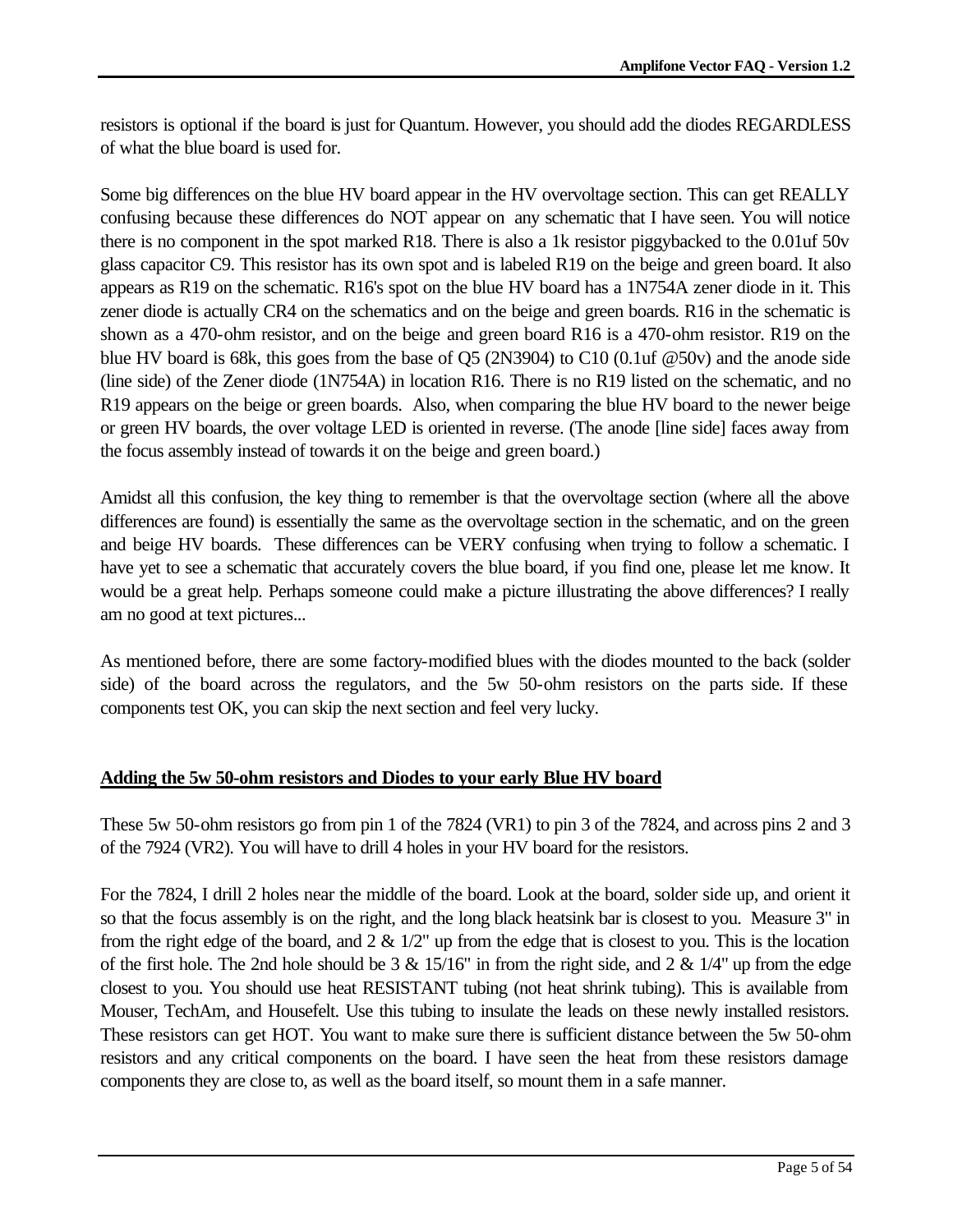For the 7924, I drill a small hole (only big enough for the resistor lead) in the middle of the trace that runs to pin 2 of VR2 and goes to the negative side of C2 (470uf @ 50v), and another hole right next to the triangular trace that leads out from pin 3 of the 7924. (This is the trace that combines the negative end of C4 (100uf  $\omega$  50v), and one end of C13 (0.1uf  $\omega$ 50v). If you follow this trace all the way up the board, it leads to the emitter of the BU406D, labeled E on the parts side of the board.

The very early Blue HV board is also missing 1N4001 diodes on each regulator. These diodes should be installed on the early Amplifone HV board, NO MATTER WHAT game it goes in. You can drill holes to surface mount these, or mount them on the solder side. If you choose the solder side, you will want to insulate the leads with heat shrink or clear plastic tubing so they do not cross any traces. The 1N4001 diodes go at the outputs (pin 3) of each regulator to ground. On the 7824, the cathode side goes to the +24 output line coming from pin 3 of the regulator. On the 7924, the cathode side (line side on the diode) goes to ground. Again, PUT THESE DIODES ON THE BOARD no matter what game you are running. Keep in mind that many of the later blue HV boards had the diodes on the solder side of the board, so look before you go drilling.

## **Beige and Green HV Boards**

The beige and green Amplifone HV boards are revised with the 5w 50-ohm resistors and 1N4001 diodes at the regulators. If you see one without this "standard equipment" please let me know. As far as I know, the beige boards appeared after the early blues, and the greens were found in later Star Wars and most all dedicated Major Havoc machines. Here are the differences that I have seen:

- The values of C3 and C4 are often 220uf @ 35v instead of 100uf @ 35v found on early blue boards.
- C8 (0.033uf, poly on blue board) is now a rectangular plastic case on most beige and green boards, but is rated the same.
- All beige and green boards have the over voltage LED mounted so the anode (flat edge side) faces the focus assembly.
- The orientation of the 20k HV overvoltage pot R17 on some green boards is sometimes sideways when comparing its orientation to R7 (the frequency adjustment pot to the 555 ic) on beige boards.

Note: I have seen a few beige HV boards with a layout just like a blue (C9 jumpered with 1k resistor, nothing in the R18 spot, no surface mount diodes at the regulators, no R19 on the board) but all of these had the 5w 50-ohm resistors on the parts side, and diodes at the  $+/-24v$  regulators mounted to the back (solder side) of the board. These beige boards look a bit smaller, but in every other way are identical to the newer modified blue board. The overvoltage LED faces anode away (line side) from the focus assembly, like any other blue HV board. Again, make SURE the leads to your 1N4001's are well insulated – especially on boards with the diodes on the solder side. The older hard plastic insulation used on these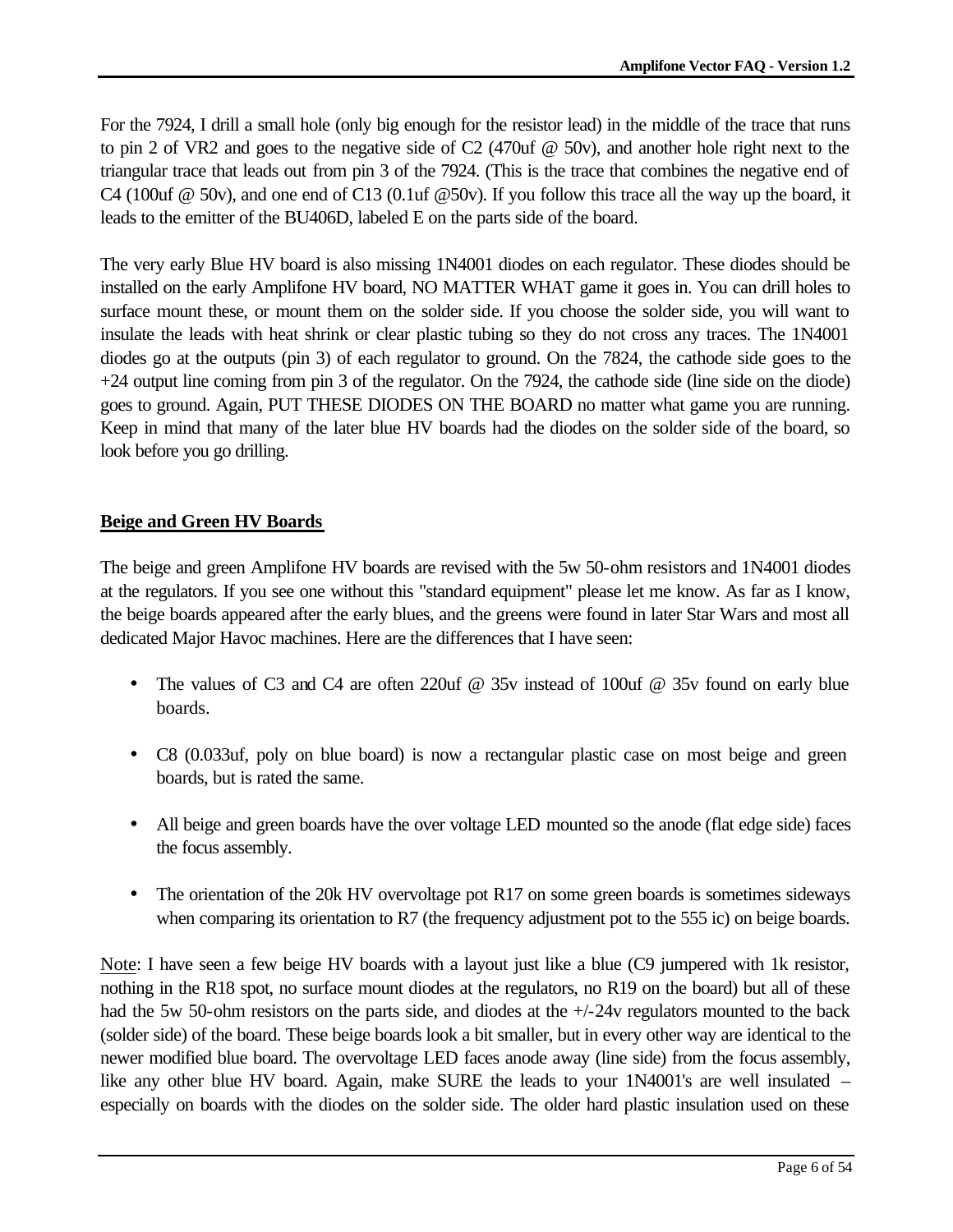diodes at the factory can deteriorate over time, and if a lead shorts traces on the board, you are going to have a blowout.

# **UPGRADES THAT SHOULD BE PERFORMED ON ALL AMPLIFONE HV BOARDS**

#### **1. 1N4001 diodes at the regulators**

As mentioned before, you should add these diodes no matter what game your HV board is used in. These diodes are on all boards except for the very early blues. Remember to check the back of the board; many later blues and some small beige boards have them mounted on the solder side.

**IMPORTANT**. Make sure your leads to your 1N4001's are well insulated – especially on boards with the diodes on the solder side. The older hard plastic insulation used on these diodes at the factory can deteriorate over time, and if a lead shorts traces on the board, you're going to have a blowout.

#### **2. 5w 50-ohm Resistors at the +/- 24v regulators**

As mentioned extensively before, these can be added to any board, and are required on all boards not used exclusively in Quantum.

#### **3. Common Electrolytic Capacitor Changes**

These capacitor changes apply to ALL Amplifone HV boards. First and foremost, use 105 degree low ESR capacitors. I believe Bob Roberts (http://www.therealbobroberts.com/) has these at good prices, and he might be stocking Amplifone cap kits now to cover all your needs. Zannen Electronics (806-793-6337) also sells Amplifone cap kits, and I have heard Aubrey is stocking 105 degree low ESR's now. However, I do not know if any of these kits are at the values that I use below. Some of my suggestions below are OVERKILL, but after I work on one of these boards, I usually do not have to work on it ever again. If you want to use the values that I do, here they are:

- C1 and C2: 470uf @100v axial capacitor (105 degree low ESR)
- C3 and C4: 220uf @ 50v axial capacitor (105 degree low ESR)
- C5: 4.7uf @ 100v radial capacitor (105 degree low ESR)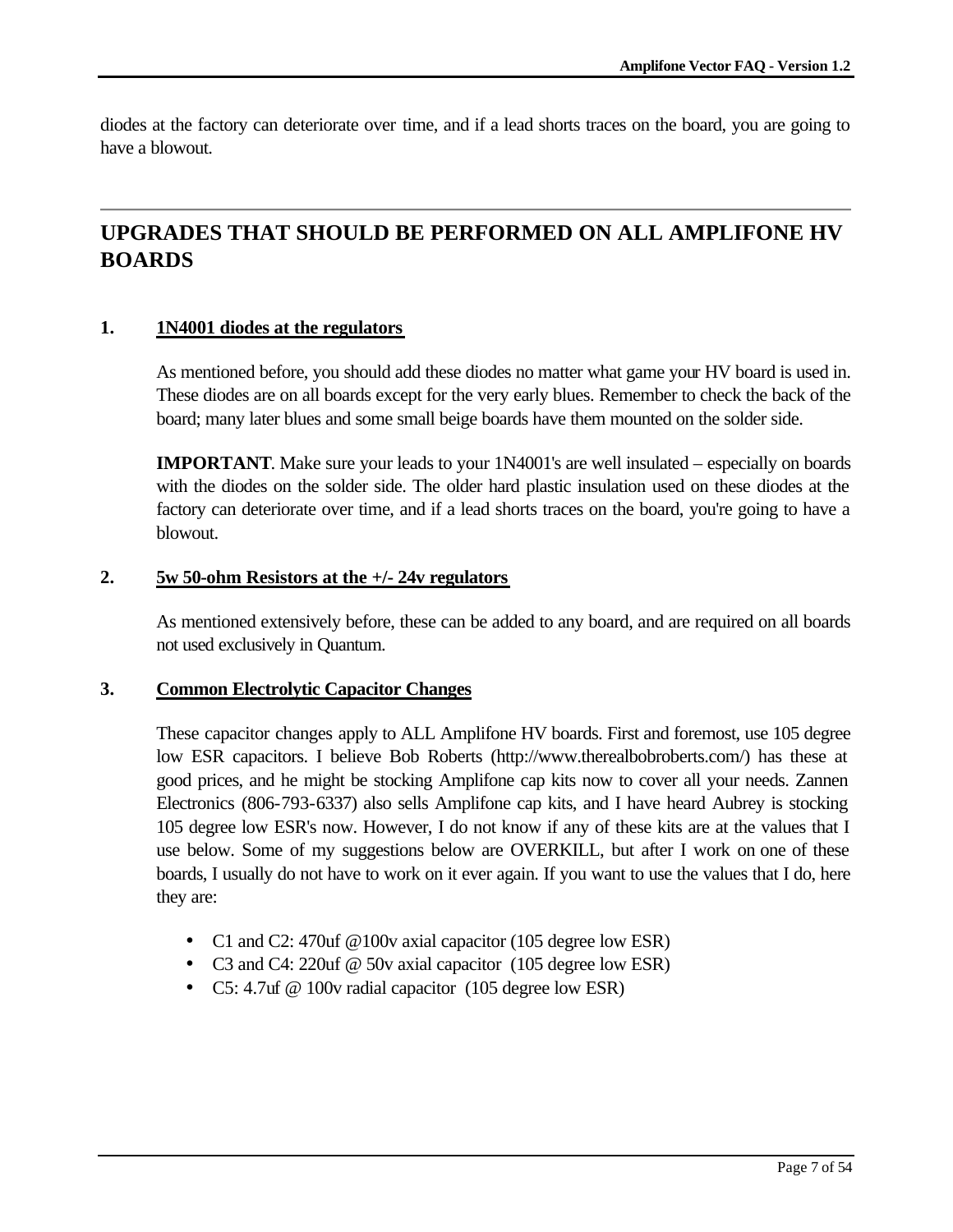## **4. +/- 24 Volt Regulators**

Go with the 1.5 amp rated 7824CV and 7924CV, instead of the 1 amp rated originals. These are available through Mouser (http://www.mouser.com). On most boards, you will see that the 7824 (VR1) is **NOT** insulated to the heatsink bar using a case insulator and heat sink compound. Only the 7924 (VR2) should be insulated. You should replace the "rubber" style insulator on the 7924 with a mica insulator and a good, but thin coating of heat sink compound. The older style rubber insulators can deteriorate, and it is best to replace it while your working on the 7924. You can get TO220 insulators and heat sink compound from Mouser as well. Use a light coating of heat sink compound, and apply an even coat to the back of the regulator. Then, put a light coating to the back of the mica insulator where it will contact the heat sink bar. Tighten the screws so they are pretty tight, but do not overdo them. I put the screws in first to hold the regulator in place, and then solder it to the board. Make sure your solder joints are very good at the board. This is a spot that will make a cold joint if your initial joint is not good.

## **5. Solder Joints**

I suggest reflowing all solder joints where the harness wires go to the HV board. I usually heat the joint up, and use a soldapult to remove all of the old solder. Then, I resolder each wire. After you do this, check for good continuity between each joint at the board, and it's endpoint on the harness. You will have to open your neck connector to check the joints at the pins. You can usually do this using 2 small screwdrivers. Be careful not to crack your neck connector when opening it. While you are checking continuity, make sure the DAG ground connector is good, and make sure its pins are in tight. I check DAG ground continuity from the board to the DAG spring on the CRT.

Some other solder joints that are common problems are those at all the electrolytic capacitors, the BU406D (Q2), the MPSU07 (Q3), the +/- 24v regulators (VR1 and VR2 as mentioned above), joints on the HV transformer, joints on the MCI (red mystery can), and ALL wires to the focus assembly. You will also want to make certain your wires to the focus assembly and anode cap are well insulated and don't have any cracks.

## **6. BU406D (Q2 on schematic)**

This transistor is a critical part on the Amplifone HV board. You **MUST** use a BU406**D**, a regular BU406 does not have the internal dampening diode or internal resistor, and using one of the BU406's can kill your HV transformer. I have heard of using an external diode on a regular BU406, and heard that this can work, but I prefer using a tested good BU406D. Just be sure you are getting BU406D's and **not** BU406's. I would order at least 3 of these at a time.

BU406D (produced by SGS) sources: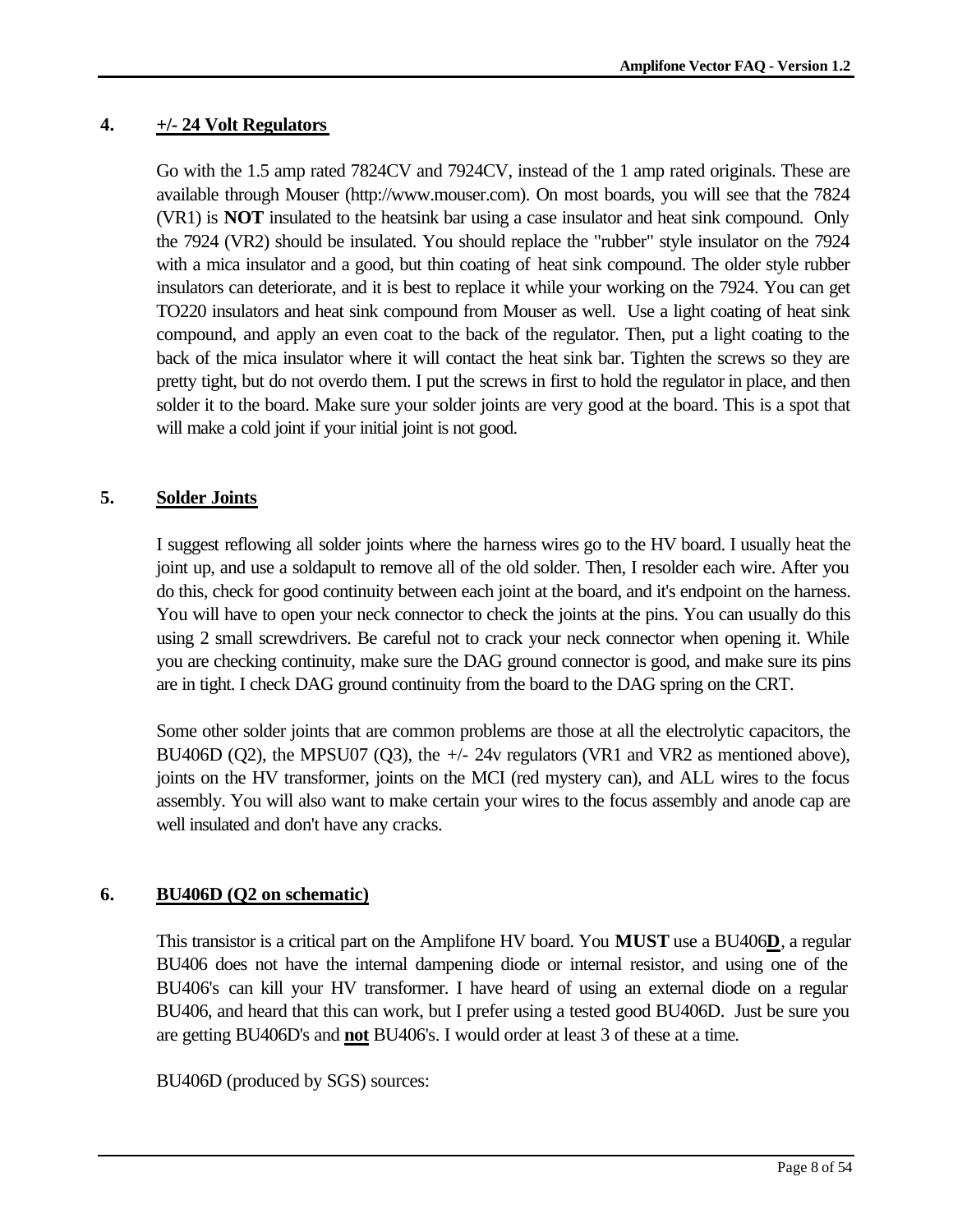## **Computer Component Source**

135 Eileen Way Syosset, NY 11791 Tel: (516) 496-8727; 800-356-1227 Fax: (800) 926-2062 E-mail: orders@ccs-sales.com

### **Banzai Musical Products**

Adolf-Martens-Str. 8 12205 Berlin Germany Tel: +49-30-84108010 www.banzaieffects.com

## **Richardson Electronics**

40W267 Keslinger Road PO Box 393 LaFox IL, 60147-0393 Tel: (630) 208-2200 Fax: (630) 208-2450 www.rell.com

Thanks to David Shoemaker, Hans Osvoll and Jess Askey for sourcing the BU406D's, I ordered these a while back, and was not sure where I got them.

A good BU406D should test as follows using diode test on your DMM:

Looking at the BU406D from the front, pin one is the base, pin 2 is the collector, pin 3 is the emitter (from left to right). Test using the diode test (you CANNOT test a BU406D on HFE). In the chart listed below, Red (positive on your meter) goes to the first pin, black (negative on your meter) goes to the second. The heatsink tab on the transistor is also the collector, so if your second pin is already clipped, just use the tab.

- Base to collector = Junction drop (between  $0.470$  and  $0.690v$ )
- Base to emitter  $=$  reads a short, or about 0.020v (YES, A SHORT. This is correct, remember the internal dampening diode and resistor??)
- Collector to base  $=$  Infinity or open circuit
- Collector to emitter  $=$  Infinity
- Emitter to collector = Junction drop
- Emitter to base  $=$  Short

While we are working on the BU406D, you will want to make sure the collector heatsink is securely soldered to the board, and that you are getting good continuity from where the collector of BU406D connects from the heatsink to the board. **THE BU406D DOES NOT GET INSULATED** to the heatsink. The heatsink is actually the collector connection. When tightening the screw for the BU406D, use the same tension that you did on the +/-24v regulators. It has to be tight enough to make good contact. You will have to clip the collector pin (pin 2) to install the BU406D to the board if it hasn't been done already.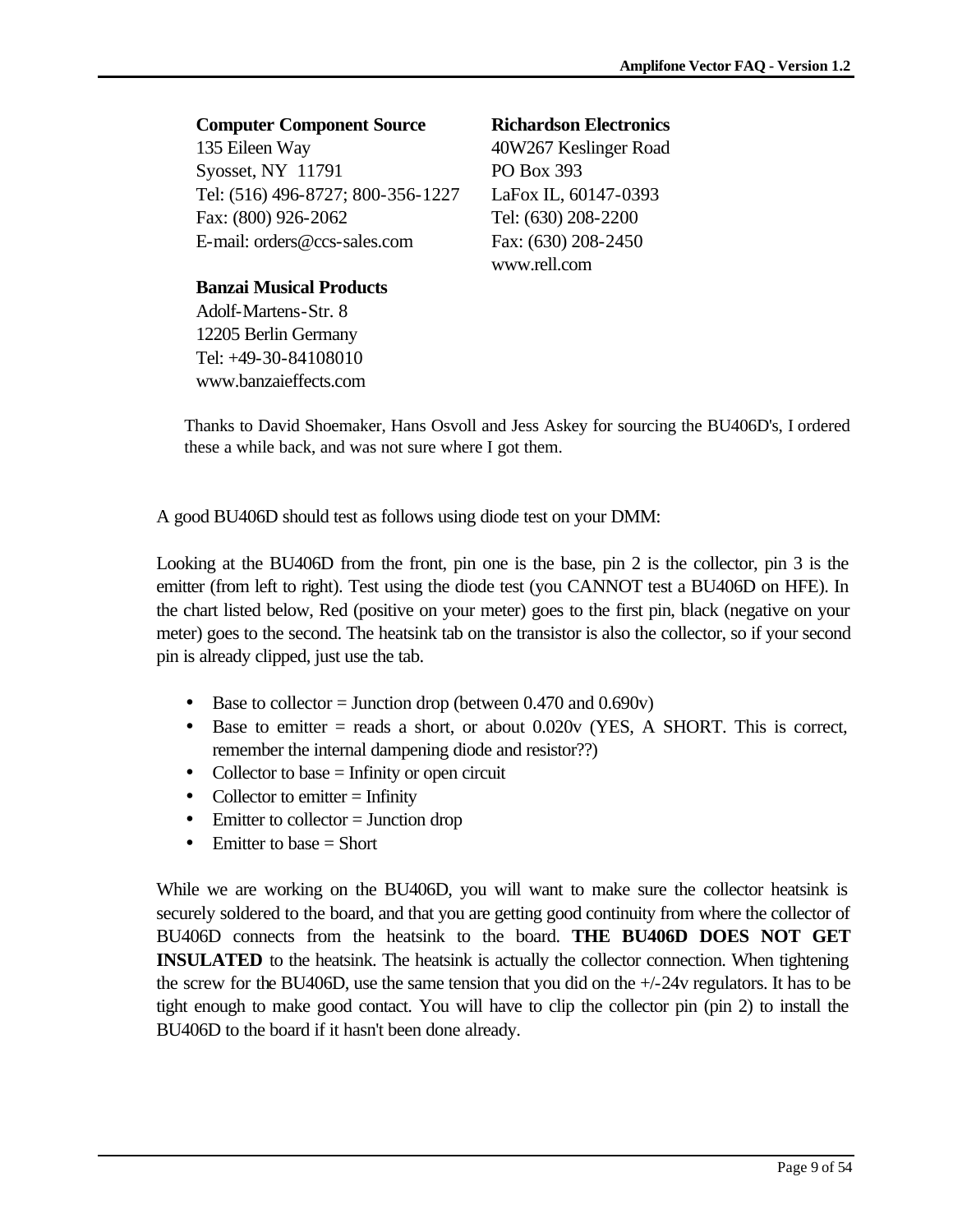## **7. MPSU07 (Q3 on schematic)**

These transistors seem to be pretty reliable according to the HV boards that I have seen. However, you will want to pull and test it while your working on the board. If it's bad, it can damage other components. It should test like any normal NPN, you can use HFE on this one, or diode test. If you need a replacement, an original MPSU07 can be hard to find. I use SK3199 (available from Mouser) as it is rated over spec to the original MPSU07.

## **8. MCI "the red mystery can"**

Well, thanks to Zonn Moore, the "mystery can" is no longer a mystery. I am putting Zonn's explanation here:

------------------------------------------------------------------------------------------------

It seems fairly apparent that the HV section of the Amplifone is regulated much like that of the old (and maybe some new) constant voltage AC supplies that use ferro-resonant transformers.

Basically the idea is that a transformer can only be driven to a maximum voltage, after which it saturates and an increase in input voltage does not correspond (nearly as much) to an increase in output voltage. This maximum voltage, before saturation, is highly dependent upon the resonance frequency of the transformer.

The constant voltage AC regulators use a capacitor to tune a winding of an isolation transformer to 60hz, causing the transforming to go into saturation. After which voltages of around 70v to 140v input has little effect on the output, and changes in current loading also have a much smaller effect. Pretty cool.

If you look at the schematic of the Amplifone HV you will see no feedback from the output voltage, back into any sort of regulator. In fact the Amplifone contains no HV regulation circuit of any kind! (With the exception of the over voltage regulator, see the following note.)

The 555 is simply set to a frequency, which drives (unregulated) the Q1/Q2 amplifiers, which drive the primary of the current boost transformer T1, which drives Q3, also with no regulation!

I have no way of knowing exactly what's inside MCI, but the only way for this circuit to regulate it's output voltage, given changing output currents, would be for some type of ferro-resonant regulation to be taking place. MCI must be a type of tuning coil, possibly a coil and capacitor, that along with the inductance of T2 is used to set the resonant frequency of a ferro-resonant regulator. (Which is probably why T2 is so expensive and hard for other companies re-engineer.)

These companies are probably winding the HV to give the proper increase in voltage, but not taking into account it's inductance and Q ratings, which in most HVTs are not nearly as critical. As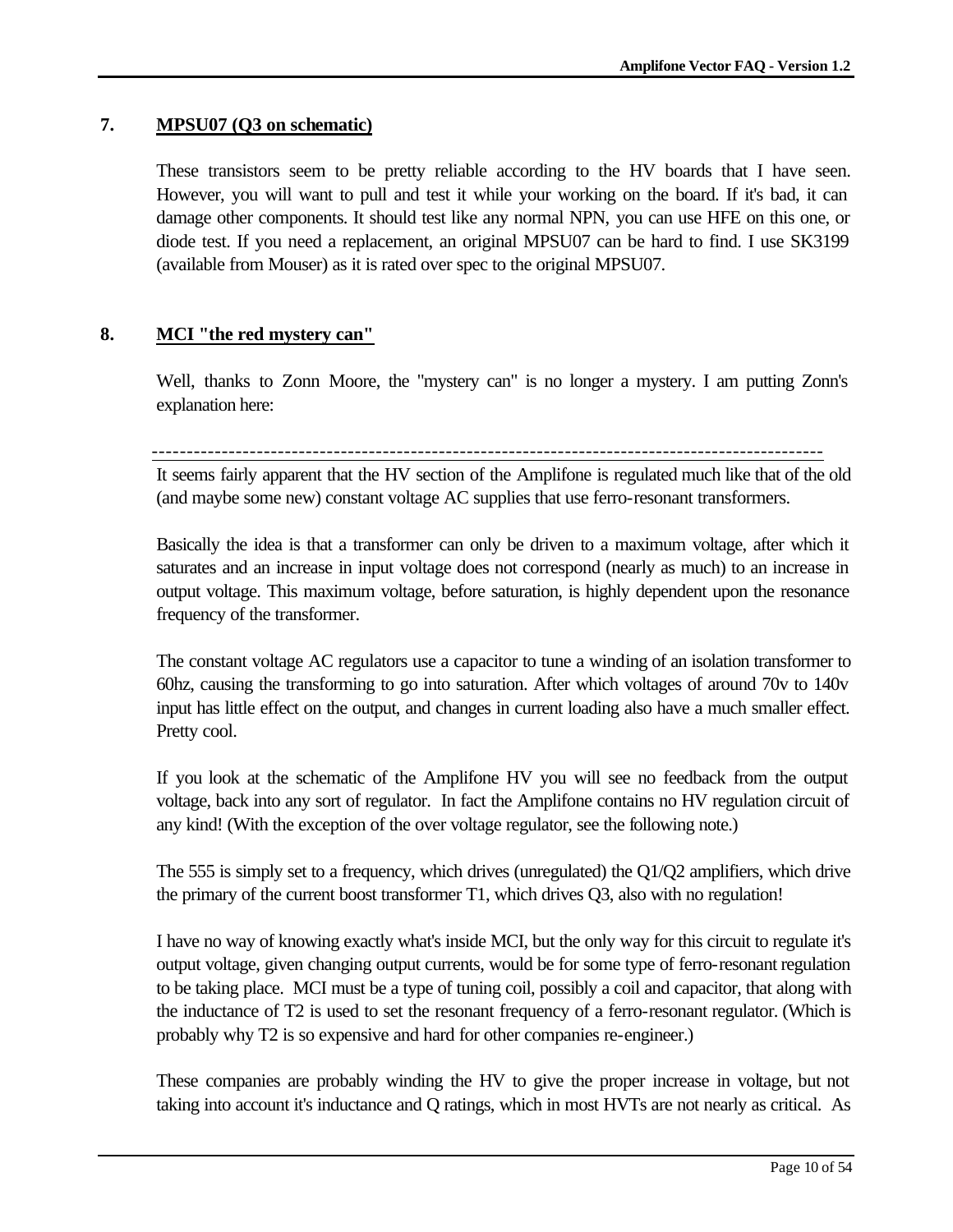a result, when it comes time to test the transformer in the circuit, they fail at regulating the output voltage. Just a guess mind you, I wonder if anyone could verify this?) MCI combined with T2 must form a resonant circuit. As the 555 is brought closer/farther from the resonant frequency of MCI/T2 the voltage coming out is higher/lower.

------------------------------------------------------------------------------------------------

Thanks, Zonn! Now that damn red can is starting to make some sense.

I know that these MCIs can fail, and when you have a bad one, it can blow +/- 24v regulators like crazy, as well as precious BU406D's. I have seen two boards that were blowing  $+/-24$  regulators as well as BU406D's, and discovered that the 5w 50-ohm resistor near the +24 regulator had burned the side of the MCI can. For the life of me I could not figure out why I was killing regulators and BU406D's. I replaced the MCI with one I got from another HV board (this one was not burnt), and everything worked. I know of no place to source the MCI. If you do, let me know. Watch the placement of your 5w 50-ohm resistors so they are not too close to the MCI.

#### **9. Brown Jumpers (zero-ohm jumpers)**

These damn things should be taken off of the HV board, and replaced with a small piece of heavy solid wire. There is only one jumper on the HV board, it is labeled W2, and is located right next to C2. You may want to stomp on this jumper after you pull it out. These jumpers have caused countless headaches. They often go dead, and can cause you to waste a lot of time trying to find your problem. There are a bunch of them on the Amplifone deflection board, but that comes later in the Amplifone Deflection guide. The white and tan jumpers are usually good and do not have to be replaced.

Note that these jumpers cannot be reliably tested. There have been recorded cases where the jumper tests ok (in and out of circuit), but fails under load.

#### **10. Fuse Protection**

Do yourself a favor and put inline fuses in the harness that feed the +V and -V to the HV board. It will keep you from roasting perfectly good parts. The +V will run with a 1.5 Amp fuse and the -V will run fine with a 1.0 Amp fuse. If you look at the schematic you will see that there is no protection for the HV board because the closest help is the A/C fuses on the deflection board, which moves major power to the deflection transistors. If you want to see how much power just feel the deflection transistors heatsink on an amplifone that has been running a while.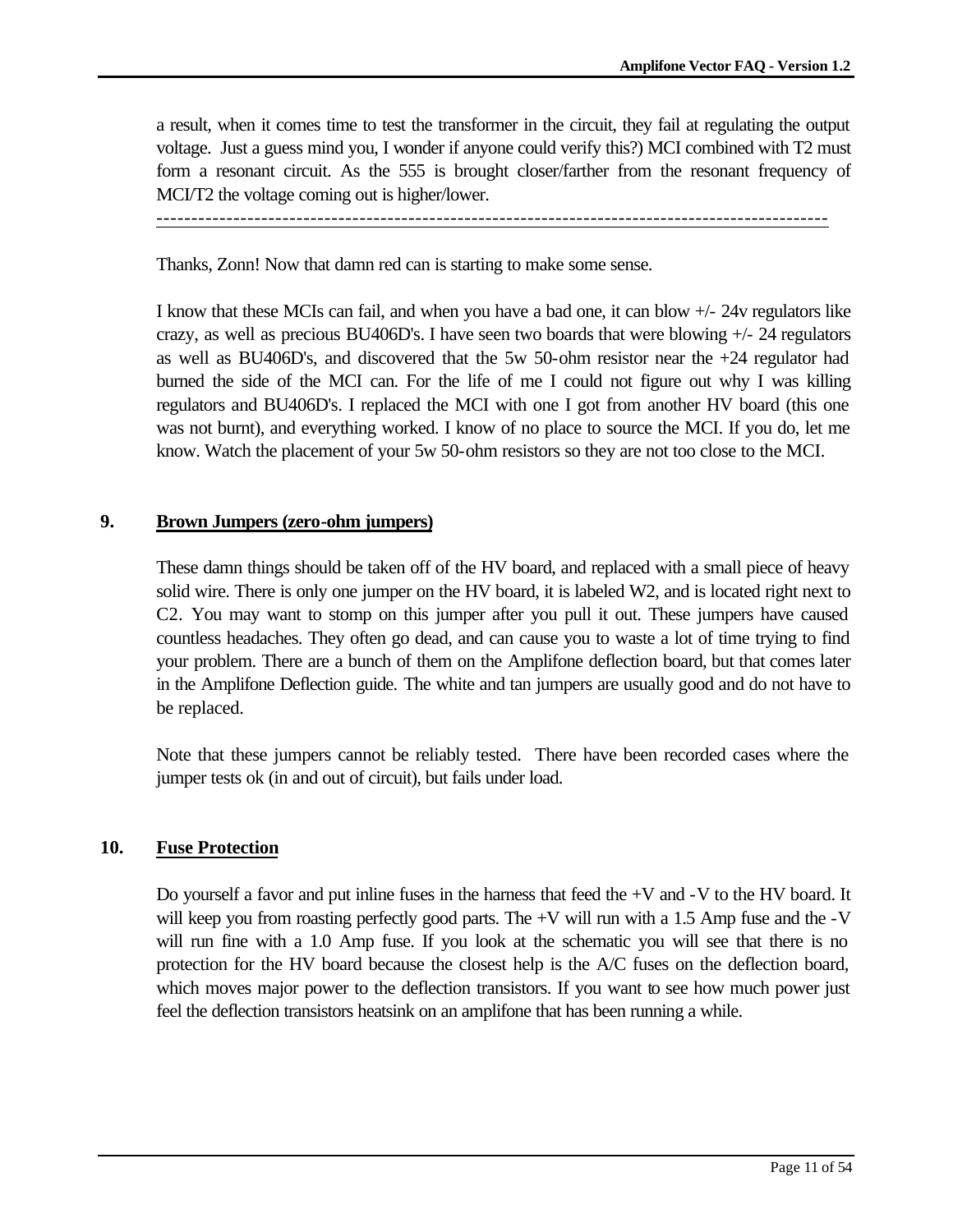## **11. Mounting a Fan**

In my opinion, a fan is a necessity in the cabinet when using an Amplifone monitor. I use a 120v AC fan. I tap the 120v AC line that goes to the marquee light, and mount the fan so it blows directly on the HV board. I try to aim the fan directly at the HV transformer. By using your 120v AC to the marquee light, you are not straining your audio regulator by tapping into any DC current. This will do wonders for the life of many components on your HV board. I use a fan that is no bigger than 100mm x 80mm (approximately), and it should produce between 22-50 CFM. Make sure you attach the ground wire to the fan (green in your 3 wire harness to the marquee light assembly). I attach the ground to the case of the fan. Try to use a fan that runs smoothly and quietly, you do not want a ton of vibration in the cabinet. I recommend the one listed here: http://www.web-tronics.com/webtronics/csa8038ac.html

Radio Shack also carries several different types of suitable 120 VAC fans for around \$20 each.

## **AMPLIFONE HV TRANSFORMER**

### **History**

Now for the part you've all been waiting for. The famous saying, "Red is Dead, Black is Bulletproof." The part of the Amplifone monitor that can partially be blamed for the downfall of all Vector arcade machines. The part that causes many people to wonder why you would bother restoring these Amplifone monitors in the first place. I am going to put a bit (well, a bunch) of history here. I feel a component as infamous as the red Amplifone HV transformer warrants it. I am always looking for more information on the historical side of things, so if you know any more info, or, if anything needs corrected, please let me know.

If you have no interest in history, you can skip this section and move to the "Red is Dead" section that follows.

Much of this information comes from second hand sources, so I ca not say that it is 100% accurate, but it seems to make a lot of sense. I was lucky enough to correspond with Carl Newman, a friend of Frank Ballouz (former Atari VP in the coin-op division) and Jack Hammond, a former employee at Amplifone in Brownsville, Texas.

Amplifone was a company that made various electrical and electronic components, and was located in Brownsville, Texas. This is about the southernmost part of Texas, right near the Mexican border. Before making the Amplifone Vector monitor, they made things as simple as coils for solenoids in electric bells, and complex as radar systems used in the U.S. military.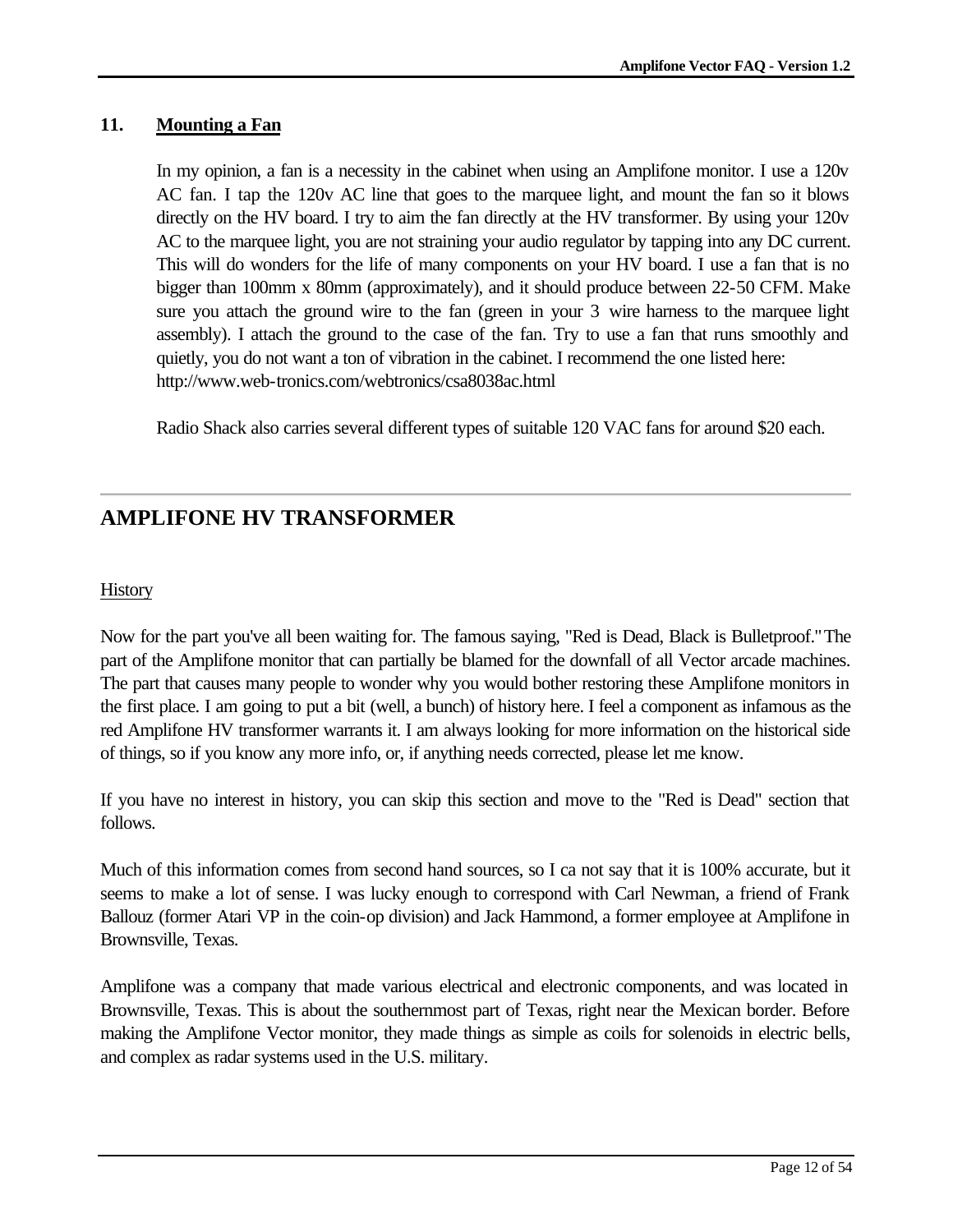Herein lies the connection to Atari. Rumor has it that while Ed Rotberg was working on the Army Battlezone, he was forced to work with engineers from Amplifone that designed radar assemblies for the military.

Amplifone apparently knew a lot about radar, but nothing at all about arcade machines. Much of Rotberg's displeasure with the Army Battlezone project had to deal with the Amplifone/military engineers. Ed was used to working with brilliant and creative minds at Atari like Lyle Rains, Dave Theurer, and Ed Logg. He hated being around the stuffy ex-military Amplifone guys who were 30 years older than he was. They had no interests similar to his. Ed was stuck, with no way out, and almost quit over this. Not to mention Ed's inherent dislike of making a 'game' that would be used in war.

However, Ray Kassar (Atari Chairman) saw the Army Battlezone project as a great way to give Atari a ton of credibility, and free publicity. During Ed Rotberg's time at Amplifone, Ed suggested to Frank Ballouz (VP in the coin-op division) that Amplifone could be a possible supplier of X/Y monitors for Atari arcade machines. Atari was having big trouble meeting demand for the Wells-Gardner 6100 color Vector monitors in 1981.

Tempest had a big production run going at this time; it was the ONLY arcade machine in history that completely sold out the first 20,000 units before they were produced. All orders were prepaid. The only thing holding up future sales was the fact that Atari could not receive monitors fast enough from Wells-Gardner to meet the demand. Thousands of Tempest cabinets were built and were sitting in the warehouse without monitors. The situation was critical. When you consider that Atari had another pretty hot color Vector game known as Space Duel ready to roll, the monitor situation was even more intense.

Frank Ballouz checked out the Amplifone building and saw that they would be very capable of supplying monitors to meet the demand that Wells-Gardner could not. He suggested to Ray Kassar that Atari contract with Amplifone to produce color Vector monitors. Instead of giving Amplifone a contract, Ray decided to buy them out. Steve Ross (owner of Warner Communications) gave the nod, and just like that, in the spirit of true vertical integration, Atari owned Amplifone. According to Jack Hammond the entire process took less than one week. "Frank was here on a Thursday, and Atari bought the company by Tuesday the following week." Atari had a TON of muscle at this time. This was about 2 years before the crash, and you might say Atari was at its peak power in both the coin-op and home video market. For Atari, buying Amplifone was like your average arcade phreak dropping a quarter into a machine.

Here is where the story on the Amplifone Color X/Y monitor becomes clouded. Apparently, the design for the Amplifone Color X/Y came from Atari, and I think it would have been patented, but I have not found any of these patents yet. If anybody has more info on this, please let me know. The design was a fantastic one for its time. The deflection board is much more reliable than those found in the Wells-Gardner 6100, and the HV board was also designed fairly well. As you are probably aware, the HV board had one problem. I feel that this problem was a major factor in the eventual downfall of all Vector games in the arcades.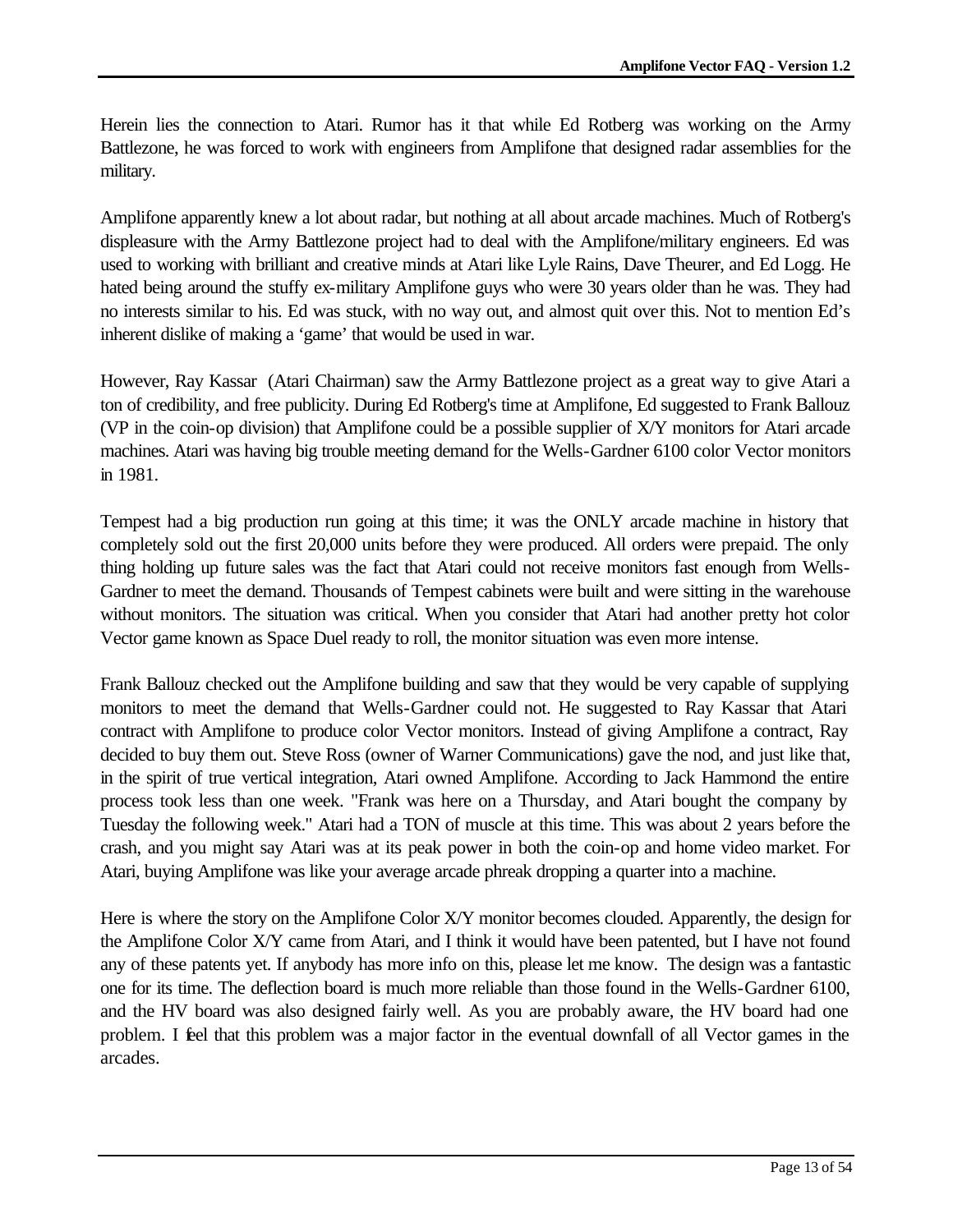The "evil seed" in the production of the monitor came from the manufacturing of the HV transformer. A HV transformer must be manufactured under ideal conditions - it must be dry, with very low to no humidity. The temperature must be consistent (preferably around 70-90 degrees Fahrenheit) to prevent condensation. A clean room is not a necessity, but the air should be relatively free of any foreign particles (smoke, dust, etc..)

Many of the "know nothing" Atari exec VP's at this time enjoyed traveling to different Atari locations, looking at things they knew little or nothing about, while throwing their weight around. Rumor has it that a group of Atari big wheels came into the Amplifone plant in late 1982 for a "visit and inspection" before taking a much needed (ha!) retreat to Corpus Christi, Texas.

With this group was a person who would eventually become president of the entire consumer electronics division. I am refraining from using this individual's name. Though my case is strong enough to win a possible defamation lawsuit, I do not have time for the hassle. This individual (in my opinion, as well as many others) is one of the people who can get a great deal of the blame for the entire downfall of Atari. If I write a book someday, I will elaborate further than in this faq. Beware. He was hired by Ray Kassar from Jovan, a perfume company. He later became president of the consumer electronics division. He was immediately fired after Warner stock dropped 40 points in one day, but he did plenty of damage before this. I will refer to him as Mr. P.O. from here on.

Apparently, while touring the plant in 1982, Mr. P.O. could not understand why he was told not to smoke in the building, and even had a technician fired for telling him to put out his cigarette and to "please smoke outside the building." He also could not understand why it was so uncomfortable in the building. He was amused by the winding room, and liked to watch the machine wind the wire on the HV transformer spools. "He thought it looked like a big sewing machine..."

Somehow(?!), during Mr. P.O.'s visit, a cigarette ends up in a garbage can at the Amplifone warehouse. This was where the big spools of wire were kept until they were needed to wind the HV transformers in the winding room. The garbage can catches fire, and the buildings' sprinkler system comes on. The spools get soaked. Wanna guess what happened next??

The Amplifone employees are irate. Several are ready to kill Mr. P.O. Mr. P.O. orders them to "clean this mess up, and get the machines running, unless you want to loose your job! We've got deadlines to meet!..."

I'm willing to bet that these spools that got soaked were used in the production of MANY Amplifone HV transformers. Though the wire is insulated, the moisture that the wire was exposed to became trapped in the coil in the HV Transformer. After the HV transformers were used for a length of time, the moisture caused the insulation on the HV wire to break down. When this happens, the HV transformer no longer works.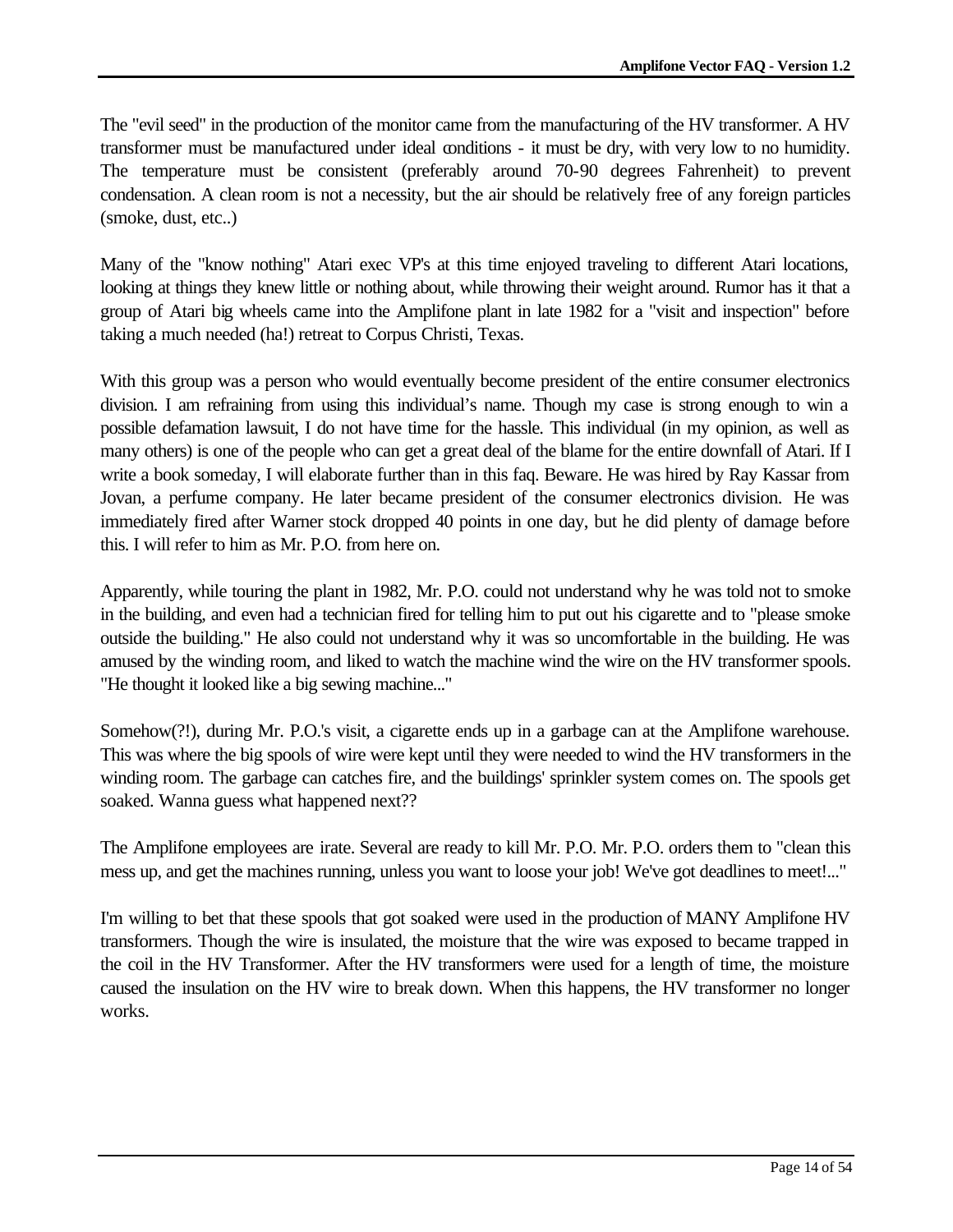### Followup

This information was posted by Jed Margolin (jmargolin.com), former Atari employee, and hardware designer of many Atari games.

----------

By now everyone has heard the story of the Universally-Hated Atari Executive who went down to Brownsville to visit Amplifone, ignored requests not to smoke inside the building, and triggered the fire sprinklers, ruining every Amplifone HV transformer ever made. While there was never any shortage of Universally-Hated Atari Executives, and while an incident of this type could have happened, I have my doubts about it. For one, I didn't hear about it until I saw it on the Web about two years ago, long after I left Atari Games.

The story I heard, while I was still at Atari, was that the method used to make the HV transformers turned out to be sensitive to humidity, and the first HV transformers to burn up were the ones made during hurricane season.

Very likely, the real story is simply that the potting material used in the transformers was not up to the task.

Regardless of the cause, by the time the problem appeared the Operators had already made a good return on their investment. That was good news for the Operators but bad news for those of us trying to keep their 17 year-old Star Wars games alive.

I've had two Amplifone HV transformers burn up in my TomCat game. I finally replaced the HV assembly with one from a Wells-Gardner monitor. The only difference is that the Wells-Gardner supply does not provide 6.3VAC for the CRT heater. (I put in a 6.3VAC filament transformer.)

I would like to use this paragraph to give Thanks to Jack Hammond, former Amplifone employee, who provided me with a TON of journals, technical notebooks, and materials from the Amplifone labs, Hopefully when this material is sorted and scanned (Thanks Tom!) it will be of help to all who work with Amplifone monitors. I can only hope my mind works as well as Jacks at age 86, even though the "history" section seems like Atari "lore" today...

## **RED IS DEAD**

Most of the Amplifone HV transformers that die are red. Breaks in the insulation can occur in either the primary or secondary winding, and there is no "common" failure amongst the red HVT's. When the spools got wet from the fire at the Amplifone warehouse, there was no way to predict when or exactly where the insulation in the red HVT's would break.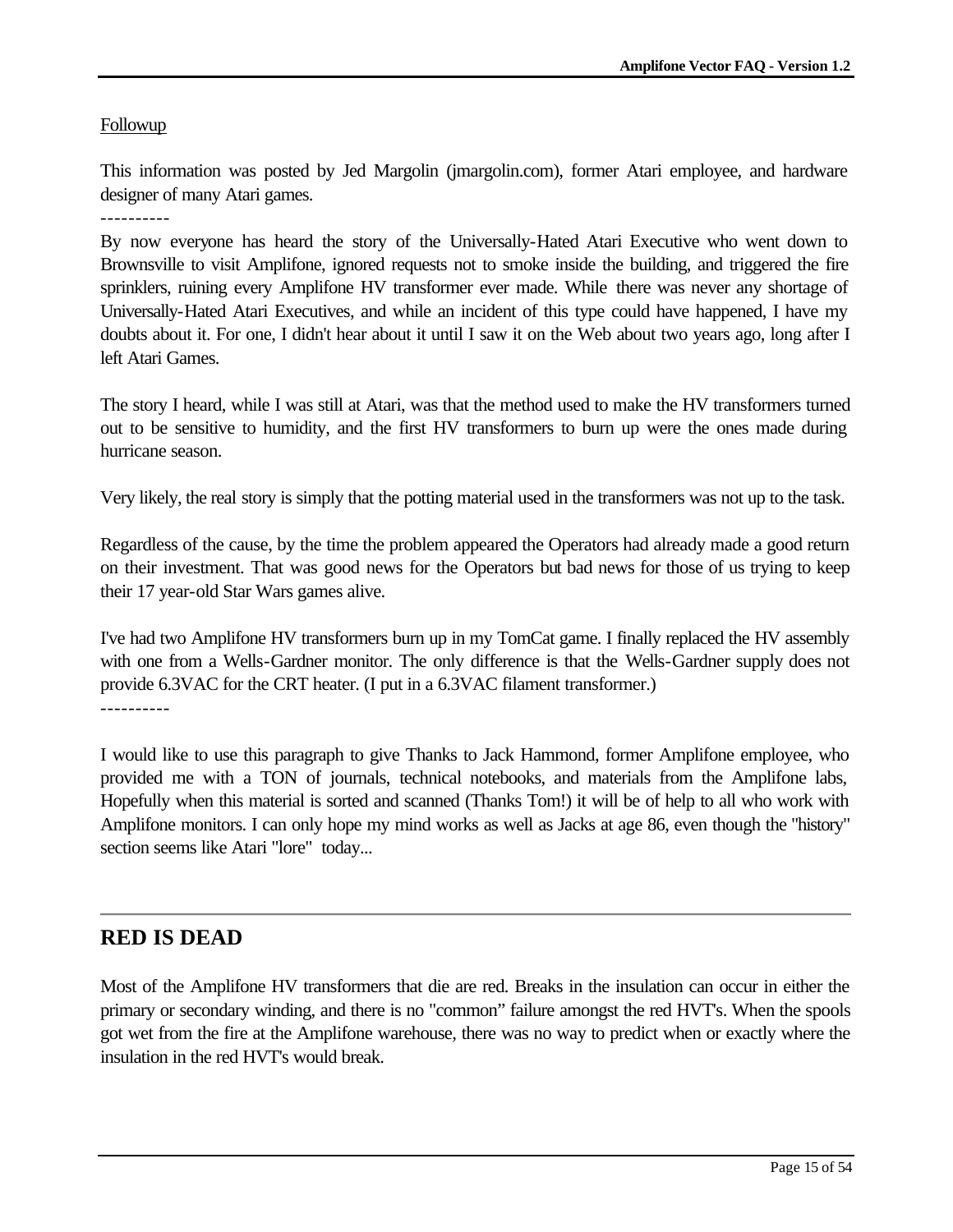Some people (myself included) have reds that work great to this day. I have been observing serial numbers of these working red flybacks. It seems that some of the very early ones can be fine (serial numbers under 800 or so, you will see the number on the heatsink bar "XY No. \_\_\_\_\_\_\_"). Some of the very late ones can be fine (above 17,000) as well. Perhaps this indicates the ones roughly before 800 and after 17,000 were not made from the soaked spools? I have also seen HVTs within the "Danger Zone" of serial numbers that work, but I think the odds are against these lasting very long.

Jess Askey has been kind enough to put a serial number registry for HV boards with red HVT's on the GameArchive. Please register your board's serial numbers here, and please test your HVT's before registering them. http://www.gamearchive.com/

Perhaps we can narrow down the serial numbers to determine which reds might be good or bad.

In any case, you CAN NOT count on a red Amplifone HVT, regardless of the serial number. If you find one that seems OK (see "Testing your HVT") you may choose to use it until it quits. Be aware that when the HVT does fail, you WILL also loose your BU406D, and you have a good chance of losing your +/- 24v regulators as well as some of your diodes. One diode that has a chance of blowing when the HVT goes is CR3, the 1,500v diode right behind the HVT. This diode is not very easy to find, and it is not cheap. If you find a good source, please let me know. I plan on putting a "Sourcing" section to this guide later that will show the best places to get parts for Amplifone HV boards.

Another risk you run with a red HVT is that of fire (ask anybody who runs a G08!). You do not want to have one of these burn in your prized Quantum, Star Wars or Major Havoc cabinet. I have only seen one go out flaming, but have heard of several other people who have as well. The one I saw was in a Star Wars UR, around early 1984. The inside of the cabinet was seriously burned, and the heat was great enough to warp the plastic housing around the monitor. If your cabinet is in great cosmetic shape, DO NOT risk using a red HVT.

# **BLACK IS BULLETPROOF**

After the red HVT fiasco, Atari commissioned Penn Trans of Bellefonte, PA to make a replacement. Some of these may be rarely found as NOS through some Atari parts distributors. (You have VERY slim odds on this, but it may be worth trying in your area). These look a lot different than the original reds. They are black, a bit smaller than the reds, and do not use connections from pins on the base of the HVT to the board. The Penn Trans HVT has 6 wires that come out near the base facing away from the focus assembly. They go through the 2nd hole in the HV board, right next to the BU406D.

The Penn Trans HVT's are labeled Penn Trans, and have an address listed as Wingate, PA. These are the first black replacement HVTs, and were built way overspec to the original reds. If you find a HV board with one of these HVT's, you have good odds that the HVT is fine. As far as I know, these Penn Trans HVTs were all installed to replace reds and no blacks were manufactured stock. I have only heard of one failing over the past 10 years. There are rumors of people finding these from some distributors (Betson,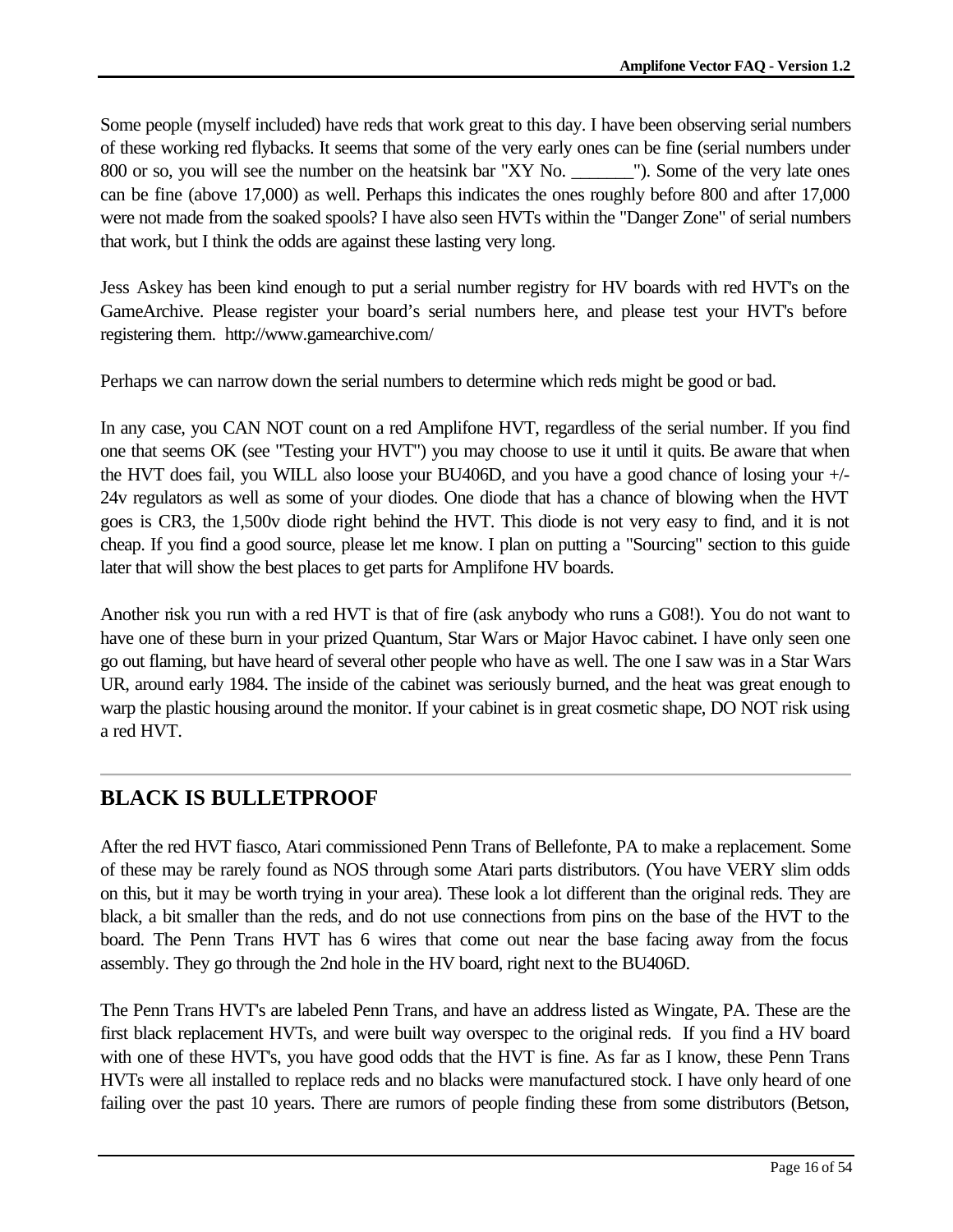Atlas, etc..) for low prices. I know of one friend who bought 4 for \$100 about 9 years ago. The part number is 926862802, replacement for Atari part #A201005. If you find these cheaper than \$100 each, you may want to buy them.

## WinTron Amplifone HVT Replacement http://wintrontech.com phone: (814) 625-2720 Part Number: 926862802

The common replacement for the red HVT today is the WinTron transformer / multiplier. WinTron is actually Penn Trans, they just changed their name after the company changed hands. Their part number is still 926862802. These things are not cheap. Currently they are \$190 each, and there are no quantity discount that I am aware of. While they are expensive, the replacement HVTs are put together VERY well, and are supposed to be even superior to the PennTrans HVT's. They are pretty similar to the Penn Trans HVT's in appearance and carry a one-year warranty.

You will have to make some minor changes to your Amplifone HV board to accommodate the WinTron. After removing your red, you will want to over drill the mounting holes to 3/8". The original holes are a bit to small to fit the replacement Wintron mounting bolts and the 6 wires on the WinTron. When you remove your red HVT, you will want to make note of the gray wire coming from the base of the red HVT. On the beige/green board, this gray wire goes to a location labeled "WHT", and on the blue, it is labeled "HTR WHT". The mounting nuts that went to the bolts on the red are too small to work on the WinTron (or a Penn Trans) mounting bolt. You will have to find one that works, as the WinTron is not shipped with one. (You would figure for \$190 they could put one on....)

If you are mounting the WinTron HVT on an early Blue or Beige board (empty slot at R18, to make things easy) you will want to move the 3 black ground wires to a different location to allow the WinTron HVT to sit comfortably in it's socket. I usually mount these ground wires at the lower right corner of the board (oriented with the focus assembly on top and the heatsink bar at the left. I simply drill 3 very small holes in the ground trace on the lower right of the board, and use a small jewelers file to scrape the insulation off of the solder side of the board where the holes are. Now, you can solder the 3 black ground wires to the board at their new location (this is actually where they appear on the newer beige and green boards) and the WinTron HVT can sit in it's spot without being on top of the ground wires.

Once you get the WinTron HVT secured to the board, you will want to solder it's wires into place. I am going to explain this so that you can visualize their locations in relation to a clock. The WinTron installation instructions can get a bit confusing, so this may help out. Hold the board solder side up, with the focus assembly at the top and the heatsink bar at the left. We are going to look at the solder spots from left to right, reading them clockwise. There are spots at 7:00, 8:00, 11:00, 1:00 or 2:00, 4:00, and 5:00. The final spot used for the gray wire is labeled "WHT" on the newer beige & green boards, and "HTR WHT" on the early blue and beige (empty spot at location R18). This is the spot where the gray wire was from the old HVT.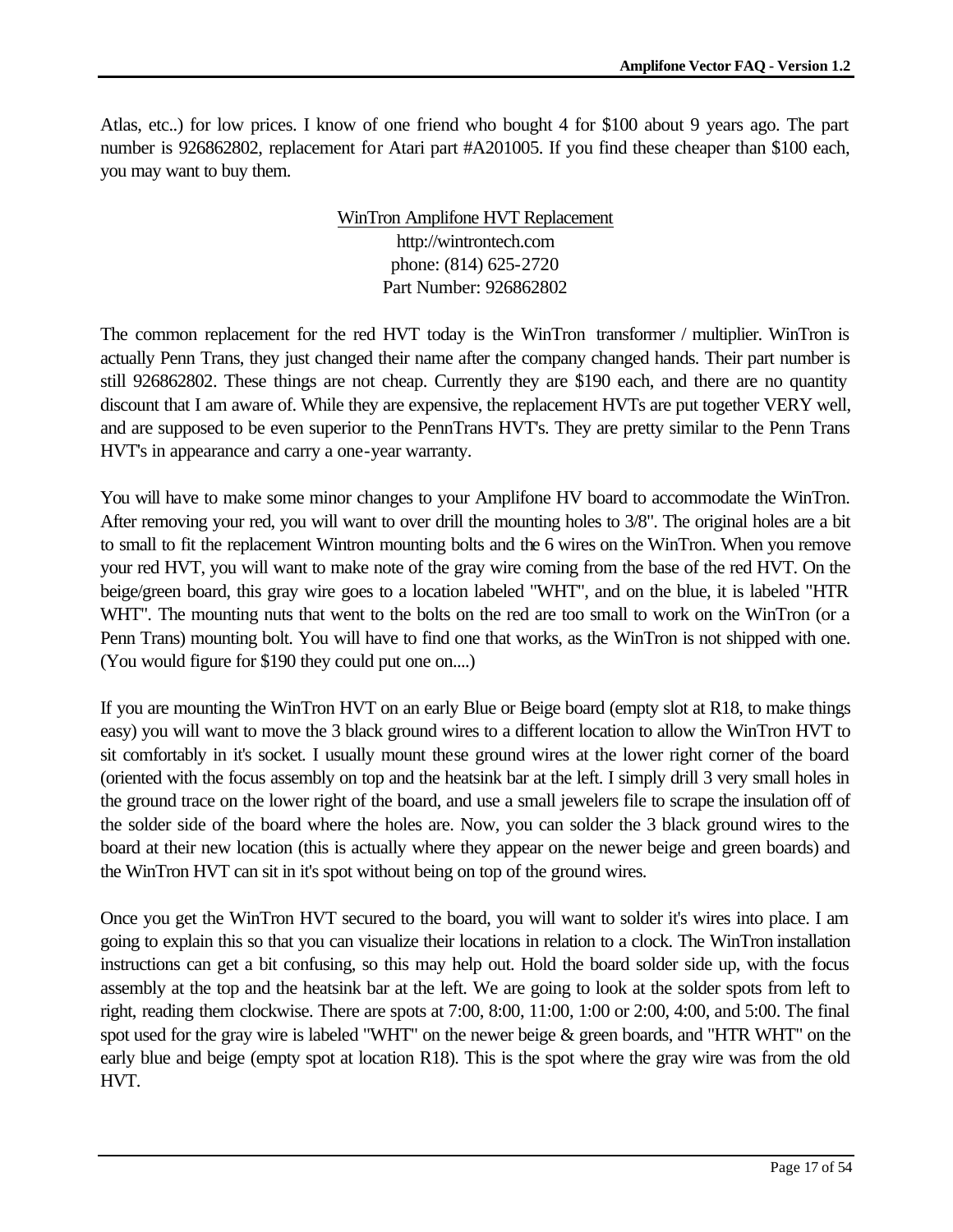You will want to run the wires through the second hole in the board just behind the HVT, and solder them as follows:

> $7:00 = \text{orange}$  $8:00 =$  no connection  $11:00 =$  green 1:00 or  $2:00 = \text{black}$  $4:00 =$ yellow  $5:00 = red$ "HTR WHT" or "WHT"  $=$  gray

And for the more technically minded, some additional information from David Fish:

ORG wire from XFMR to PCB hole T2 pin 1. Goes to COLLECTOR of Q3 (BU406D). GRN wire from XFMR to PCB hole T2 pin 4. Video B+, connects to anode of CR3. BLK to PCB hole T2 pin 6 or 7. This is GROUND. YEL wire from XFMR to PCB hole T2 pin 8. This is +24VDC. RED wire from XFMR to PCB hole T2 pin 9. Low side of MCI. GRY wire from XFMR to PCB hole T2 pin 10. This is the filament's hot side.

## **TESTING YOUR HVT**

I am going to start this section with a suggestion: Get a Bob Parker/Dick Smith Line OutPut Transformer ("LOPT") tester. They are available from John's Jukes. Here is the address:

http://www.flippers.com/fbt-main.html

They are defiantly worth the money, (I think about US\$40 shipped) and if you work on monitors fairly often, you will love having one. John also stocks a nice ESR meter for testing capacitors in circuit in monitors, both Vector and raster. I have one of the ESR meters and it is great. You may want to order one when getting your LOPT tester. Using the LOPT, I put the red lead to the 7:00 pin (orientation as mentioned above) and the black lead to the 5:00 pin. A good ring is anywhere in the green on the meter, though I have seen plenty of good HVT's ring in the yellow range. If you are seeing a red light on your LOPT tester, it is time to call WinTron, or try John Robertson's Amplifone HV hack using a Wells Garner HVT. The hack is posted on John's website: http://www.flippers.com/vid-tips.html, and is included at the end of this document. John's hack works, though you are going to have to find a way to fit another chassis in the cabinet.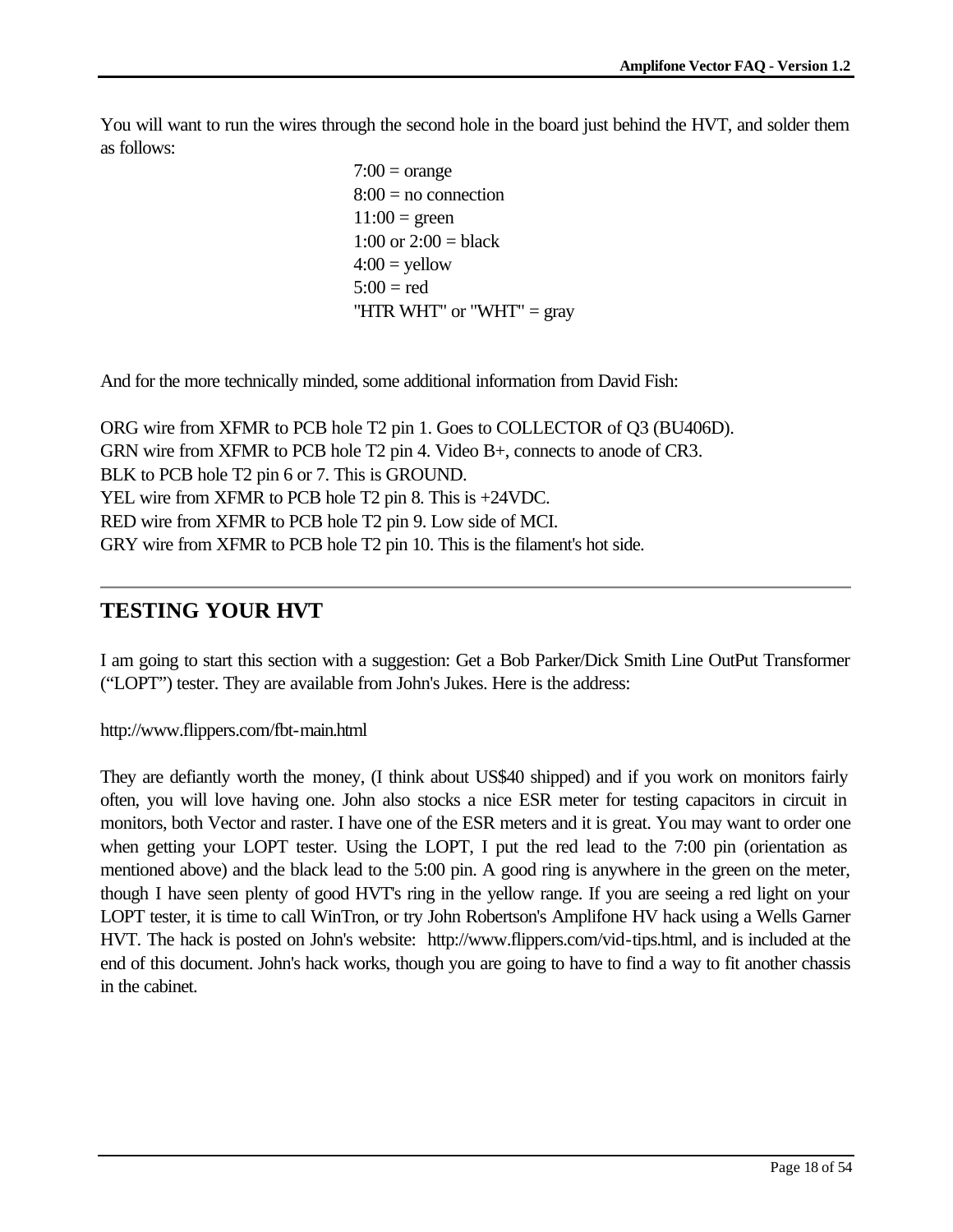You will want to ring your HVT using the LOPT meter as follows:

red lead @ 7:00, black lead @ 5:00 red lead @ 9:00, black lead @ 5:00 red lead @ 7:00, black lead @ 4:00 red lead @ 9:00, black lead @ 4:00

If you are testing a Penn Trans or WinTron, you are likely to see yellow rings because of the dampening diodes in the HVT. At best, these will ring on the low green level so do not be alarmed. Note: a working transformer may even test lower than yellow (red or even black). If you experience this, I recommend visually validating the rings of the transformer with an oscilloscope. This can be done by connecting up the scope to the transformer in parallel to the LOPT tester.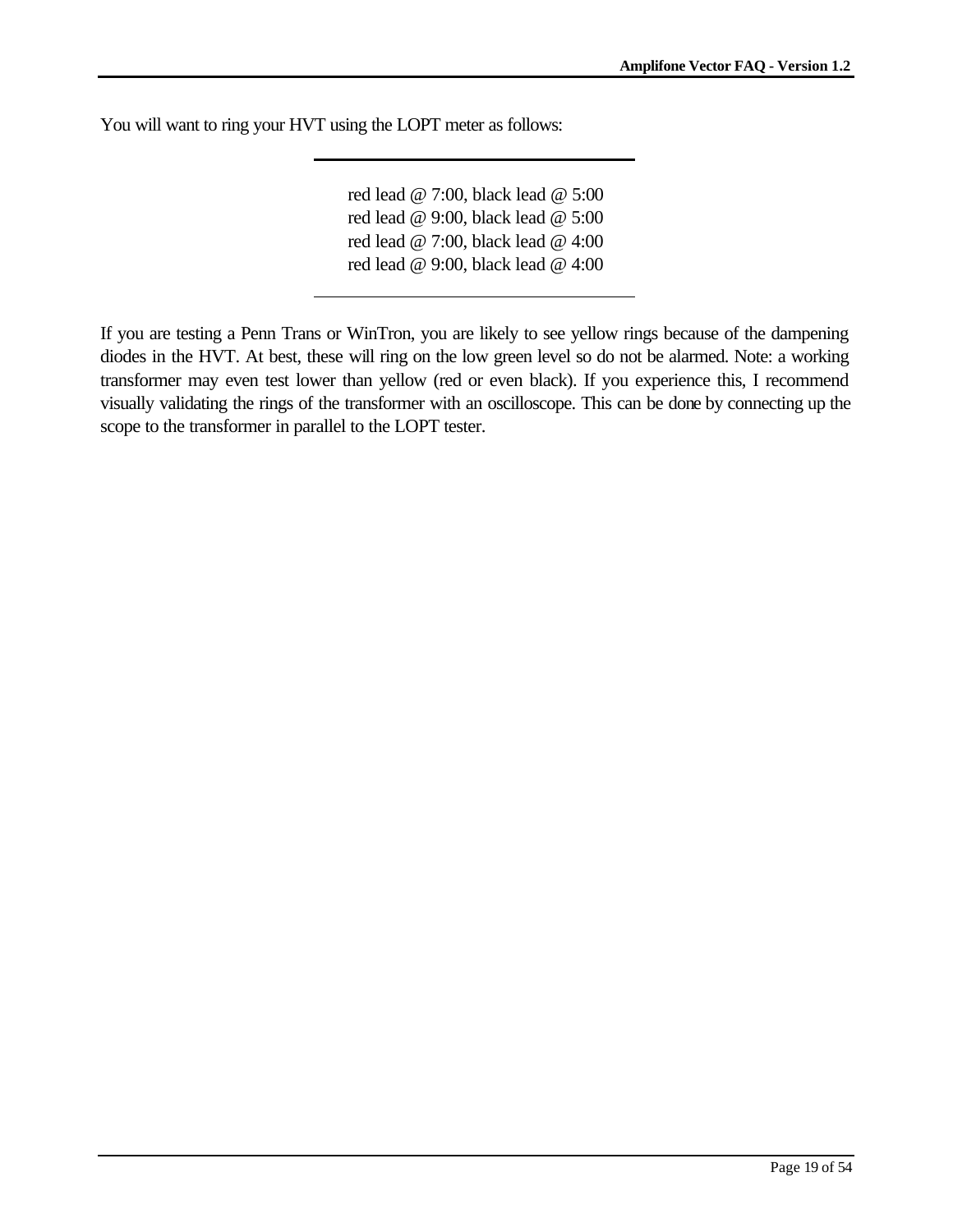# **ADJUSTING YOUR HV (R7 & R17)**

One thing to remember when you have installed the WinTron - The WinTron HVT has been built WAY over spec to the original. There are several dampening diodes, and you may not be able to adjust your HV overvoltage "by the book" if you are following the Amplifone manual. This can be found at the GameArchive: http://www.gamearchive.com/

The Amplifone manual says to hook up your HV probe by attaching the minus lead of your high-voltage probe to the DAG spring and then connect the high-voltage probe to the anode connection of the cathoderay tube by slipping it under the anode cap. Apply power to the display, and rotate R17 fully counterclockwise. Then, it says to rotate R7 (frequency) until you get a reading of  $+25$  kV. Rotate R17 VERY SLOWLY until the HV cutoff kicks in, and your HV drops to 0 on the meter. Turn the power off for 5 seconds to reset the HV overvoltage circuit. Readjust the frequency (R7) until your meter reads +19.5 kV. Remove power from the display, and remove the HV probe.

The key thing to remember here is that chances are your WinTron HVT will not allow the HV to shoot to +25 kV because of its superior design. What I usually do is set the HV overvoltage R17 to its center position and then simply adjust the frequency (R7) to get an accurate +19.5 kV.

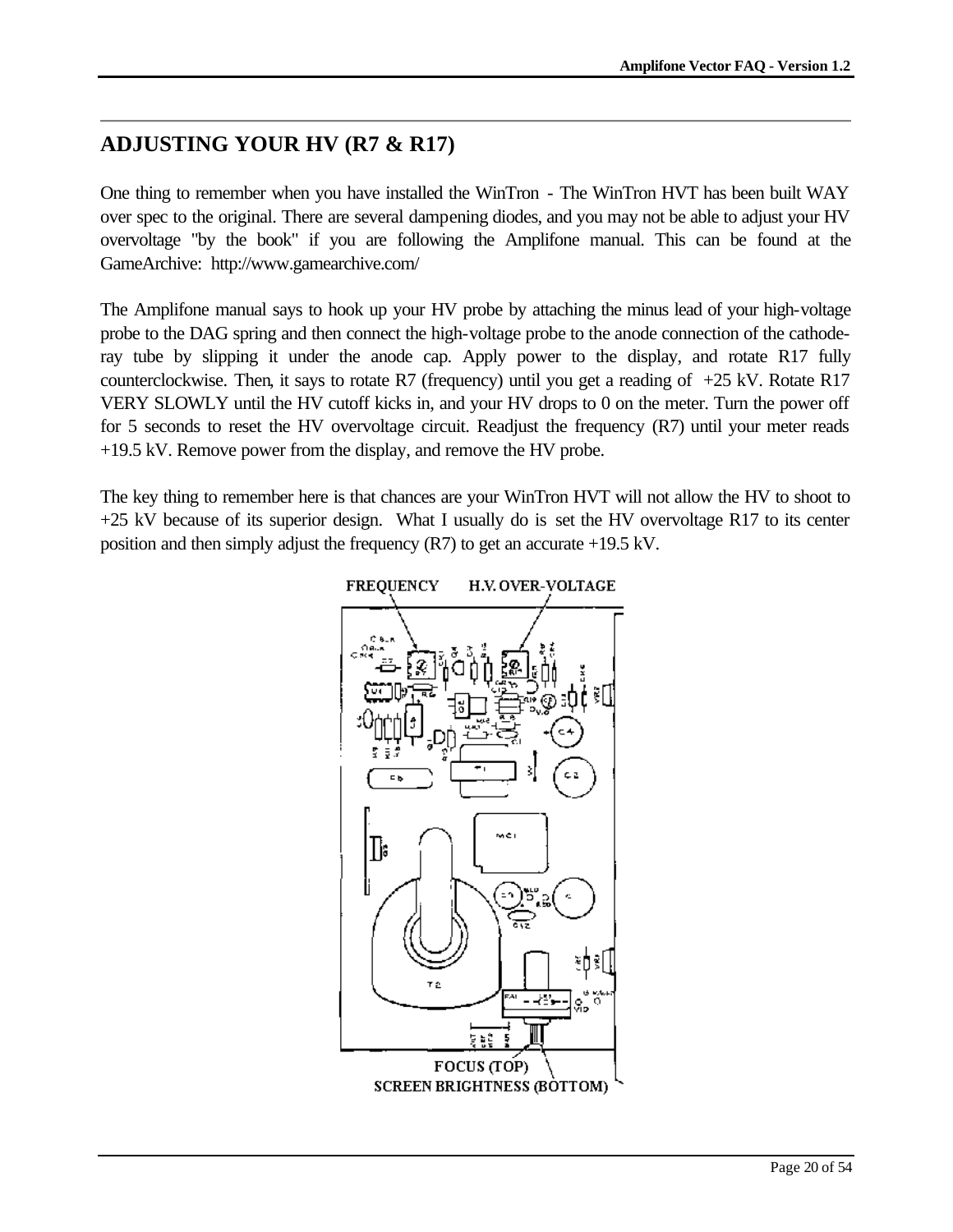The following posting comes from Mark Jennison, he is referring to adjusting the HV on a Penn Trans HVT:

\_\_\_\_\_\_\_\_\_\_\_\_\_\_\_\_\_\_\_\_\_\_\_\_\_\_\_\_\_\_\_\_\_\_\_\_\_\_\_\_\_\_\_\_\_\_\_\_\_\_\_\_\_\_\_\_\_\_\_\_\_\_\_\_\_\_\_\_\_\_\_

I thought I'd post a follow up to the HV over-voltage problem I had. Last time I told you that I simply cranked the pots to their extremes, and it came up. Well, this weekend while working on the deflection board, that little trick didn't work any longer :-(. Anyway, here's how I fixed it.

Now, the first thing they say you should do is verify the +24VDC and -24VDC on the board. Well, the values were pretty close, so I figured they were ok. However, as I didn't realize, the voltages are only valid if the transistors are under a load of some kind. But since my HV was always being shut off by the overvoltage circuitry, there was no load on the regulators.

I finally decided to disable the HV overvoltage circuitry.

**>>>>>>>>>>>>>>>>>>>CAUTION!!!!!<<<<<<<<<<<<<<<<<<<<**

**DO NOT disable your HV overvoltage circuitry unless you know exactly what you're doing! In an overvoltage state, the picture tube can emit X-rays that can be harmful. You may want to just try changing the value of R6 (as Mark has kindly listed below) instead of disabling your HV overvoltage by taking CR1 out of circuit. Thanks to John Robertson for pointing out the potential hazard.**

**>>>>>>>>>>>>>>>>>>>>>>>><<<<<<<<<<<<<<<<<<<<<<<<<<**

This can be done by lifting the leg of diode CR1 (1N914) by R7. I put the HV probe on under the anode cup (with the ground lead of the HV probe connected to the DAG) and fired up the game. The HV was around 27 kV, so I assumed the HV overvoltage circuit was indeed working correctly. There was a picture, but I had to turn down the screen adjustment to keep from burning the tube.

Now that the HV was actually running, I could take some readings of the voltage regulators. - 24VDC was only about -12VDC. The large 5W resistor across the input and output had actually been doing the work instead of the regulator. Replacing the -24VDC regulator brought the HV down to 25 kV, but it was still too high for the overvoltage protection circuitry.

After verifying the rest of the devices in the circuit, I could not figure out what was wrong. I took another look at the schematics and figured out how the 555 timer was used as some sort of loop back circuit which stepped up the HV. Everything in the circuit checked out, so I finally decided just to modify the circuit.

A simple way to increase or decrease the kV was to change the value of R6 (3.9K-ohm resistor). Putting in more resistance increases the kV, while decreasing the value decreases the voltage. I replace mine with a 2K-ohm resistor, and rechecked the HV, which was now around 20 kV.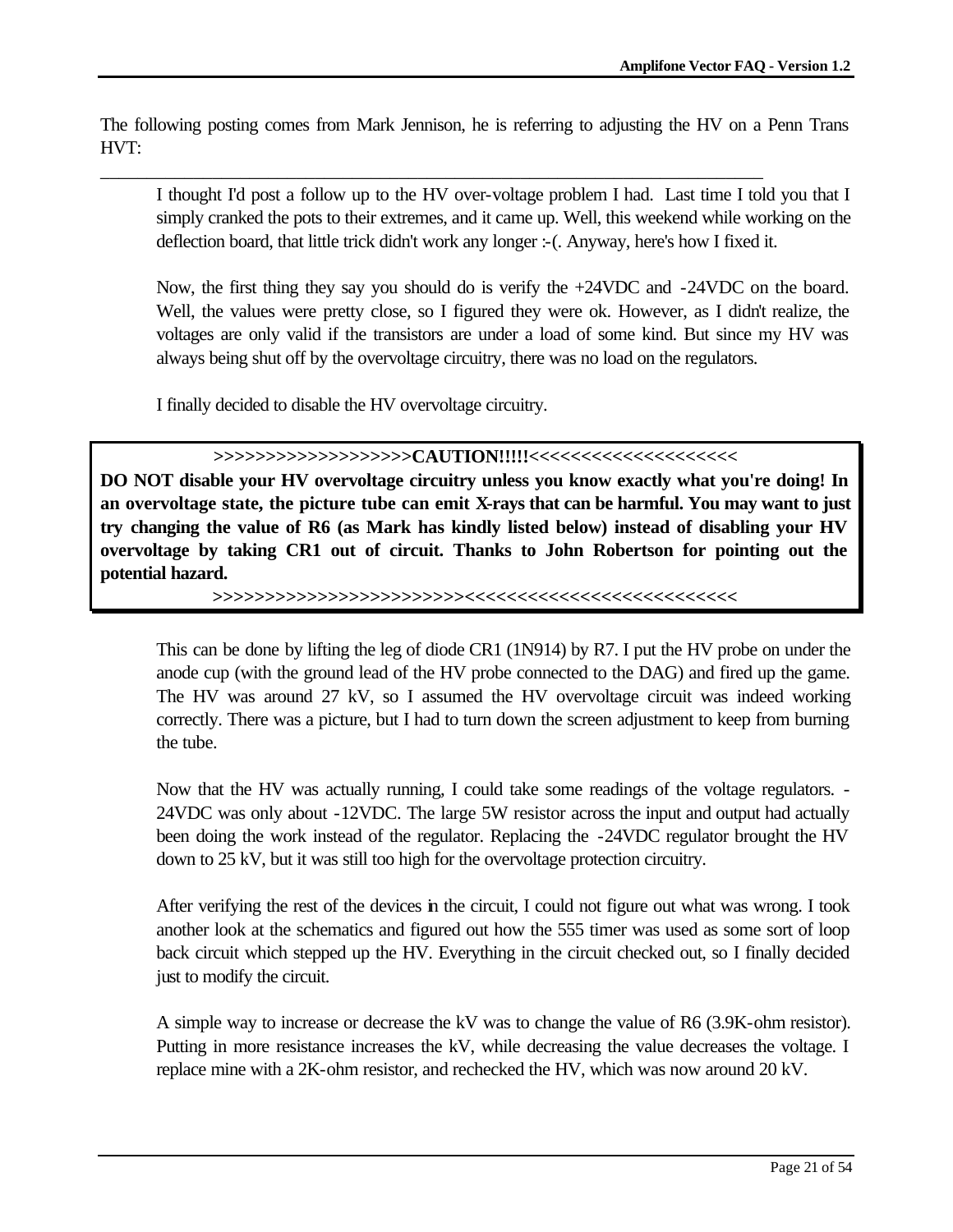I reconnected the HV overvoltage protection circuitry and the LED was off (yay!). Resoldering the CR1 diode brought the kV down a little (for some reason), but I was able to adjust it back up with R7 (frequency adjust). I was then able to set the HV over-voltage (R17) correctly.

So that was it. Maybe there are a few tips in here that Gregg Woodcock can put in his FAQ (Pull up a leg of CR1 to disable HV overvoltage circuitry, change R6 to increase/decrease HV, whatever...)

Thanks Mark! Keep in mind; he is referring to a Penn Trans HVT. Odds are if you are using the WinTron, you might not see this problem, but it is important to keep in mind if you feel everything is fine on your board and you are still getting no HV. Again, DO NOT disable your HV overvoltage protection unless you really know what you are doing. You might want to try using a Variac to gradually power up the monitor (Thanks John Robertson!) to prevent possible X-ray emissions.

\_\_\_\_\_\_\_\_\_\_\_\_\_\_\_\_\_\_\_\_\_\_\_\_\_\_\_\_\_\_\_\_\_\_\_\_\_\_\_\_\_\_\_\_\_\_\_\_\_\_\_\_\_\_\_\_\_\_\_\_\_\_\_\_\_\_\_\_\_\_\_\_

One last piece of HV adjustment advice from Joel Rosenzweig. Make sure the brightness control is put somewhere in the 0 - 50% range before powering up the board. It would be terrible to have the brightness too high and burn a spot in your monitor. The other point is that if you have the brightness too low, when you power it all up, you may see \*nothing\*! If you have the brightness somewhere shy of the middle position, at least you will see something on the display if all goes well.

## **REPAIR YOUR AMPLIFONE HV BOARD**

I guess this section should have appeared first, but I felt it was more important to discuss the components, boards, and their differences before the repair guide. Joe Welser deserves a lot of credit here; he was the first to create a guide of any kind. Some may choose to just read this section and ignore the previous ramblings.

First, remembering my Randy Fromm lessons, GARBAGE  $IN = GARBAGE$  OUT. Before doing any work to the HV board, you will want to verify that your deflection board is producing the +/- 30v (this can vary from +30 to +39vdc, and from -30 to -39vdc). Check this at J103, and you will be looking at pins 6, 7, and 8 of the J103 connector. Pin 6 is ground, pin 7 is -30 to –39vdc, and pin 8 is +30 to +39vdc. Remember that this is an unregulated voltage; it may swing a bit as you test it. You will also want to check this voltage on both the  $+$  and  $-$  side for excessive AC ripple. If you are seeing ripple over 0.2v, you may want to replace the big caps (4,700uf @50v, c17 and c18) on the deflection board. If you see no +/-30v at J103, check the fuses f3 and f4 (5A 250v SB) on the deflection board, followed by the rectifier diodes (CR 14, 15, 16, 17). These diodes can often develop cold solder joints, so make sure they are soldered properly. I have covered more on the Amplifone deflection board in the Deflection section found below.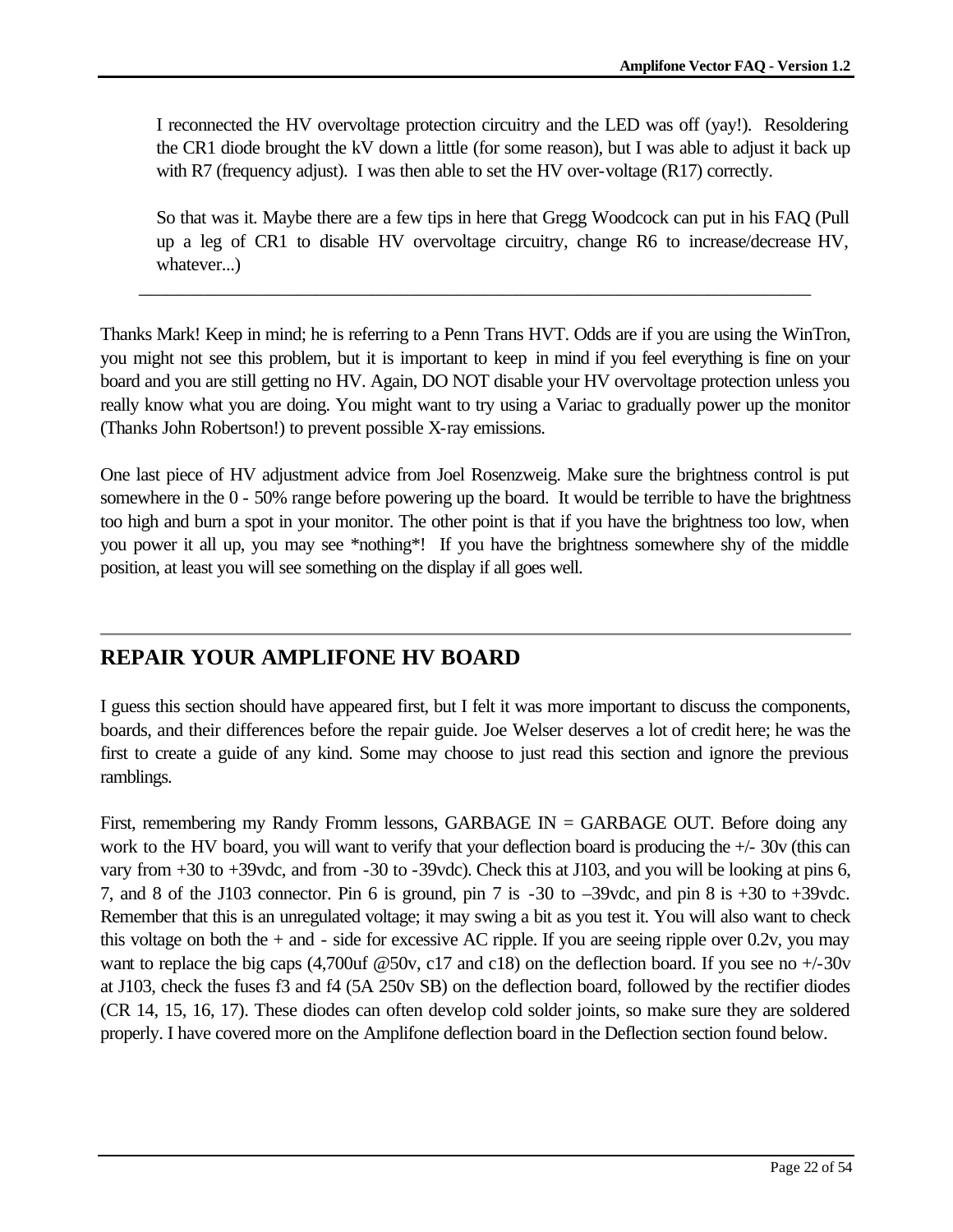Once you have checked and are receiving proper voltages from the Amplifone Deflection board, complete the following steps. All of the steps below are to be done with the HV board removed from the machine, and with no power applied.

### **Step 1:** Check your HV transformer

I use a Dick Smith LOPT tester (as mentioned before in "Testing your HVT") and test the HVT in circuit. (NOT with the power connected to the board, but with the HVT still soldered to the board - I got worried somebody might actually try ringing their HVT with the power on! Remember what I said about damaging yourself as well as your equipment??) If your HVT is ringing properly you can feel lucky and move to step 2. If you are getting "marginal" rings (low yellows), you may want to pull the HVT off of the board and test it.

**NOTE**! Keep in mind that it is normal for a red HVT to ring a lot higher than a PenTrans or WinTron, whether it is in or out of circuit.

Pulling the HVT from the board is best done by using a soldapult or desoldering gun to get the solder out of the pins, then gradually heat and pull the HVT off, applying heat to the stuck pins. Be careful removing the HVT, I have seen a few HV boards cracked from trying to pull the HVT out before all the pins are loose. Then, use the LOPT to test again, and see if your marginal ratings are better.

If your HVT is ringing bad, save your quarters, and call WinTron, or get a WG chassis and use John Robertson's HV hack.

### **Step 2:** Pull and test your BU406D (Q2 on schematic)

Visually inspect the component at Q2 for obvious damage and to ensure that it is the correct part. Oftentimes, previous owners/operators incorrectly replaced the component with the more-readily available BU406. Running the HV board with the incorrect component can cause irreparable damage to the HVT.

A good BU406D should test according to the chart listed in the BU406D section of this faq. Remember, when the HVT goes, it WILL take the BU406D with it 99% of the time. Leave the BU406D out before going to step 3, you will not want it in circuit until you are almost done with these steps. If your BU406D is testing bad, you will have to replace it.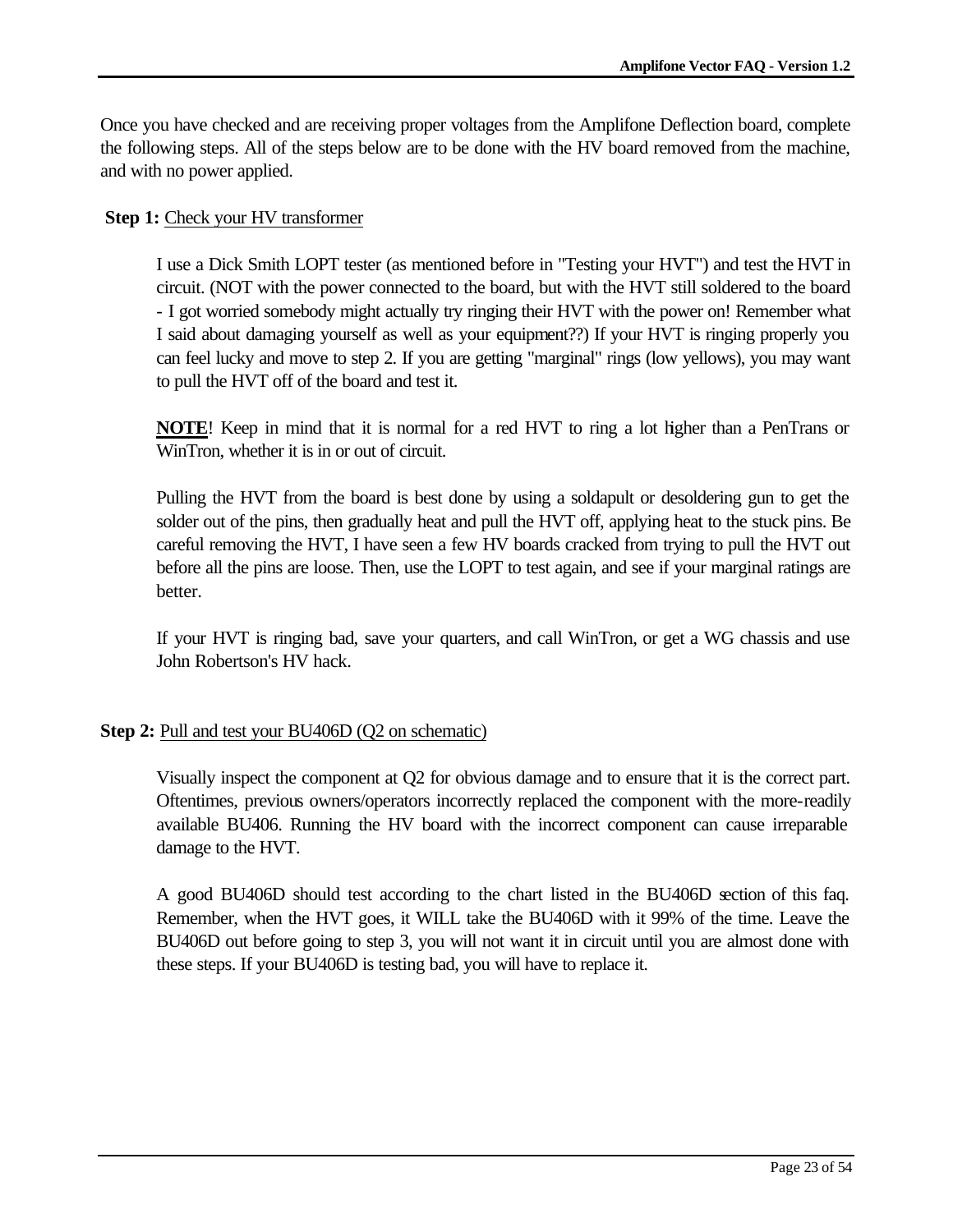## **Step 3:** Pull and test your MPSU07 (Q3), both 2N3904's (Q1 and Q5), and the 0.8amp 100v SCR (Q4)

The 2N3904 transistors are easy enough to get, and testing them is fairly easy using either Diode test or HFE on your meter. If your BU406D or MPSU07 is bad, they can often take the 2N3904 transistors with them. If you need to replace the MPSU07, you can use an SK3199 as shown in the MPSU07 section of this faq. Testing the SCR (Q4) is easy enough, just pull it and test on diode test. If you are reading an open circuit or short in any direction, you'll have to replace it. The SCRs are relatively inexpensive and not very hard to find. I did not include a section on Q4 because I do not think I have seen one go bad yet.

## **Step 4:** Test all resistors and diodes

Testing all the resistors is simple enough. They can be tested in circuit and should be within 10% of their specified values. To test the diodes, I simply pull one lead out of circuit and use diode test. Most all of the diodes and resistors should be easy to replace if you find any that are bad. The only tricky diode is the large one (1,500v) right near the HVT; it is labeled CR3. This can be hard to find, let me know if you have a good source.

## **Step 5:** Recap the board

I recap the HV board using 105-degree low ESR caps as listed in the "Common Electrolytic Capacitor Changes" section. See the table for the values that I recommend. Be sure C3 and C4 are not too close to the 5w 50-ohm resistors at the regulators (if your board has them). The heat from the resistors can damage the caps, as well as the  $+/- 24v$  regulators and the red MCI "mystery can".

### **Step 6:** Check for good  $+/- 24v$

You will want to test the 7824 (VR1) and 7924 (VR2) to see that you are getting a good  $+/- 24v$ . Remember that you should check the insulator (and replace it if it is the "rubber" type) on the 7924 before applying the power. I use a mica T0220 insulator and silicone heat sink compound.

As long as the BU406D is out of circuit, it is relatively safe to apply power to the HV board. With the BU406D removed there is no chance of any HV being generated.

This test is done with the HVT wired to the deflection board. Plug in your harness to J103 on the deflection board (right next to the rectifier diodes and just in front of the big caps). Connect your DAG ground to the deflection board (from the tube spring). You do not have to connect the yoke plug (j105), the neck connector (j101), or the HV anode. I use microclips to the leads of the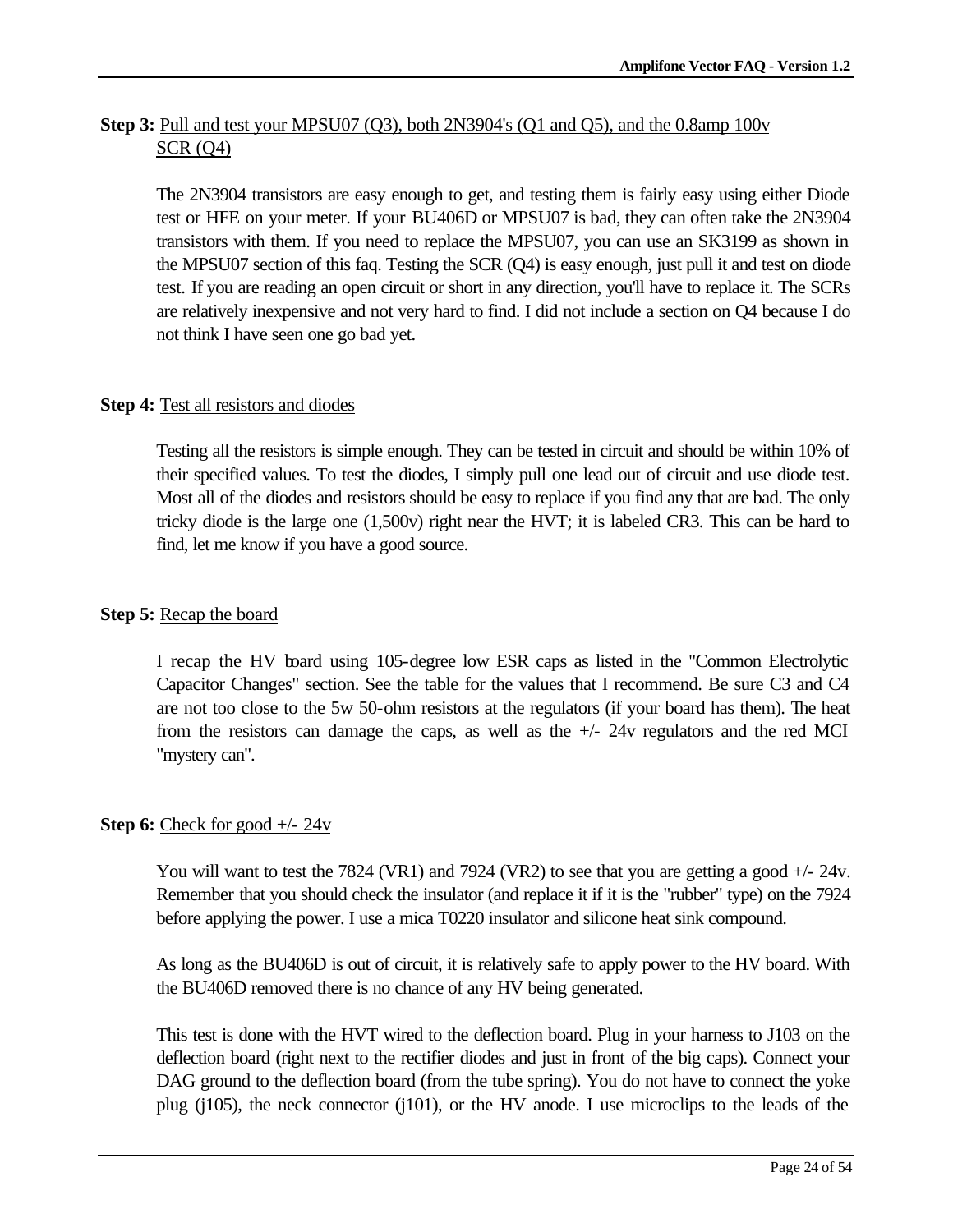regulators in order to test the voltage. If you are testing the board inside a cabinet, the lower back ledge (where your back door rests when it is on of your machines) makes a decent test area. You can put the heatsink on top of the panel where the power switch is mounted, so the HV board stands up with the solder side facing you. Your harness should have no trouble reaching the HV board when it sits here.

These regulators take in +30V and –30V in order to output +24V and –24V. The input voltages come pre-filtered from the deflection board. Although spec is  $+30/-30$ , I typically see  $+33/-33$ .

To test the input voltages on the HV, check pin 1 of the 7824 (VR1) and pin 2 of the 7924 (VR2). Spec is +30/-30. If your 7924 tests very low or 0, check/replace the wire jumper W1 on the deflection board.

Put the red lead of your meter to the output of the  $7824 (+24v)$  (pin 3) and the black lead to ground (pin 2). The 7924  $(-24v)$  uses pin 1 as ground and pin 3 as the output. Your  $+24$  output should be anywhere from  $+24$  to  $+27.5$  vdc, and your  $-24$  output can be as low as  $-36v$  if your board has the 5w 50-ohm resistors at the regulators. If you are missing either  $+/- 24$ , I suggest using the 7824cv & 7924cv as a replacement (see the 24v regulator section of the faq). Do not panic if your readings are not exactly +/- 24. The 5w 50-ohm resistors can make your readings a bit wacky when there is no load on the regulators.

It can often be difficult to place your DMM lead on the voltage regulator without shorting to another leg. You can choose test points that are on the same solder trace as the VR leg, yet is more convenient to test at. For example: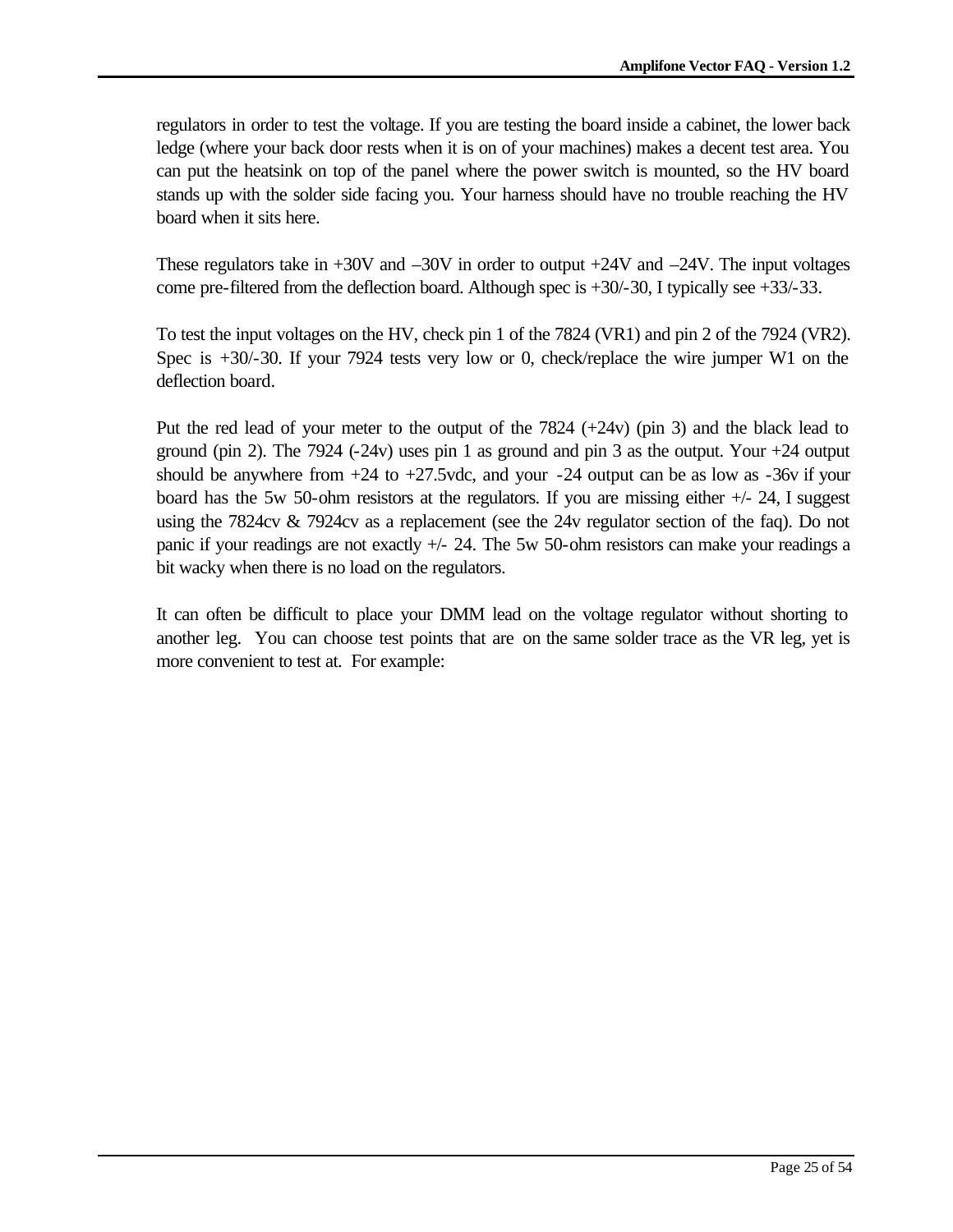

(photo courtesy of Brett Pehrson)

## **Step 7:** Check for a waveform at the base of the BU406D

You will need an oscilloscope to see this waveform. Put the red lead to where the base of Q2 goes (on the solder side), and put the black lead to ground. The parts side shows what pin would be for the base. AGAIN, we are doing this with the BU406D out of circuit. You should see a nice 20khz waveform. If you do not, you will want to start checking all components in the oscillator circuit, including the 555 timer (U1). A bad 2k pot  $(R7)$  or 20k pot  $(R17)$  can cause weird things in the oscillator circuit. You may want to clean or replace these pots if everything in the oscillator circuit is OK and you are still having problems seeing a good waveform at the base of the BU406D. The 555 should produce a small waveform at pin 3 of the chip. You can use your scope to trace through the circuit and see where the waveform is being lost. You may want to recheck Q1 and Q3 if your oscillator circuit seems OK, but you still get no waveform at the base of your BU406D.

**Step 8:** Add 5w 50-ohm resistors and 1N4001 diodes at +/-24v regulators

As mentioned in the previous section, you will always want to add the diodes to your HV board if they are not present. Make sure the leads are well insulated if your 1N4001's are on the solder side, as stated earlier in the faq. Unless you are only using the board in a Quantum, you will also add the 5w 50-ohm resistors. Be careful placing the resistors, they do get hot and can damage nearby components.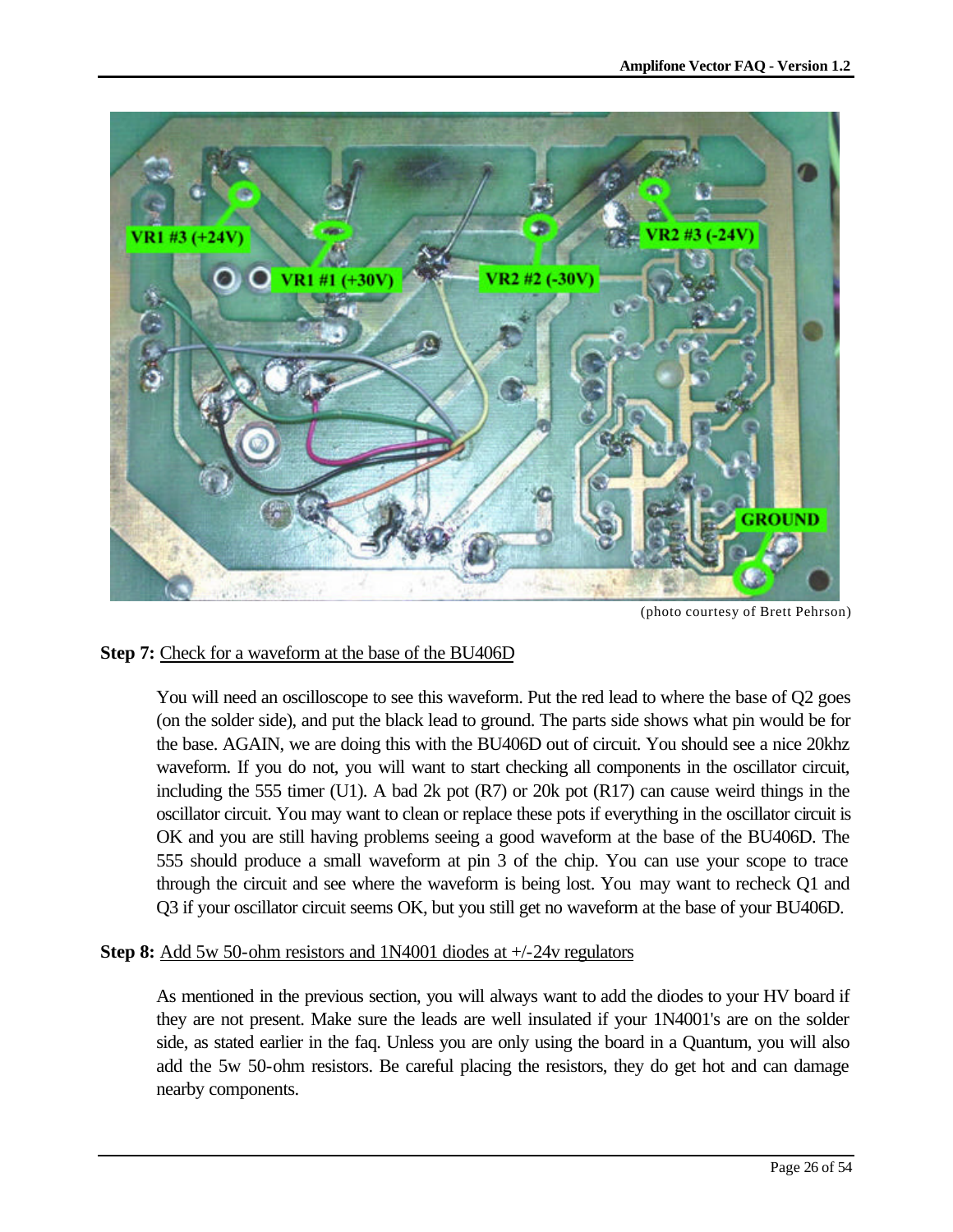### **Step 9: Put the BU406D back in circuit**

Aside from securely soldering the BU406D, you want to remember that you **DO NOT** insulate the transistor to the heatsink. You may also want to take this time to verify your wiring harness, and make sure your continuity is good all around. Do not forget to check the DAG ground, as well.

### **Step 10:** Adjust the High Voltage

Now you are ready to try out your HV board. Follow the section labeled "Adjusting your HV" and be sure to read Mark's post. Remember, if you are using a WinTron, the internal protection in the HVT may prevent it from going to 25 kV.

#### **Step 11:** Install a fan

You will want to install a fan after you get your HV board working properly and have it adjusted. This will make life a lot easier for your HVT, the BU406D, and your +/- 24v regulators.

| Quantity       | <b>Description</b>                                  | <b>Location</b> |  |  |  |
|----------------|-----------------------------------------------------|-----------------|--|--|--|
|                | WinTron HVT Replacement Part Number: 926862802      |                 |  |  |  |
| 1              | <b>BU406D</b>                                       |                 |  |  |  |
| 1              | MPSU07 (replacement is SK3199)                      | Q <sub>3</sub>  |  |  |  |
| $\overline{2}$ | 2N3904                                              | Q1 and Q5       |  |  |  |
| 1              | 0.8amp 100v SCR                                     | Q4              |  |  |  |
| $\overline{2}$ | 5w 50-ohm resistors                                 |                 |  |  |  |
| $\overline{2}$ | 1N4001 diodes                                       |                 |  |  |  |
| 1              | 2k pot                                              |                 |  |  |  |
| 1              | 20k pot                                             |                 |  |  |  |
| $\mathbf{1}$   | 7824 (replacement is 1.5 amp rated 7824CV)          | VR1             |  |  |  |
| 1              | 7924 (replacement is 1.5 amp rated 7924CV)          |                 |  |  |  |
| $\overline{2}$ | 470 uf @ 100 v axial capacitor (105 degree low ESR) | C1 and C2       |  |  |  |
| $\overline{2}$ | 220uf @ 50v axial capacitor (105 degree low ESR)    |                 |  |  |  |
| 1              | 4.7uf @ 100v radial capacitor (105 degree low ESR)  |                 |  |  |  |
| $\mathbf{1}$   | Replacement jumper wire                             |                 |  |  |  |
| 1              | Cooling fan                                         |                 |  |  |  |

#### **A Summary of Replacement Parts For The Amplifone HV Board**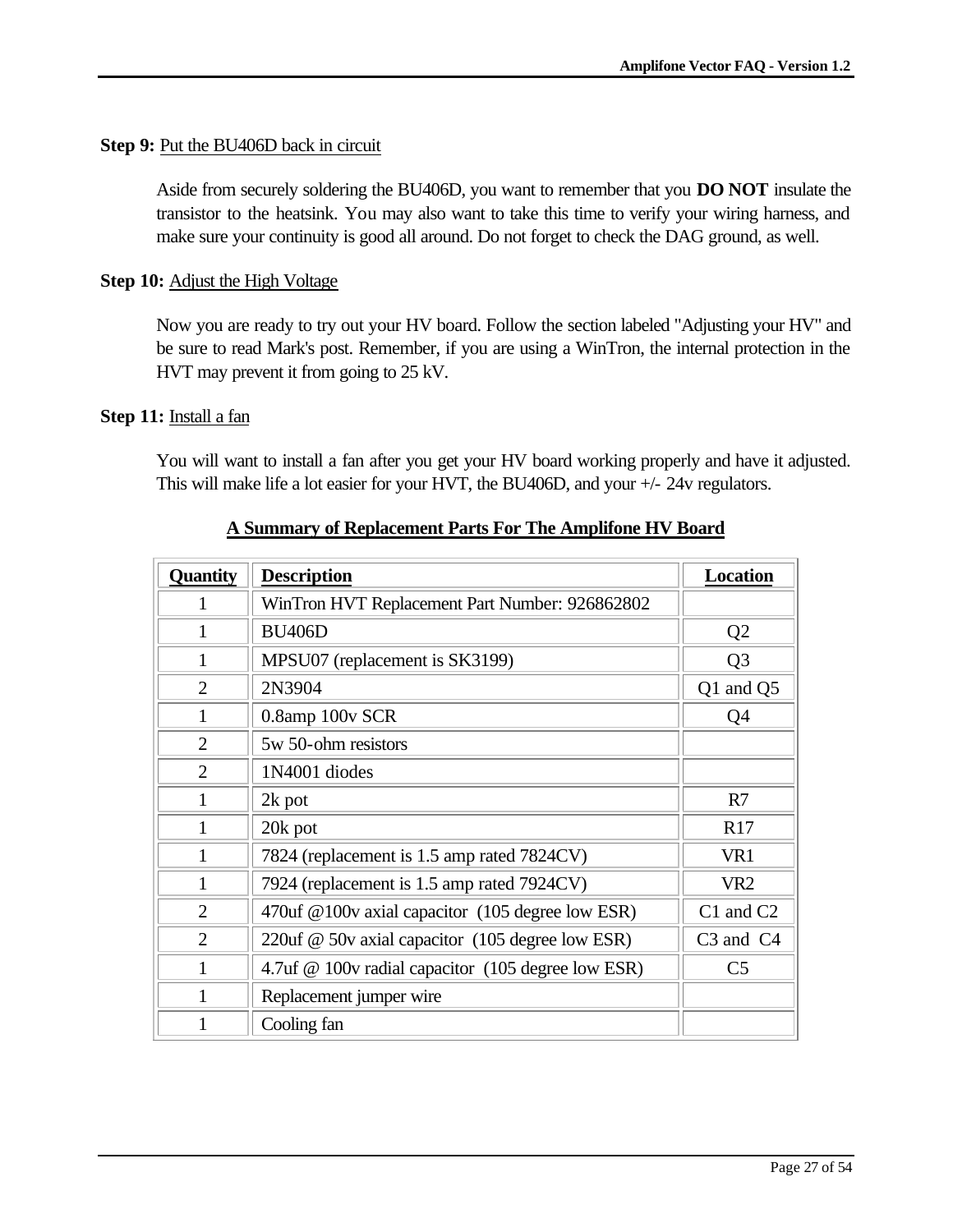# **AMPLIFONE HV PROBLEMS AND SOLUTIONS**

**PROBLEM**: Why am I not getting  $+\frac{1}{2}$  from the regulators? The board is dead! I replaced the regulators, but I'm getting nothing...

**SOLUTION**: Check the stupid, asinine, and idiotic brown jumper located right next to C2. GET RID OF IT. See section on brown jumpers in the faq. I have seen ones that test fine and then decide to quit just as power is applied to the board for the first time in 15 years. You are probably thinking, "I tested that jumper, right before replacing the +/-24v regulators, and it was fine...It can't be that..."

Also, check your +/- input voltage from J103 on the deflection board to be sure you are getting the +/- 30v. You may also want to double-check your harness.

Note: Spec is  $+30/30$  VDC, however it is within acceptable range to see as much as  $+33/33$ .

## **PROBLEM:** The 24-volt regulator has failed.

**SOLUTION:** Check for cracking around the regulator leads on the PCB. Also check for cracking around the leads of C3 and C4.

**PROBLEM**: I am continuously losing BU406D's. My HVT is ringing fine on the tester. My  $+/- 24v$  is OK. My MPSU07 is fine. I get no HV, and the BU406D is dying after power is applied to the board. **SOLUTION**: Make sure you have good continuity between the collector heat sink, and the collector of the BU406D transistor itself. Check to see that the heatsink is securely soldered in place, and that it is

conducting. Make sure you still have a waveform at the base of the BU406D. If you are missing your waveform (or seeing a line that is almost flat), recheck your 555 oscillator circuit. A "flat line" on the scope can easily kill your BU406D. If your oscillator circuit is fine, and you have a waveform at the base of the BU406D, you may have a marginal failure in the HVT. It might still ring OK, but if you see "pulsing" in the rings, this can be killing your BU406D. Time to either call WinTron, or perform John's 6100 WG>HV hack.

I have never seen a modern WinTron fail, but there is always a first. Remember to save your WinTron papers as their HVT carries a 1-year warranty, and they are very good about taking care of their customers.

**PROBLEM**: I am losing  $+24$  and  $-24v$  regulators. Sometimes they even blow apart! Both regulators are insulated, my HVT rings fine.

**SOLUTION**: Make sure that your red MCI can is clear of the 5w 50-ohm resistor near the MCI case. Inspect the MCI case for cracks and burns. Try replacing the MCI (if you have a spare). Check the Zener Diode 1N754A in the overvoltage circuit (CR4) and replace it if necessary. Also, check the 20k overvoltage pot (R17), and replace as necessary.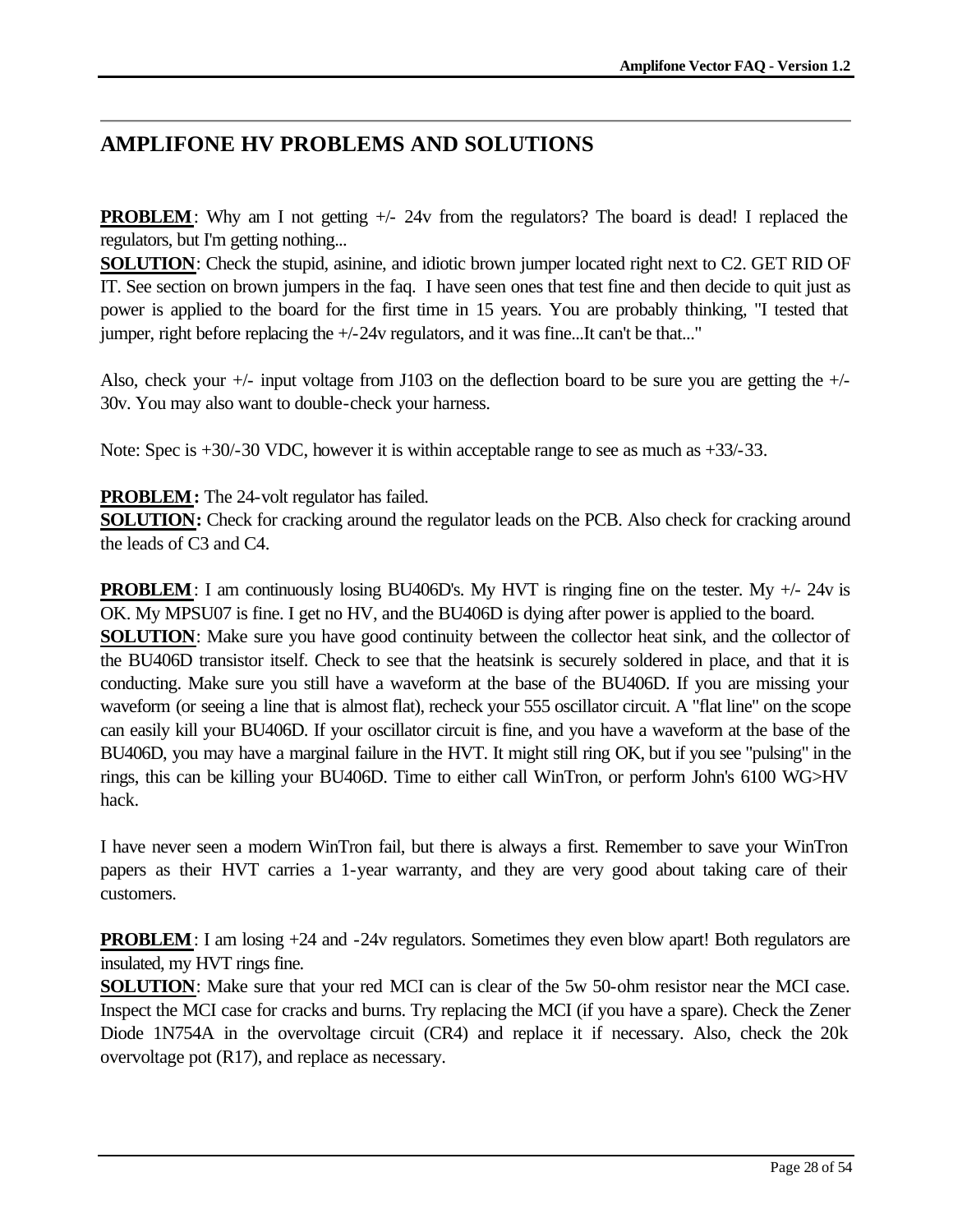## **PROBLEM**: I have absolutely no HV.

**SOLUTION**: First and foremost, check the +30/-30 input from the deflection board to the HV board. Of particular note is the -30 source, which passes through W1 (notorious zero-ohm jumper). There should be  $+30$  VDC between pins 6 (GND) and 8 ( $+$ ) of P103, and -30 VDC between pins 6 (GND) and 7 (-). Note that spec. is  $+30/-30$ , however you will typically see up to  $+33/-33$  volts which is acceptable.

If your Amplifone HV is dead then it is probably either resistor R12 near the HV transformer or the HV transformer itself. **CHECK THE RESISTOR FIRST** since it is much easier and cheaper to replace. Simply unsolder it and see if it has the proper resistance (2.2K Ohms). You will also want to check to see if the over-voltage protection circuit is misadjusted causing it to activate even though the HV is in a tolerable range. If LED (CR2) is lighted, then the over-voltage protection circuit is activated. If it is on then you either have a misadjusted potentiometer or a damaged HV circuit. Mark the initial position of R19 and tweak it a tiny bit to see if the LED turns off. Do not move it too much or you may damage other parts of the circuit or even your tube if the HV is indeed too high.

## **PROBLEM:** Any problem with deflection or HV.

**SOLUTION:** Replace all zero-ohm jumpers (brown resistor-looking components, labeled W?) on the deflection and HV board. As noted elsewhere in this document, these notoriously defective jumpers are prone to strange failures that cause even stranger failure conditions.

## **PROBLEM:** The voltage is low on the supply lines on the HV PCB.

**SOLUTION:** There are jumpers on the supply lines. The jumpers are marked with a "W" on the schematic. They look like resistors on the board and have a single black band on them. The jumpers should have no resistance. However, the brown jumpers may have created some resistance to them. They should be replaced with a piece of wire. The white and tan jumper should have no problems, although you should replace them anyway.

**PROBLEM:** No filament voltage from the high voltage (HV) PCB. **SOLUTION:** Check for a loose connection on the lugs that hold the HV transformer to the PCB.

**PROBLEM:** What should the output of the 555 IC on the HV PCB be? **SOLUTION:** The output at pin 3 of the IC should be a 20-kHz square wave. This is adjusted with potentiometer R7.

**PROBLEM:** There is no high voltage. The positive and negative 24 volts are present. **SOLUTION:** Check transistor Q3. The problem may be that the transistor tab (collector) may not be making good contact with the heat sink.

**PROBLEM:** The schematics for the Amplifone HV cutoff circuit do not match the board assembly. **SOLUTION:** There are three board revisions. You can tell which one you have from the table here. The schematics for all three boards are shown.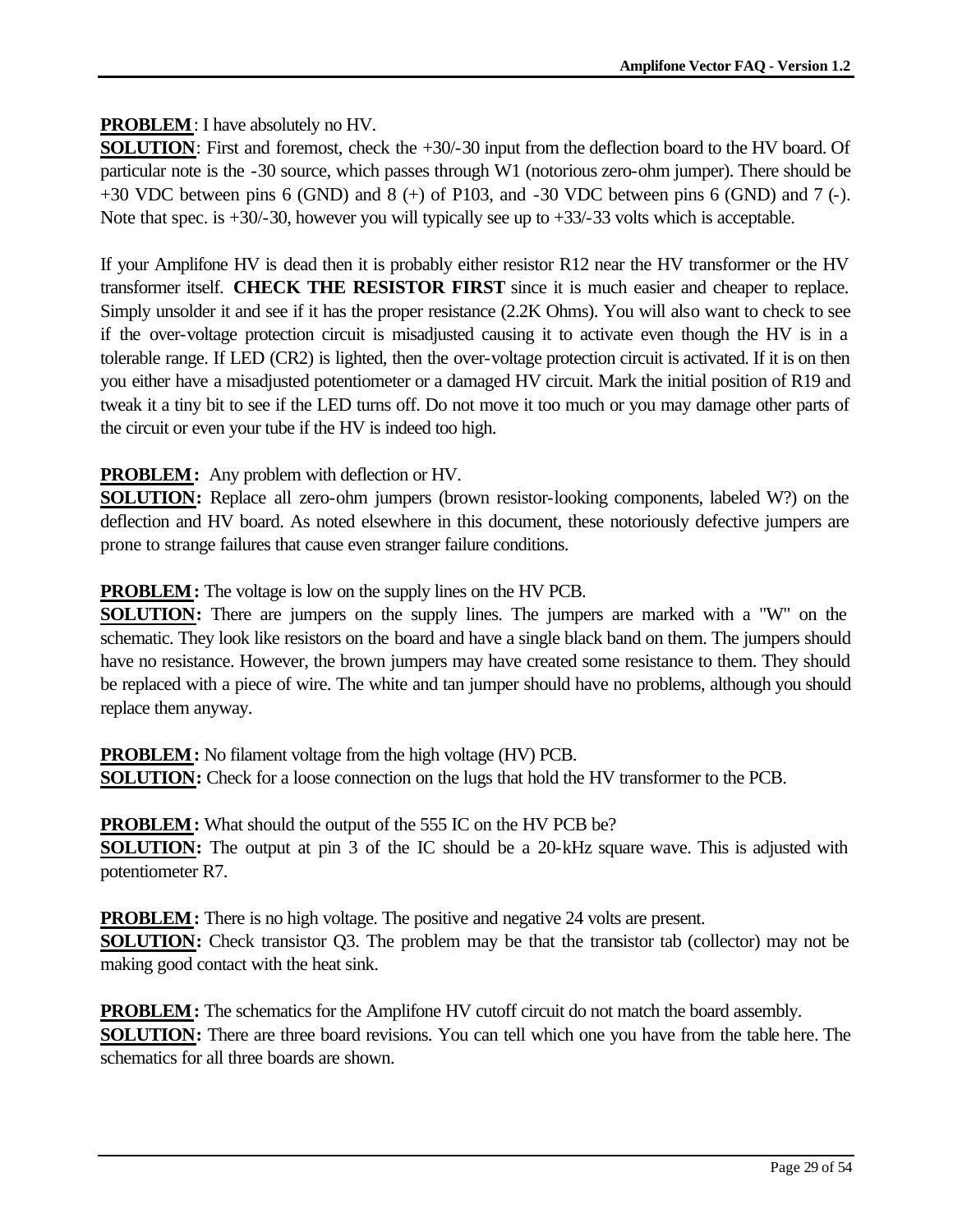| <b>PCB Revision</b> | <b>R16</b>           | R18                 |  |  |
|---------------------|----------------------|---------------------|--|--|
|                     |                      |                     |  |  |
| Original            | 470 Ohms             | 27K Ohms            |  |  |
| First rev.          | <b>Zener</b>         | Missing or 27K Ohms |  |  |
| Second rev.         | 33K Ohms<br>470 Ohms |                     |  |  |

## **DISPLAY REVISION INDICATORS:**

**PROBLEM:** On the HV PCB, the output voltage of the regulator is good when the pin is lifted, but there is no voltage when the pin is connected back to the board.

**SOLUTION:** Check for bad 0.1uF glass capacitor across the voltage regulator. The decoupling capacitor may be shorted.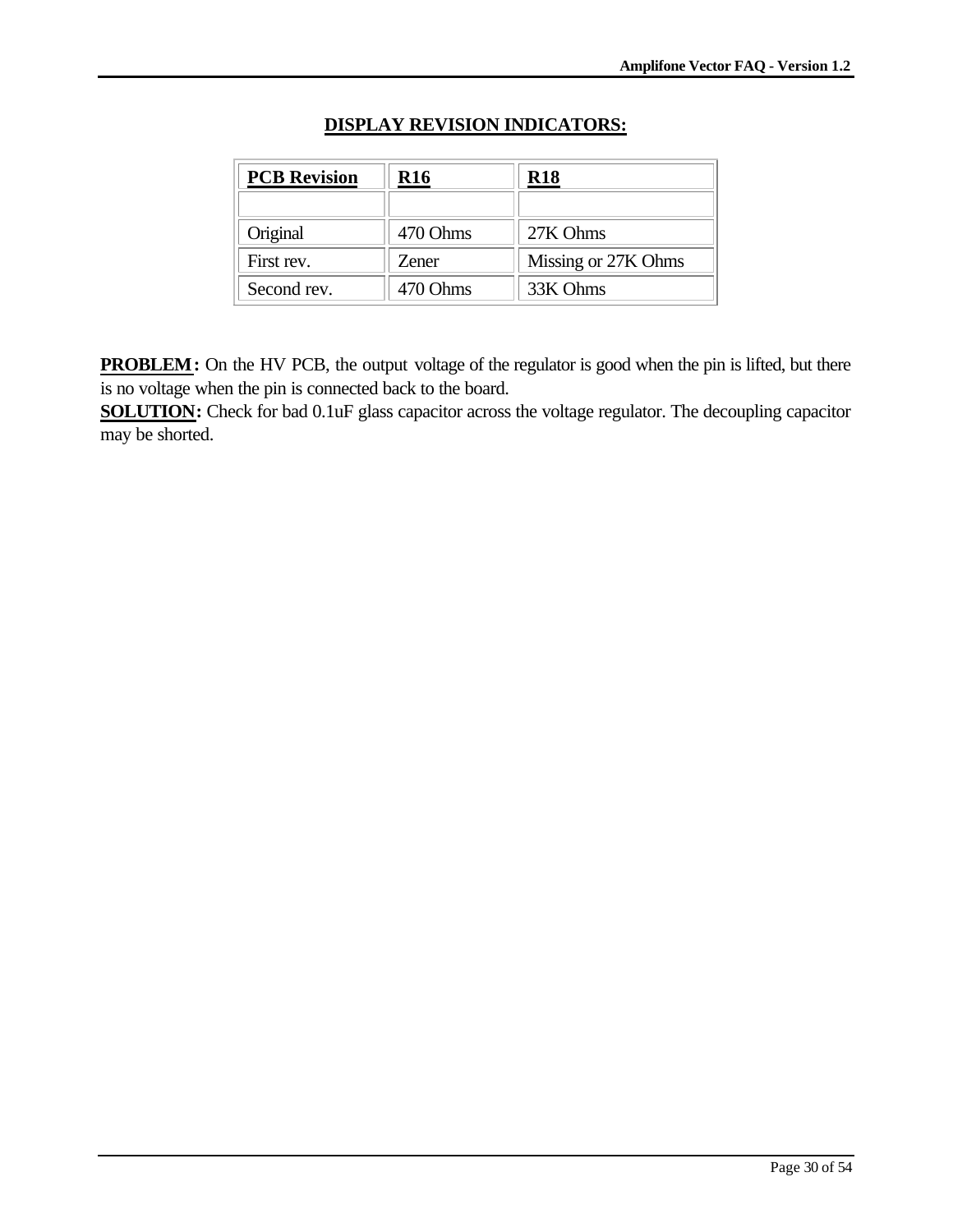## **WELLS-GARDNER 6100 HV HACK**

Replacing blown Flyback/LOPT (High Voltage) transformers with my 'RasterHack'

Subject: A workable substitute for the Flyback for Ampliphone XY monitors (and other XY games) From: John Robertson Date: 1997/02/28 ("\*\*" Updated 1998/05/20) Newsgroups: rec.games.video.arcade.collecting

Ok, Here goes...

I found that the Wells Gardner K46XX series of monitors uses the SAME picture tube as the Ampliphone monitor, and realizing that 19Kv HV is 19Kv HV, I took a spare WG monitor chassis, and isolation transformer (mandatory, if you don't know why DO NOT TRY THIS!) and did the following:

- (1) Removed the video card (not required), unsoldered the screen and focus wires from the Ampliphone (Am) tube socket, and soldered in the WG equivalents.
- (2) Next I hooked up the HV lead to the Am tube, and hung the yoke (you \*\*DO\*\* need it) of the WG chassis, on the side of the cabinet wall, and plugged in the WG to the Isolation transformer.
- (3) Made sure that there was a 1-ohm resistor in series with the filament of the tube.
- (4) Made sure that the new monitor chassis was connected to the electrical ground in the game!
- (5) When it lit the tube up, I could then turn on the Star Wars (actually an ESB  $s/d$  but who cares  $i-$ ) and again could play the game!

...

\*\*There is now a schematic available for download, it's about 850K in size...\*\* (http://www.flippers.com/images/ampli-wg.jpg) This shows the wiring changes that are needed for the WG Chassis to work. Actually you can still use the WG neckboard, I just thought it would be simpler to eliminate it (into spare parts) and have a single "Screen" control to adjust instead of the possible confusion of the drives, cutoffs etc that are no longer used... (\*\*added May 20, 1998\*\*)

:-#)#

--

P.S., if this really works for you why not treat this idea as shareware and tip my shop \$10US (postal money order please) for the use of the idea? This is an experiment in cost recovery for a small struggling shop that loves to tackle the tough problems. If this works I'll post some more ideas, including test equipment for that is based on the IBM PC for doing board repair and others.

 (Pinballs, Jukes, Video Games) | John's Jukes Ltd. 2343 Main St. VOICE (604)872-5757 FAX 872-2010 | Vancouver, BC, Canada V5T 3C9 e-mail to -> jrr@flippers.com | http://www.flippers.com #(#-: "Old pinballers never die, they just flip out." :-#)#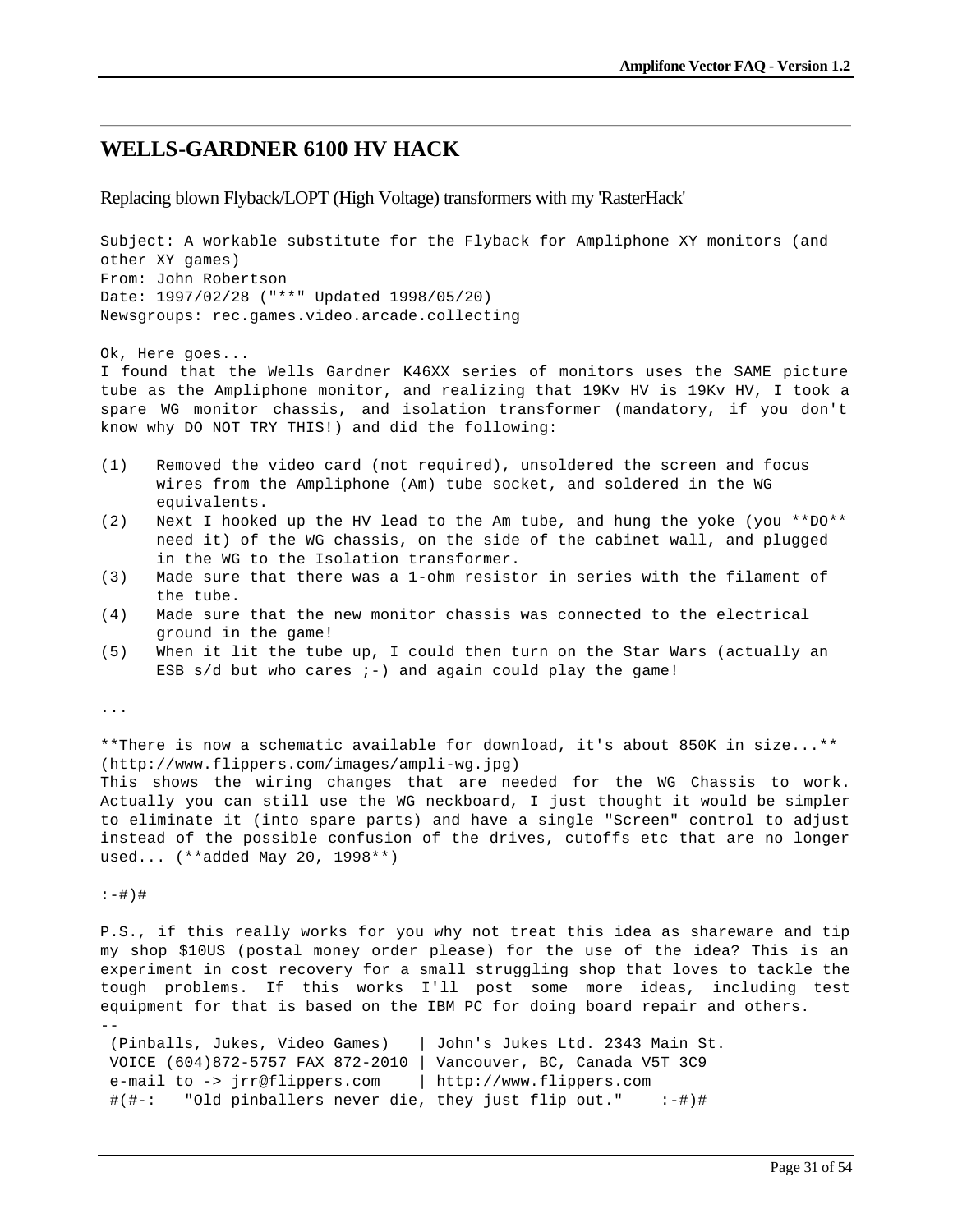# **AMPLIFONE DEFLECTION BOARDS**

### Introduction

This section is not near the size or scope of the Amplifone HV portion of this FAQ. Amplifone deflection boards were designed VERY well. In my opinion, the Amplifone deflection boards are much better than the Wells-Gardner 6100 deflection boards. Deflection transistor failures and failures in the low voltage section are rare. They become almost non-existent when the boards are modified with the upgrades in this guide. I know of two friends who have installed revised versions of the LV2000 to replace the low voltage section of the Amplifone deflection board. However, I do not feel that a LV2000 is necessary on the Amplifone. (Thanks to Anders and Jeff for making the LV2000 for the WG 6100! It is a "must have" for any WG6100.)

I have only seen the LV section of an Amplifone deflection board fail once in the past 17 years, and the failure was not the fault of the design.

There is no history section here on the Amplifone deflection board. I really know nothing of its history; any info you can provide would be great. I have even tried searching for the patents on the Amplifone monitor with no luck. Please contribute anything you might have. It would be great to add a History section to this guide like the one in the Amplifone HV guide.

### Amplifone Deflection Board Revisions, Schematics

I have only seen 2 variations in the deflection board design. It seems that the very early ones did not include the 10k "X" and "Y" size pots located at the junction of R1 and R2 (y size) and R24 and R25 (x size). These early boards were used in Amplifone equipped Gravitar and Space Duel (VERY rare), as well as all Quantum machines. I'm guessing Atari just decided to use the game board pots to adjust the x and y size.

There are some early deflection boards (serial numbers under 1,000) with the RGB drive and bias pots arranged differently than the later boards. Most of these were boards without the x or y size controls. If you have a deflection board without the size pots, you can add them if you want. The pots are 10k, and they can be mounted on top of resistors R1 and R2, and R24 and R25. You will want to see the Amplifone Schematic (Thanks Jess!) at Gamearchive:

#### http://www.gamearchive.com/

I have seen deflection boards in three colors: blue (first revision), beige (second revision), and green (third revision). The only differences between the deflection boards were those mentioned above.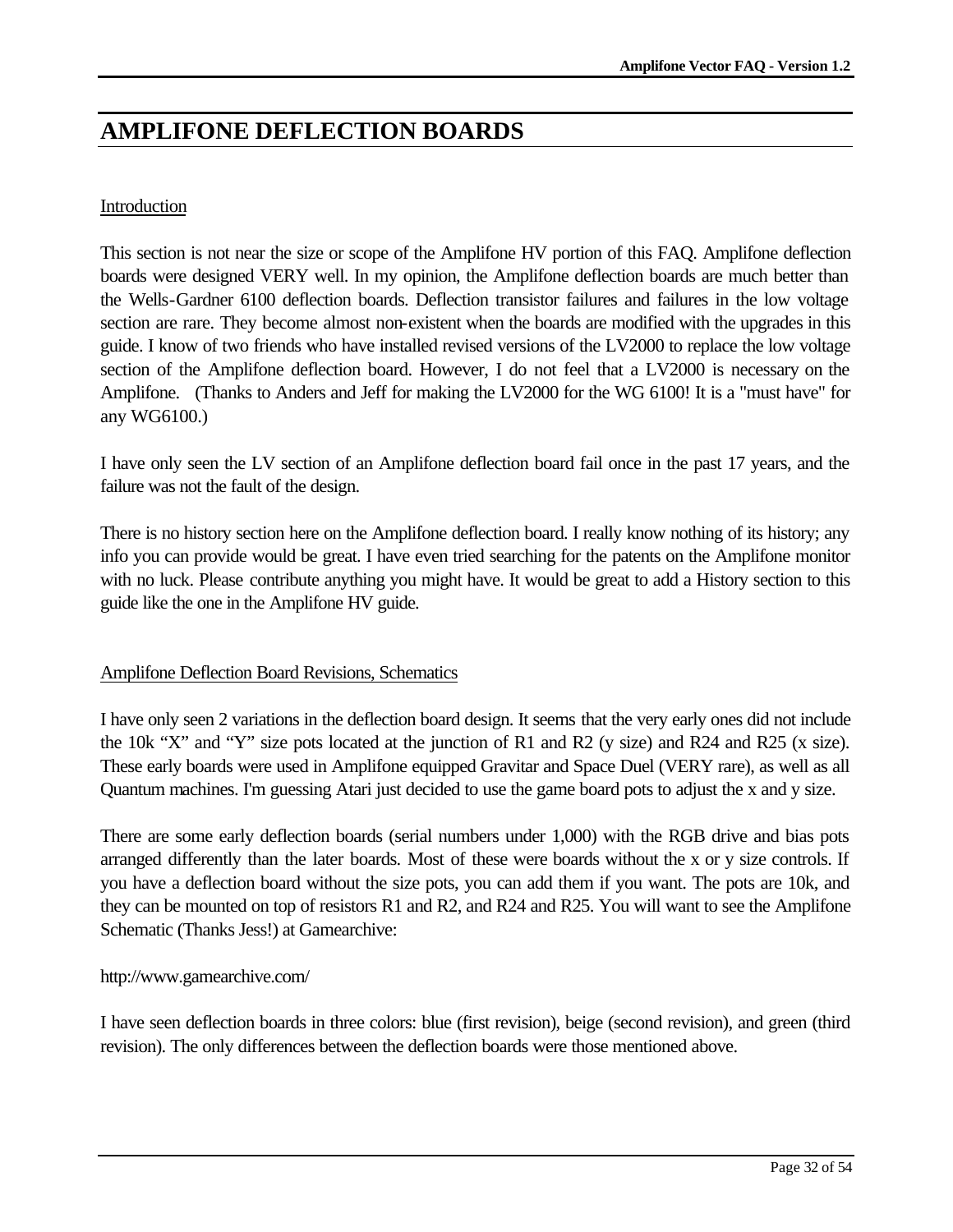## **AMPLIFONE DEFLECTION BOARD UPGRADE**

The following steps should be followed to upgrade and improve all Amplifone deflection boards. Think of it as a 'super' cap kit.

## **Step 1:** Remove and Replace all Jumpers

The very first thing I do when repairing any Amplifone deflection board is to remove all of the "zero-ohm" brown jumpers. They are as evil and malicious as the red HV transformer on the Amplifone HV boards. However, they are much less costly and are easier to replace. These jumpers are located at any spot on the board where you notice a "W" designation. They are brown, and almost look like resistors. You will find W1 through W8 on the deflection board. I suggest using #4 to #6 gauge wire to replace them. I usually save clipped leads from components such as resistors or capacitors for doing this. Notice how many of these \*@%\$# jumpers crumble and break when you heat them to take them out?

I HATE these damn jumpers! MANY times I have seen them cause deflection and HV board problems. You might test them, and they will ring out just fine at 0-1.4 ohms. However, they often gain resistance or open when power is applied to them for the first time in over 10 years. You are thinking, "oh, I tested the jumper(s), its not that..." and you go through everything until you finally realize the jumper(s) is (are) the problem.

Some of the zero ohm jumpers may have already been replaced with wire at the factory, but chances are you will have to replace all of them.

## **Step 2:** Add the Diode Modifications

You will need the following parts to make this modification:

- (4) 1N5342B 7.5v 5 watt Zener diodes (Mouser part #625-1N5342B)
- (4)  $1N4002$  diodes (Mouser part # 583-1N4002)
- About 15 inches of 5mm heat shrink tubing (4mm will work as well)

The first thing you have to do is connect the 1N5342B Zener diodes anode-to-anode in pairs. (The line side of each diode will face away from each other). Take two Zener diodes, and twist the leads of the anode side of each diode together. Leave about 1 inch of lead distance between each anode, and solder the pair together. Repeat this procedure for the other 2 Zeners. You should now have two sets of 2 Zener diodes, connected anode to anode with about 1" of lead space in the middle. Leave the end of the leads long; we can always trim these later.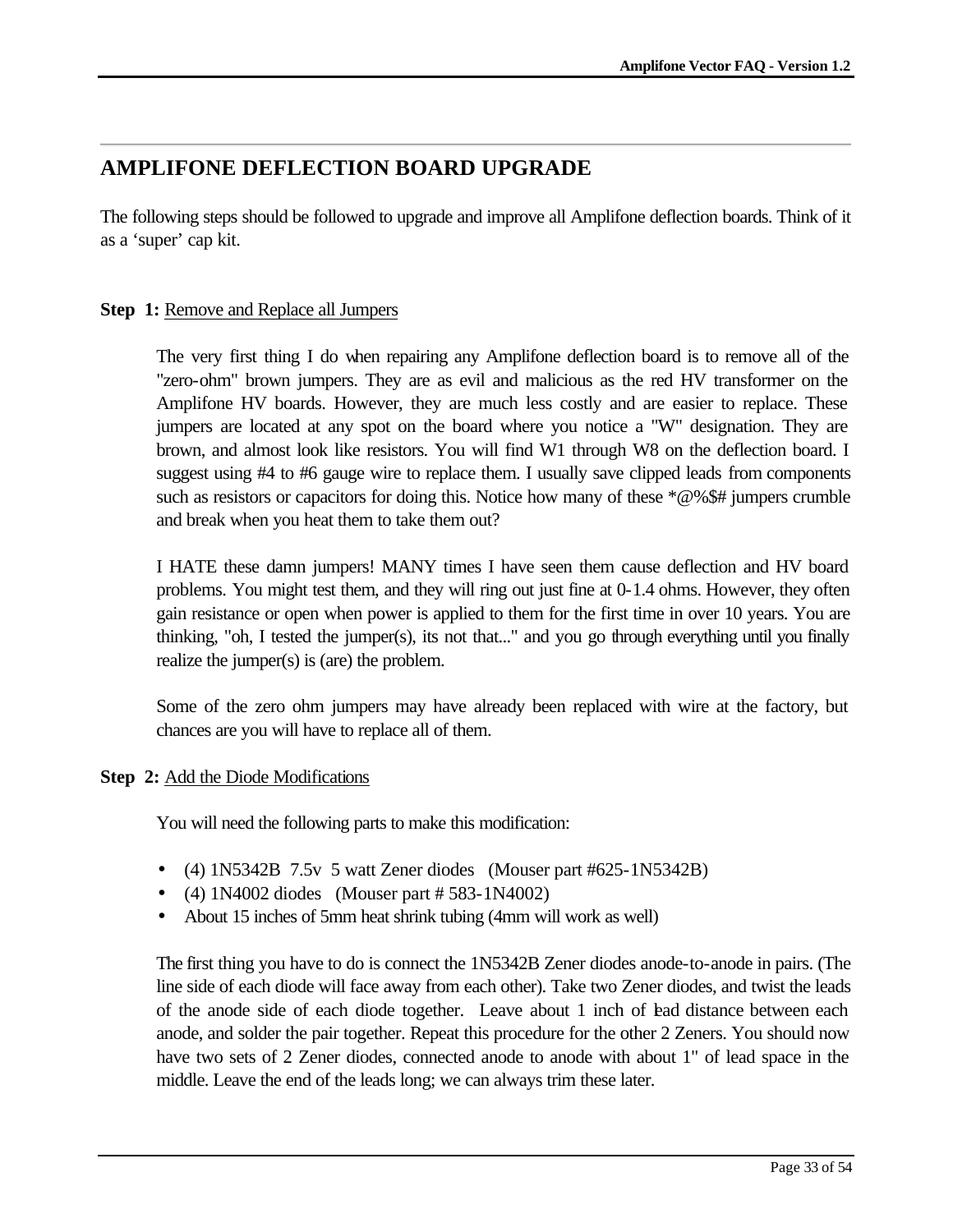Next, you will want to desolder the orange (x input) and yellow (y input) wires from the deflection board. Clear the solder holes for each with a soldapult or your desolder station. This is a good time to check the orange and yellow wires for crimping; they may have become strained from the weight of the harness. If needed, cut and restrip them.

Solder one cathode side of [the above] 1N5342B diode pair to the parts side of R6 (1.5-ohm, 10w) closest to Q22. This is the end of R6 that faces away from the heatsink. Solder a cathode side of the OTHER diode pair to the parts side of R29 (1.5-ohm, 10w) that faces away from the heatsink. You should see a black wire on the board that links R6 to R29. You are attaching each diode pair to the same end of the resistors as this black wire. Check for cold joints on the solder side of R6 and R29 after you have soldered each diode pair to the parts side.

Now, use your heat shrink tubing to insulate each diode pair. Slide on enough of the tubing to leave about 3/4 inch exposed at the unattached end of each diode pair. Take the unattached end of the diode pair attached to R6 and feed it through the yellow hole (y input), and take the unattached end of the diode pair attached to R29 and feed it through the orange hole (x input). Leave enough exposed lead on the parts side to resolder the yellow and orange wires to their respective diode pairs. Solder in each diode pair, and then solder on the orange and yellow wire to each.

Next, we are going to put the 1N4002's on the solder side of the board. If you look at the solder side of the board you will notice there are 2 rivets that attach the heatsink to the board. Rotate the board so that the heatsink is closest to you, solder side up. You want to scrape a 1/2" area of the green insulation from the ground area about 1/2" NE of the left rivet, and 1/2" NW of the right rivet. Locate the two nuts and bolts that are closest to the center of the heatsink. Scrape two 1/2" squares again, about 3/4" to the right of the left bolt, and about 3/4" to the left of the right bolt.

Find the emitter trace for each of the 3792 transistors (Q7, Q17). This trace is connected to the collector of each 3716 transistor (Q6, Q16). The emitter trace for Q16 and Q17 runs from the collector of Q16 through the emitter of Q17, to the fuse socket F2. The emitter trace for Q6 and Q7 runs from the collector of Q6 through the emitter of Q7, to the fuse socket F1. You will want to scrape about 1" of the green insulation off of this trace between Q16 and Q17, as well as 1" off of the trace between Q6 and Q7. We need a clean surface to solder to.

Now, we are ready to attach our 1N4002 diodes. Solder the cathode (line side) of the 1N4002 diode to the trace that goes to the emitter of Q17. DO NOT solder the diode directly to the emitter of the transistor, but to the trace about 1/2" away from the emitter. Soldering directly to the transistor will just make things difficult should you ever have to replace the transistor. Now, insulate the diode with your heatshrink tubing, leaving enough open area so you can solder the anode end to the collector (this is the 1/2" square we scraped from the insulation closest to the right-center bolt). Now you can solder the anode end to the collector of Q17. You will want to use this same technique to solder the remaining 1N4002's, following the designations below: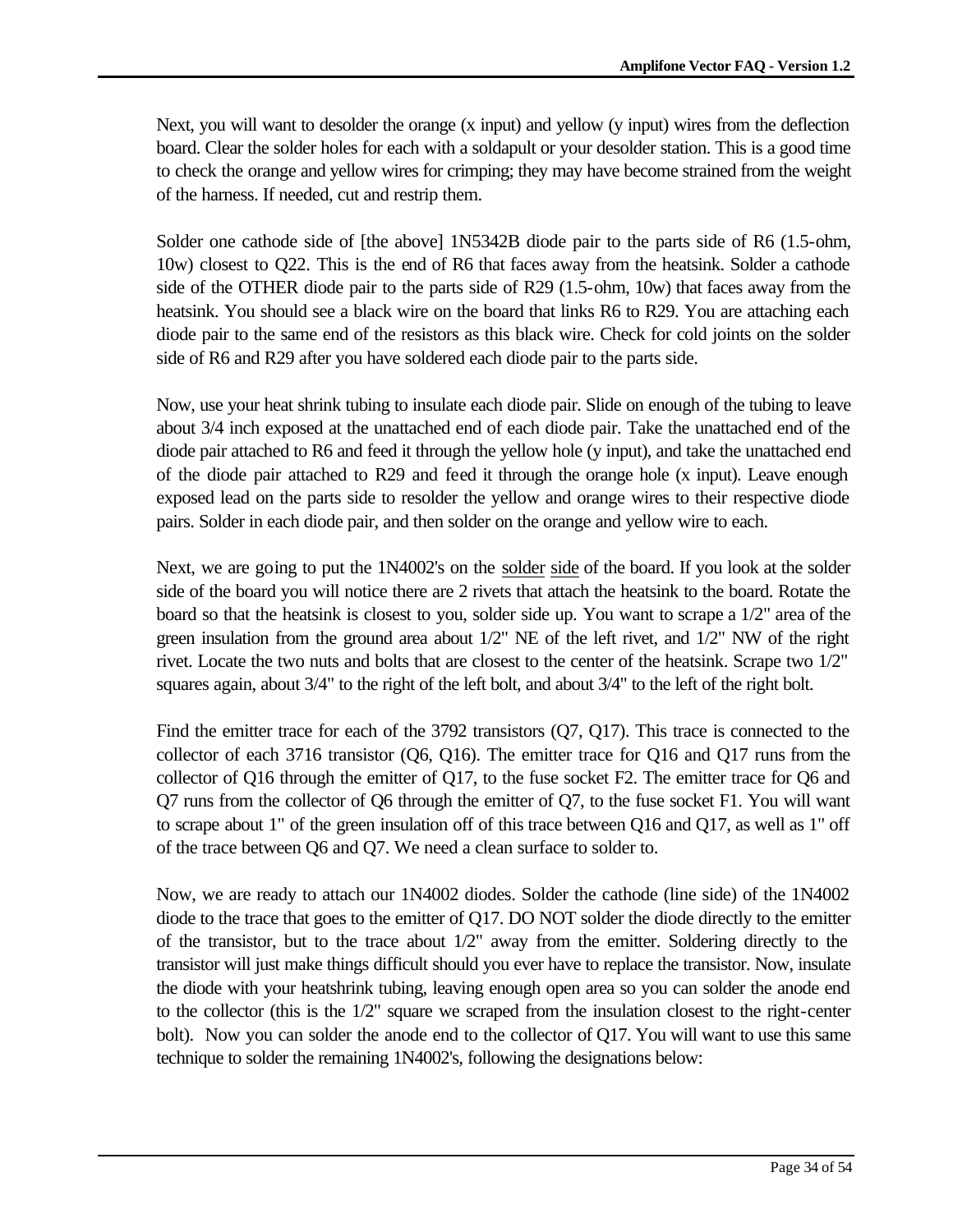- For 3792's (Q7, Q17) 1N4002 cathode is at the emitter, anode is at the collector of each transistor.
- For  $3716$ 's  $(06, 016)$  1N4002 cathode is at the collector, anode is at the emitter of each transistor.

I hope to have a picture illustrating this soon. Hopefully everyone can understand the above text description for now.

#### **Step 3:** Recap the Deflection Board

Here is my replacement cap list. All caps should be 105 degree low ESR's. As in the HV section, many might consider these replacements OVERKILL, but I have not replaced caps for a second time yet.

- C7, C8, C9, C10 1uf @ 100v 105 degree low ESR (axial)
- C17, C18 4700uf @ 100v 105 degree low ESR (radial)
- $C19, C20$  100uf @ 50v 105 degree low ESR (radial)
- C24 33uf @ 250V 105 degree low ESR (radial)

#### **Be sure to install all caps with correct polarity.**

#### **Step 4:** Replace X and Y size pots

X and Y size adjustment on the deflection board is done through the two thumb pots R76 and R79. I usually install these on early boards that do not have them. Even if the pots are on the deflection board, I replace them. Original ones can often cause jitters in the monitor. Tuner cleaner is only a temporary fix. Simply replace these 10k pots, as they cost less than \$1 each.

#### **Step 5:** Resolder and Repair Harness Wires

Check all harness wires where they connect to the board. These wires often become crimped, and you will often find some attached only by one strand. Cut and restrip the wires as needed, and resolder all the harness joints whether they look like they need it or not. After you are done, check the continuity of each wire with your meter from the board to each male harness plug in the molex connector. Clean the molex connector if needed.

#### **Step 6:** Check for Shorts, Opens

I use the diode test on my meter to check each diode in circuit for a good one-way junction drop of 0.4v to 0.8v. If I see any readings that look unusual, I will pull one lead and accurately check the diode. I have seen a few CR3, CR4, CR12, and CR13 (all 1N914's) go bad, so you may just want to pull a lead and test these diodes. Do not hesitate to replace any questionable diode. If one of the diodes fails, it can, and usually will take other components with it.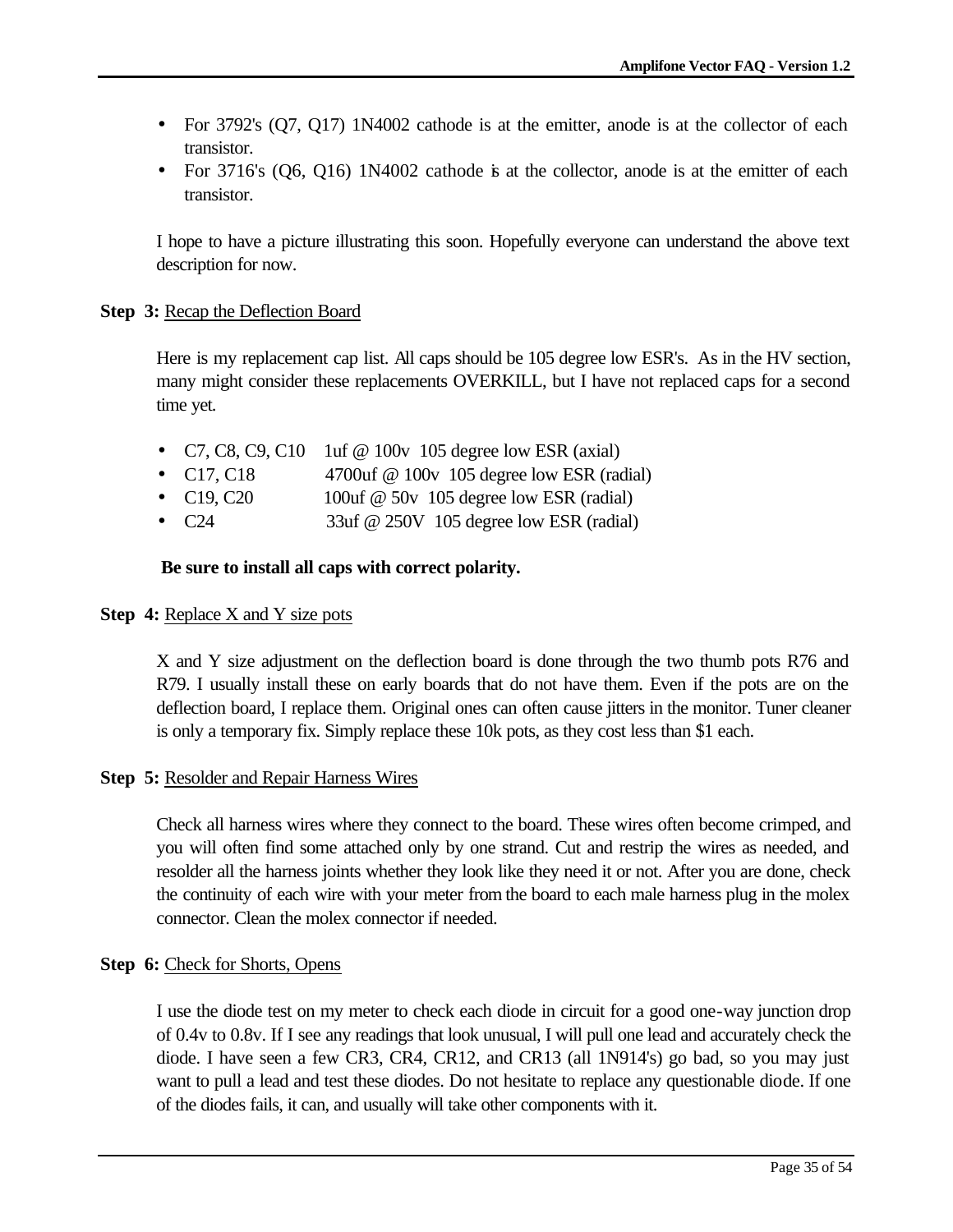I also use the diode test on all transistors, pulling and testing any that show unusual readings. It can be common to find a 2N3904 or a 2N3906 that has been pushed over on the board, causing its leads to short together. Make sure the transistor leads are situated properly and are not shorting themselves or a nearby component. Shorts can also happen with the leads for Q4 and Q14 (MPSU57) and Q5 and Q15 (MPSU07). Amplifone deflection boards have the RGB color transistors (Q23-25, D40P5, NTE228A) mounted near the bias and drive pots. The base of these transistors can short to nearby components if they are bent away from their plastic "snaps" and lean toward the groups of resistors above them.

I test all resistors in circuit first. If I see any unusual readings (15% out of spec), I pull a lead to test the resistor out of circuit. You may want to double check R14 (1.2k, 1/2 watt) R72 (1.6K, 1/2 watt). I usually upgrade them to 1 watt.

#### **Step 7:** Replace all Deflection Transistors, Test MPSU07's, MPSU57's

When looking at a board for the first time, I always test the fuses F1 and F2. You can bet if one is blown, you probably have a bad 3716 or 3792 (or both) on that side. Before removing old deflection transistors, I test them on diode test in circuit. If you find a short in a deflection transistor you will want to pull and test the MPSU57 and MPSU07 next to it as well. Always test your old 3716's and 3792's before you install new ones. This can lead you to find a problem before the new transistor is installed so you do not risk damaging a new one.

I always remove and replace all deflection transistors when rebuilding a deflection board. I also replace the mica insulators. Remember to apply a thin, even coat of heat sink compound, and always check on continuity for shorting to the heatsink by the base, collector, or emitter.

### **Step 8:** Check, and if Necessary, Replace Fuses

F1 and F2 should be 3A 250v Fast Blow F3 and F4 should be 5A 250v Slow Blow

### **Step 9:** Find and Resolder Cold Joints

The most common places I find cold joints are at the harness wires, the thermistor (R74), the fuse sockets (F1-F4), HV jack (J103), and yoke jack (J105). R6 and R29 (1.5-ohm 10 watt power resistors) can also get cold joints, as well as the jack for degaussing coil (J104).

### **Step 10:** Clean jacks and connectors to main harness and J103, replace bad pins

These connectors can often get pitted. I've seen some so bad that they will break when you put any pressure on them. I first check these for continuity. If they are showing some resistance (over 3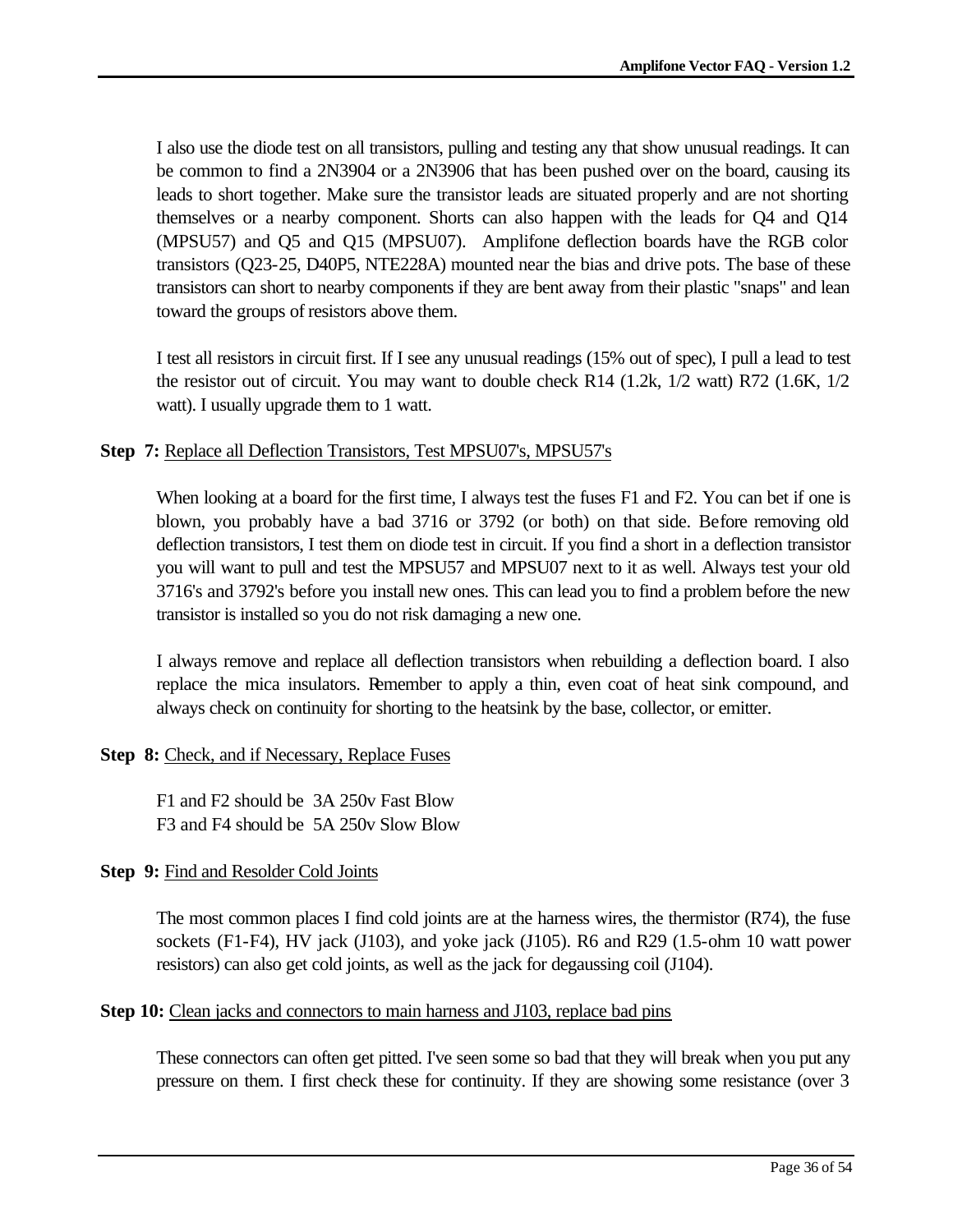ohms), I replace the pins. These are standard 0.093" molex pins. I get them from Hosfelt Electronics (800-524-6464)

| <b>Quantity</b> | <b>Description</b>                                | Location        |
|-----------------|---------------------------------------------------|-----------------|
| $\overline{2}$  | 3A 250v Fast Blow                                 | F1, F2          |
| $\overline{2}$  | 5A 250y Slow Blow                                 | F3, F4          |
| $\overline{2}$  | MPSU57                                            | Q4, Q14         |
| $\overline{2}$  | MPSU07                                            | Q5, Q15         |
| $\overline{2}$  | 3716                                              | Q6, Q16         |
| $\overline{2}$  | 3792                                              | Q7, Q17         |
| 1               | 1.2k, $1/2$ watt resistor                         | R <sub>14</sub> |
| 1               | 1.6K, $1/2$ watt resistor                         | R72             |
| $\overline{2}$  | $10K$ pot                                         | R76, R79        |
| $\overline{4}$  | 1N914                                             | CR3, CR4,       |
|                 |                                                   | CR12, CR13      |
| $\overline{4}$  | 1uf @ 100v 105 degree low ESR axial capacitor     | C7, C8, C9, C10 |
| $\overline{2}$  | 4700uf @ 100v 105 degree low ESR radial capacitor | C17, C18        |
| $\overline{2}$  | 100uf @ 50v 105 degree low ESR radial capacitor   | C19, C20        |
| 1               | 33uf @ 250V 105 degree low ESR radial capacitor   | C <sub>24</sub> |
| $\overline{4}$  | 1N5342B 7.5v 5 watt Zener diodes                  |                 |
| $\overline{4}$  | 1N4002 diodes                                     |                 |
| 15 inches       | 4mm or 5mm heat shrink tubing                     |                 |
|                 | Replacement jumper wires                          |                 |

|  |  |  |  | A Summary of Replacement Parts For The Amplifone Deflection Board |  |
|--|--|--|--|-------------------------------------------------------------------|--|
|  |  |  |  |                                                                   |  |

You may notice that according to the deflection schematic, there should be ferrite beads on the base (middle leg) of the MPS-U57's (Q4, Q14). If your beads or missing, or you otherwise need to replace them, I've found that Mouser part # 542-FB73-110 is a suitable replacement.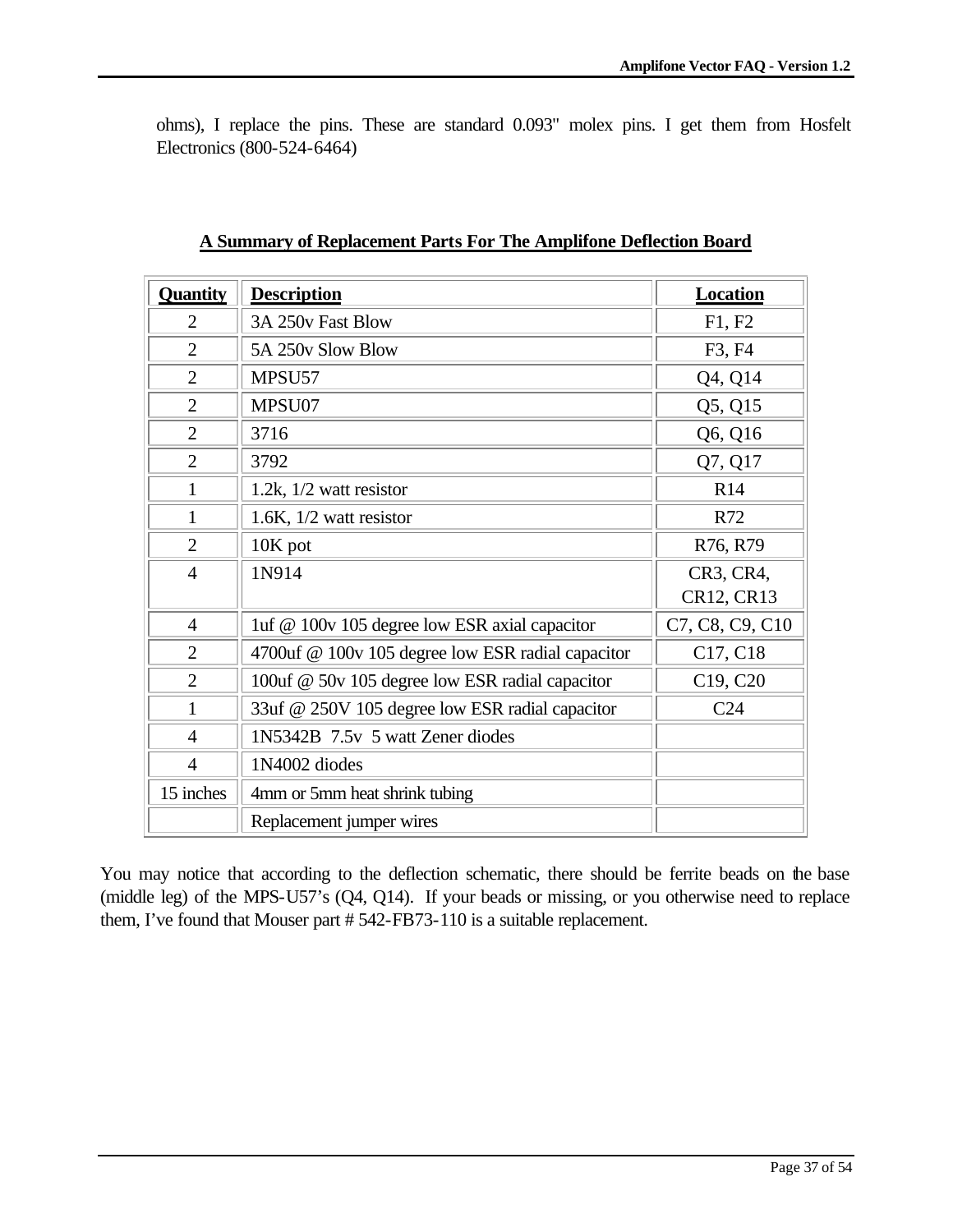# **AMPLIFONE TROUBLESHOOTING WAVEFORMS**

Have an Oscilloscope handy? If so, these scope references should help you to diagnose your Amplifone deflection and HV boards. NOTE: You will need a working set of Star Wars game boards in test mode to make sense of these waveforms. If you do not have a Star Wars boardset, you are out of luck, although I suspect a crosshatch test pattern from just about any Atari color vector game board will work. Simply apply power to your Amplifone monitor, apply the proper Star Wars crosshatch test pattern, and scope the appropriate points with your probes.



Atari Star Wars Amplifone X-Y Monitor T'shooting Waveforms To help troubleshoot the Atari Amplifone 19-inch Color X-Y Display Unit, the following waveforms are listed.

[anyone have a cleaner copy?]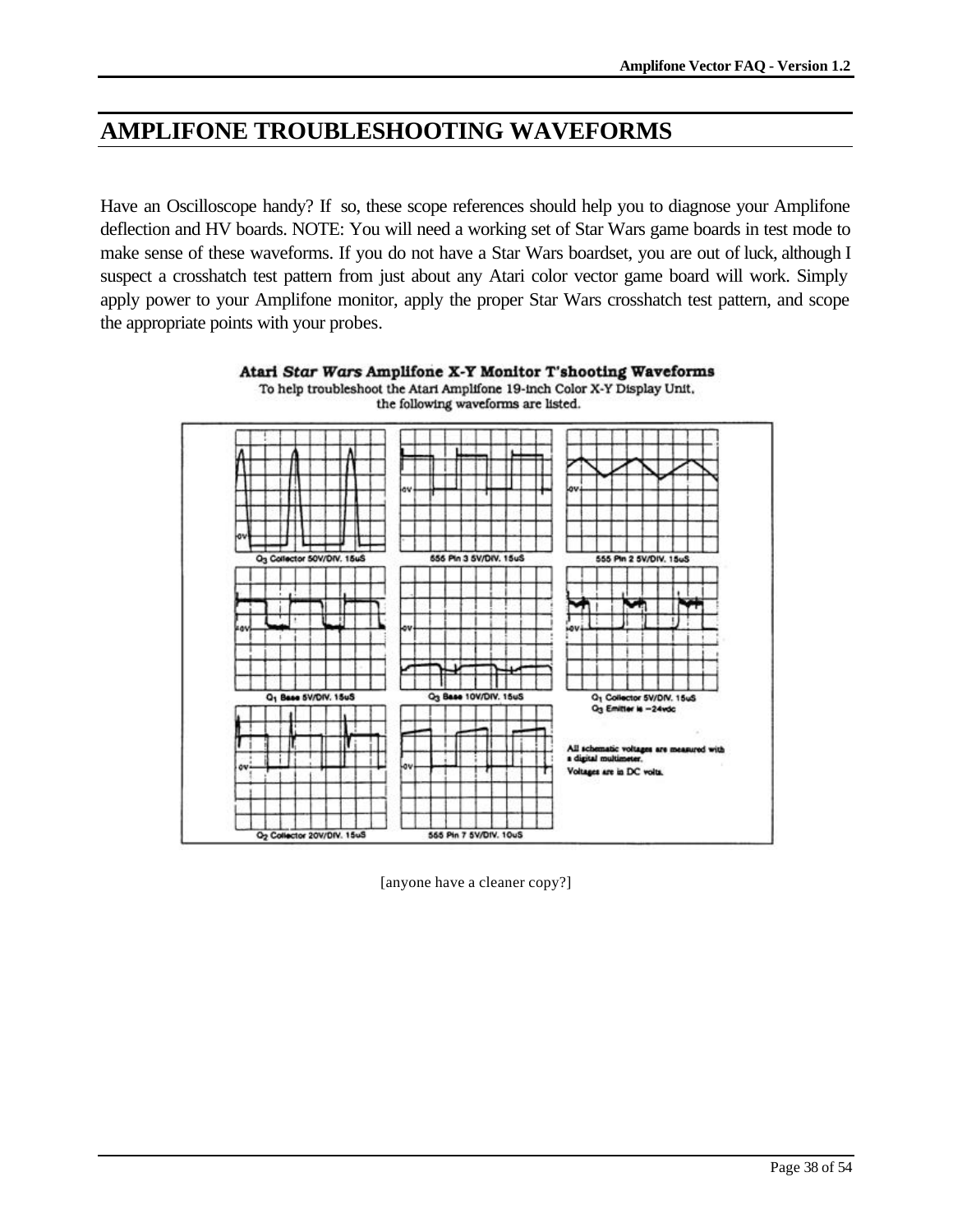# AMPLIFONE TROUBLESHOOTING WAVEFORMS (cont.)



[anyone have a cleaner copy?]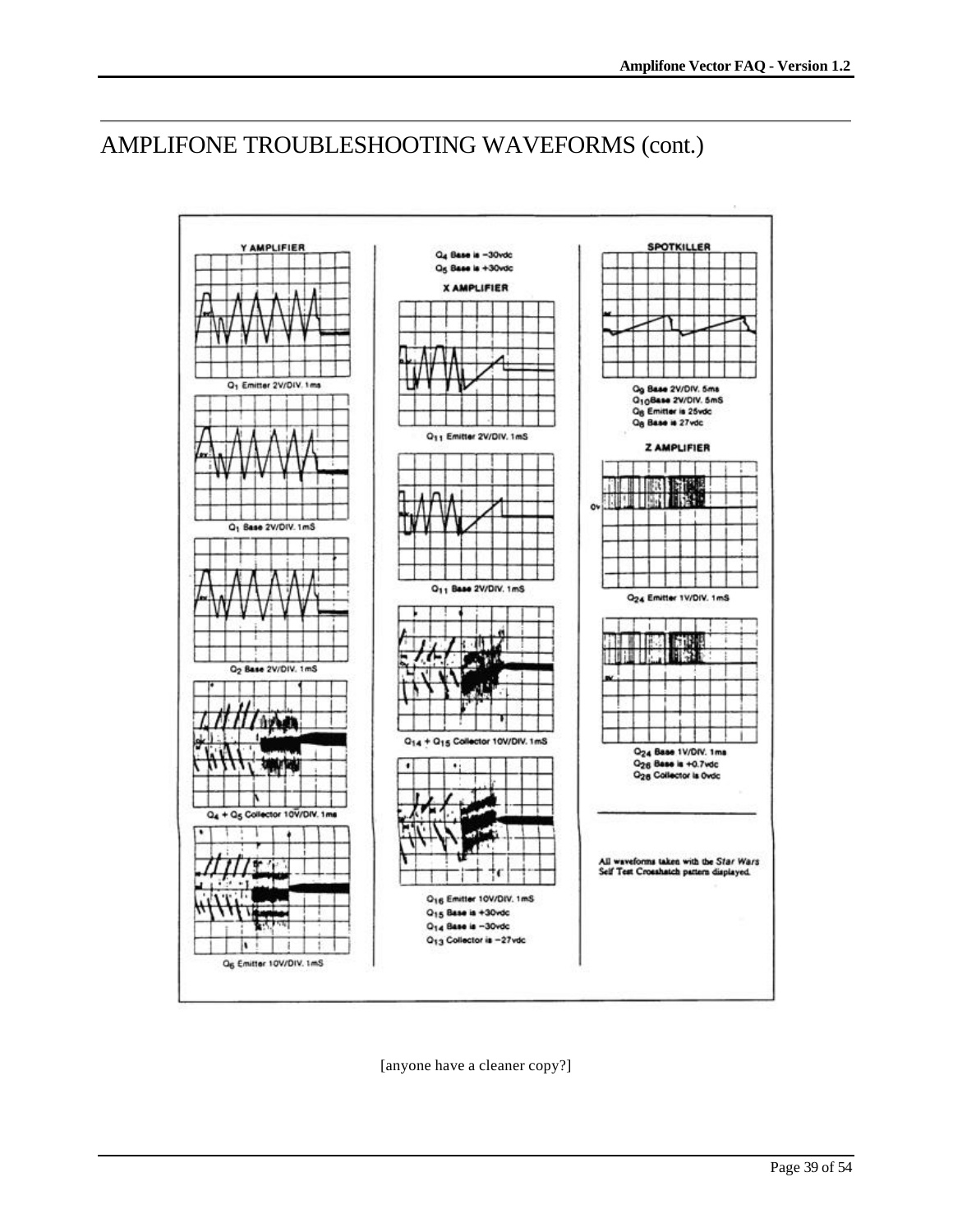# **AMPLIFONE DEFLECTION PROBLEMS AND SOLUTIONS**

**PROBLEM:** Can any other power transistors be used on the Deflection board? **SOLUTION:** Yes, MJ15003 (NPN) replaces 2N3716, and MJ15004 (PNP) replaces 2N3792.

**PROBLEM:** The schematic for the deflection board shows CR5 as a 1N714 diode. **SOLUTION:** The schematic number is wrong. It should be labeled a 1N751A zener diode. The rating of 5.1 volts is correct, however.

**PROBLEM:** The picture shrinks in from the negative X and Y sides of the screen.

**SOLUTION:** On some deflection boards, R35 and R12 may have a 15-Ohm resistor and a 30-Ohm resistor in parallel to get 10 Ohms. If these come loose, then some picture shrinkage may occur.

**PROBLEM:** The voltage is low on the supply lines on the Deflection PCB.

**SOLUTION:** There are jumpers on the supply lines. The jumpers are marked with a "W" on the schematic. They look like resistors on the board and have a single black band on them. The jumpers should have no resistance. However, the brown jumpers may have created some resistance to them. They should be replaced with a piece of wire. The white and tan jumper should have no problems, although you should replace them anyway.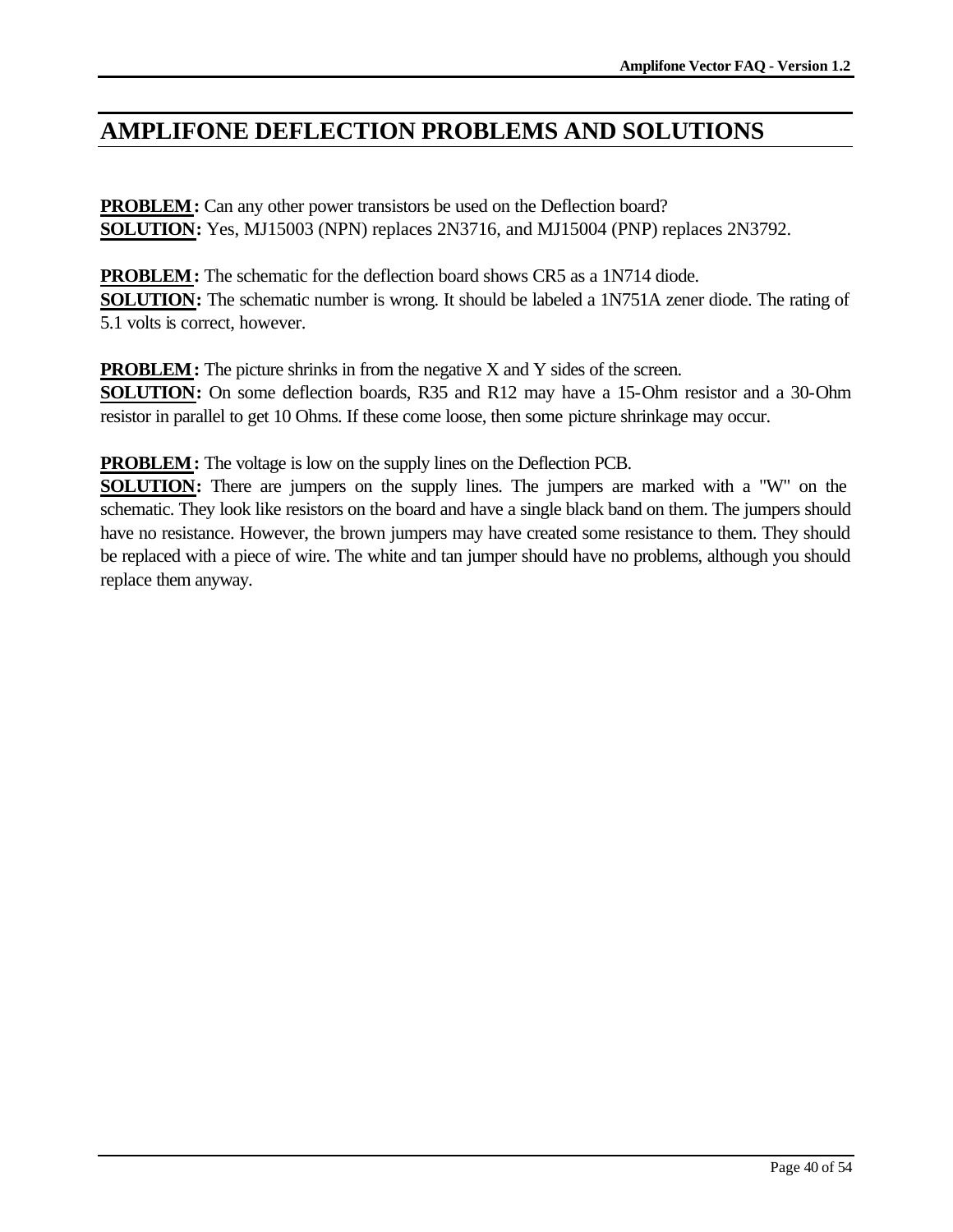# **AMPLIFONE PICTURE TUBES AND DEFLECTION YOKES**

### From The Amplifone Manual:

19-Inch 90-Degree Medium-Resolution Cathode-Ray Tube Assembly 19" Color Cathode-Ray Tube: 134004-001 Deflection Yoke Wedge: 178058-001 Yoke and Harness Assembly: A201108-001 CRT Convergence Ring: 171010-001

25-Inch 90-Degree Color Cathode-Ray Tube Assembly 25" Color Cathode-Ray Tube: 134005-001 Deflection Yoke Wedge: 178058-001 Yoke and Harness Assembly: A201113-001 CRT Convergence Ring: 171010-001

The Amplifone 25" yoke assembly is the same as a Wells-Gardner 19K6100 and can be interchanged as required.

## **CRT (Neck) Pinout**

Here is the complete pinout of the Amplifone neck/tube.

- 1. G3 (focus grid)
- 2. not used
- 3. not used
- 4. not used
- 5. G1 (control grid)
- 6. G (green cathode)
- 7. G2 (screen grid; brightness)
- 8. R (red cathode)
- 9. H (heater)
- 10. H (heater)
- 11. B (blue cathode)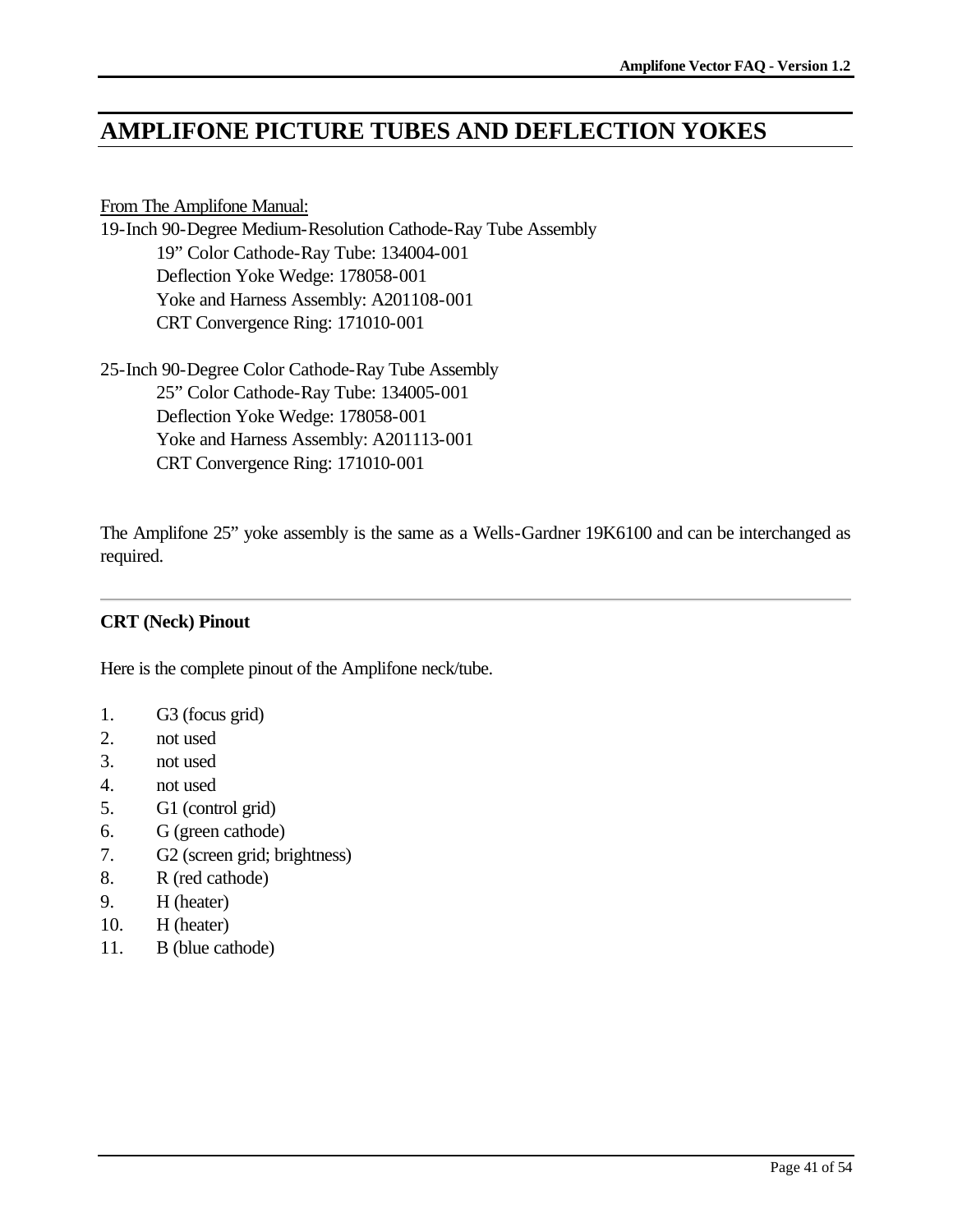# **MONITOR REPAIR LOGS**

---------------------------------------------

From: Bret Pehrson <br/> <br/> <br/> <br/> <br/> <br/>ede.com> Newsgroups: rec.games.video.arcade.collecting Subject: Service Log: Amplifone Deflection #1 Date: Sun, 18 Nov 2001 22:58:35 -0800

Recent service on a non-working Amplifone Deflection board:

Symptoms:

- Purchased non-working and untested

Visual Inspection:

- Checked/replaced incorrect fuses

#### Bench test:

- Hear deflection chatter, no HV
- No -30v output to HV board
- Check 0-ohm jumper W1 (original still installed), reads open

Repair:

- Replace W1 w/ jumper wire

Bench test: - Operational, adjust X & Y size

Result:

- Unit working

Parts Used:

- 1" piece of jumper wire
- Approximate parts cost: \$0.01

Time:

- 15 minutes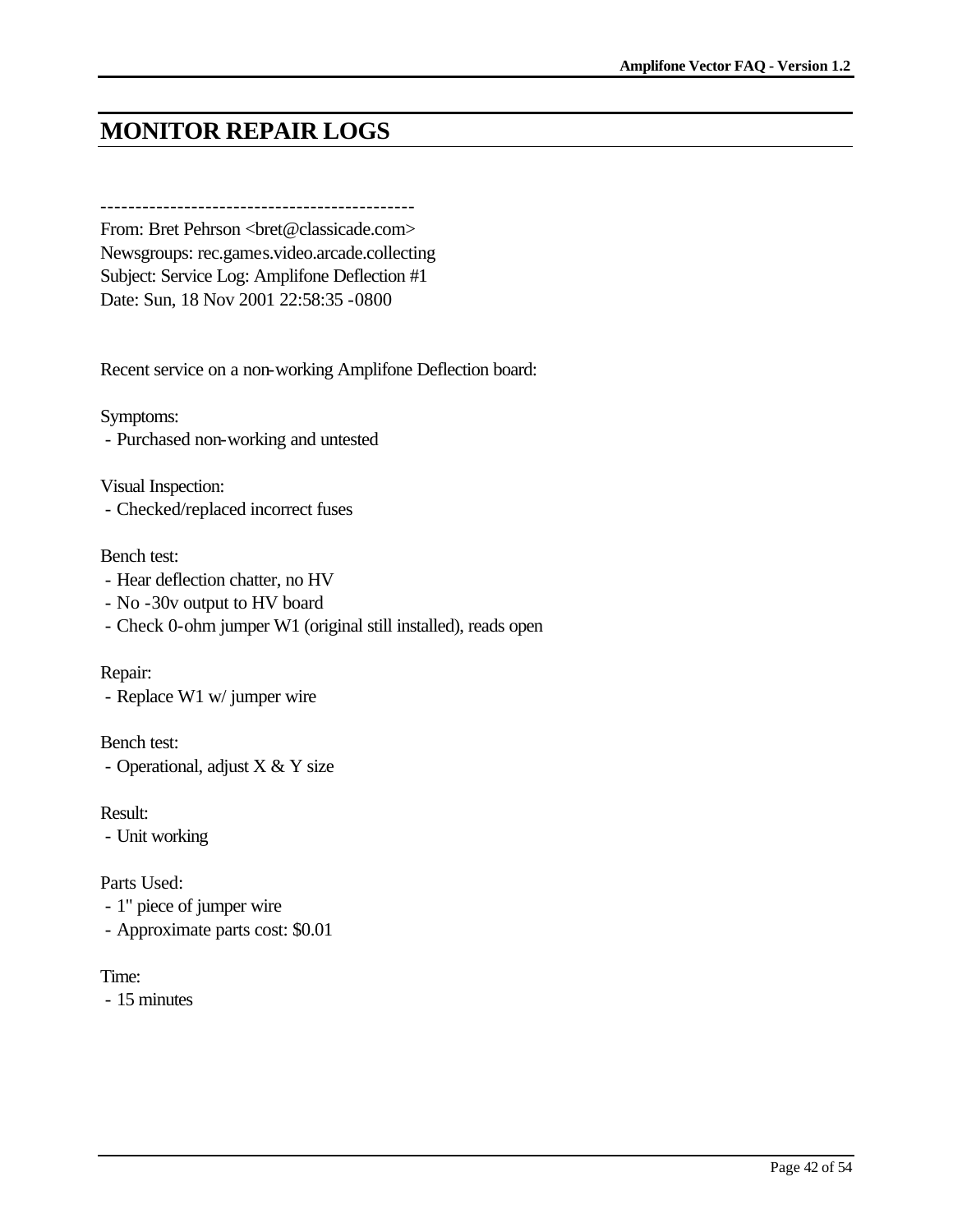---------------------------------------------

From: Bret Pehrson (bret@classicade.com) Subject: Service Log: Amplifone Deflection #2 Newsgroups: rec.games.video.arcade.collecting Date: 2001-11-18 22:59:07 PST

Recent service on a non-working Amplifone Deflection board:

Symptoms:

- Purchased non-working and untested

Visual Inspection:

- Checked/replaced incorrect fuses
- Replaced R74 (posistor for degaussing coil) w/ used part
- Replace Q14 (unknown replacement installed) w/ new equivalent SK3200
- Replace Q6 and Q7 (unknown or unidentifiable parts) w/ new parts
- Replace visibly worn silpads on Q4, Q5, Q14, Q15 w/ new mica insulators
- Install missing ferrite bead on base of Q14

Bench test:

- Powers up, have vertical deflection, horizontal deflection is unstable and bounces around 1" wide

Repair:

- Resolder worn/broken power/harness wires

- Inspect for cold-solder joints (should have done more thorough job during visual inspection), find 4: 1 at F4, 2 at J103, and 1 at J105

Bench test:

- Operational, adjust X & Y size

Result:

- Unit working

Parts Used:

- $-2N3716(1)$
- $-2N3792(1)$
- $-$  SK3200 $(1)$
- Posistor (used) (1)
- Ferrite bead (1)
- Mica insulators (6)
- $-$  Fuses  $(4)$
- Approximate parts cost: \$10

Time: - 60 minutes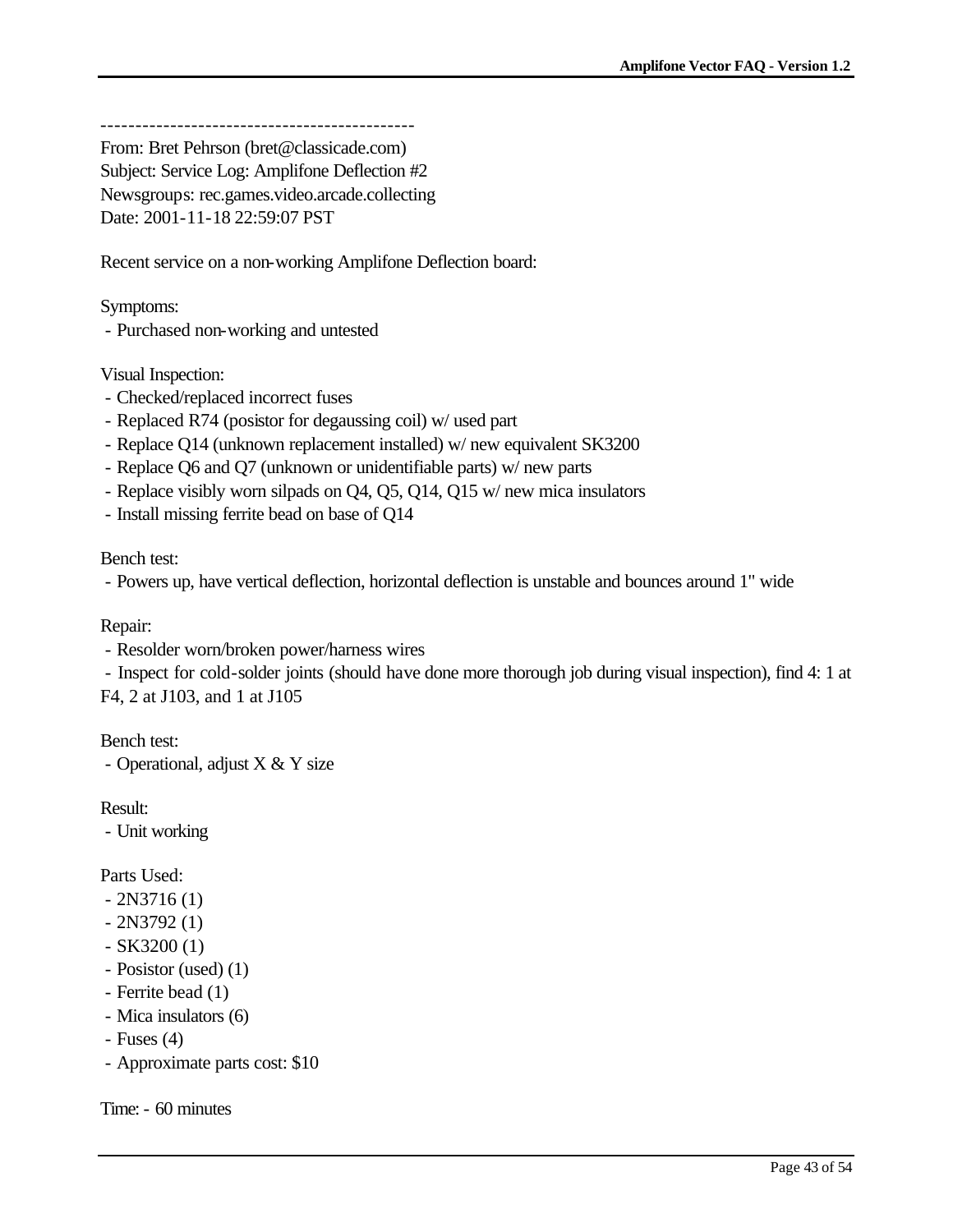--------------------------------------------- From: Bret Pehrson <bret@classicade.com> Newsgroups: rec.games.video.arcade.collecting Subject: INFO: Amplifone HV Diagnostics Date: Wed, 24 Oct 2001 22:03:01 -0700

I had to get my Star Wars up and running, so I had to do some Amplifone diagnostics. I'll share the experiences for anyone that needs it.

Problem: No high voltage.

I knew the game was working as I could see the game when connected up to my scope and it would play blind.

I capped and checked the HV and deflection boards using a kit from Bob Roberts. I noticed that previous owner had installed a BU406 on the HV board (big no-no), so replaced it with a BU406D. Still no HV. I could hear deflection, though.

Checked the BU406D for output w/ my scope -- had appropriate square-wave output.

Checked the two voltage regulators on the HV board (VR1 7824 which regulates the  $+24$  volts, and VR2 7924 which regulates the -24 volts):

VR1

- Pin 1 (input): 32.9 volts (spec is +30 volts)
- Pin 2: ground
- Pin 3 (output):  $23.75$  volts (spec is  $+24$  volts)

VR2

- Pin 1: ground
- Pin 2 (input): 0.65 volts (spec is -30 volts)
- Pin 3 (output): 0.74 volts (spec is -24 volts)

The 33 volts on pin 1 of VR1 is acceptable input. VR2 has no input voltage, hence no output. Power for the HV is through the deflection board, so I traced back the -30 source and the first component I hit after the connector is W1 (0-ohm jumper wire -- looks like a brown resistor). Tested w/ ohm meter (should read 0-3 ohms), read open. Replaced w/ thick-gauge wire. Retested and had power to VR2 and appropriate -24 volt output. (Note: it is a well-known fact that the 0-ohm jumper wires on the deflection and HV boards are extremely flaky and should be replaced w/ thick gauge wire.)

Result: High voltage, game plays.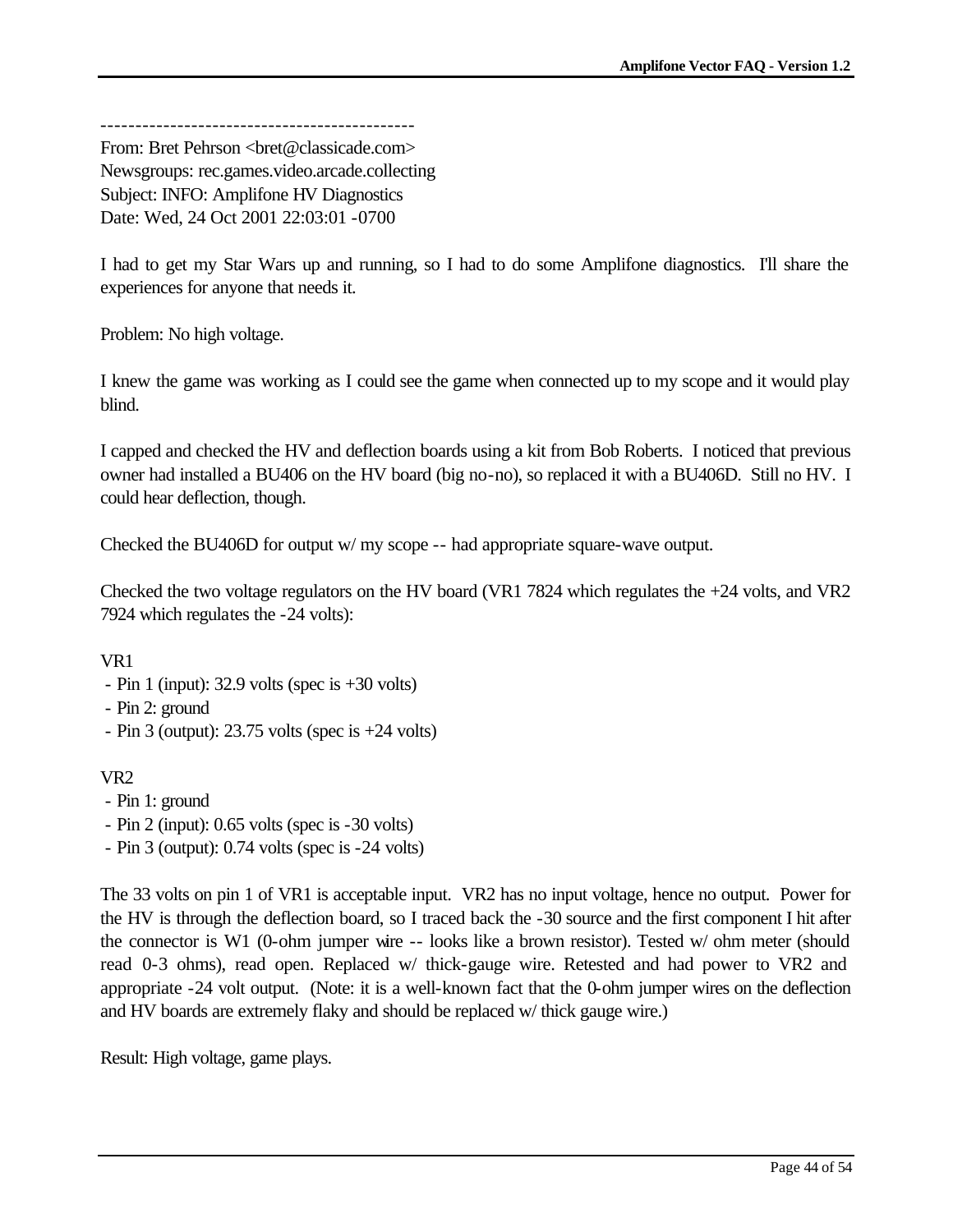---------------------------------------------

From: Bret Pehrson <br/> <br/> <br/> <br/> <br/> <br/>education<br/>><br/>sicade.com> Newsgroups: rec.games.video.arcade.collecting Subject: Service Log: Amplifone HV #1 Date: Sun, 18 Nov 2001 22:58:29 -0800

Recent service on a non-working Amplifone HV board:

Symptoms:

- Purchased non-working and untested

Visual Inspection:

- Replaced Q3 (previous owner had installed incorrect BU406) w/ new BU406D
- Replaced VR2 (visible damage/exploded component) w/ new higher-power 7924CV
- Fixed several cold-solder joints
- Resoldered ground wires

Bench test:

- Powered up fine, adjusted brightness (SCREEN).

Result:

- Unit working

Parts Used:

- BU406D (1)
- 7924CV (1)
- Approximate parts cost: \$5

Time:

- 45 minutes

---------------------------------------------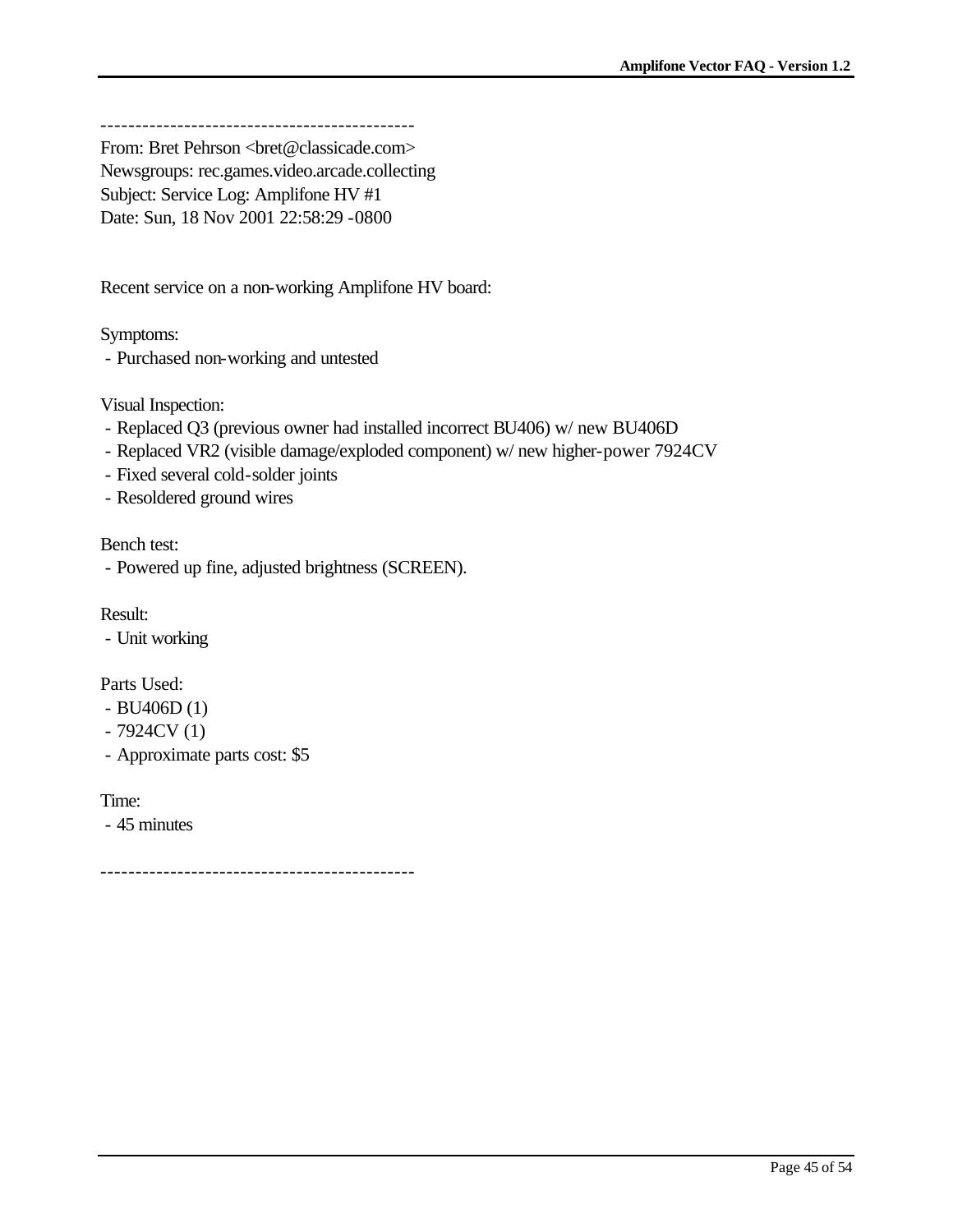# **OFFICIAL ATARI AMPLIFONE DOCUMENTS**

#### **Amplifone Deflection Board Upgrade**

(From the Major Havoc Installation Instructions (TM-268))

Perform the following procedure to modify the Amplifone Deflection PCB (see Figure 8).

- 1. Set the Deflection PCB on a clean work surface.
- 2. Connect two type-1N754A Zener diodes together, anode to anode, as shown in Figure 6. Use a soldering iron to solder the two anode leads together.
- 3. Connect two type-1N756A Zener diodes together and solder as described in step 2.
- 4. On the component side of the Deflection PCB, locate the yellow wire connected to resistor R1 (left center of the PCB).
- 5. Solder one cathode lead of the two type-1N754A Zener diodes (soldered together in step 2) to the yellow wire on the soldered side of the Deflection PCB as shown in Figure 8.
- 6. Solder the other cathode lead of the two type-1N754A Zener diodes to the nearest ground on the PCB as shown in Figure 8.
- 7. On the component side of the Deflection PCB, locate the orange wire connected to Resistor R24 (right center of the PCB). [Figure 8, entitled "Modifying the Amplifone Deflection PCB", showing a full scale picture of the solder side of the Deflection PCB, has been omitted for obvious reasons. It does not show anything that cannot be derived from the included text; it was merely a "visual aid".]
- 8. Solder one cathode lead of the two type-1N756A Zener diodes (soldered together in step 3) to the orange wire on the soldered side of the PCB as shown in Figure 8.
- 9. Solder the other cathode lead of the two type-1N756A Zener diodes to the nearest ground on the PCB as shown in Figure 8.
- 10. On the soldered side of the Deflection PCB, solder the cathode lead of a type-1N4002 diode to the emitter of transistor Q17 as shown in Figure 8.
- 11. Scrape away the green protective coating at a convenient point on the PCB, and solder the anode lead of the type-1N4002 diode to the collector of transistor Q17 as shown in Figure 8.
- 12. On the soldered side of the Deflection PCB, solder the anode lead of a type-1N4002 diode to the emitter of transistor Q16 as shown in Figure 8. [**NOTE**: This is the opposite of what you did in step 10.]
- 13. Scrape away the green protective coating at a convenient point on the PCB, and solder the cathode lead of the type-1N4002 diode to the collector of transistor Q16 as shown in Figure 8.
- 14. On the soldered side of the Deflection PCB, solder the cathode lead of a type-1N4002 diode to the emitter of transistor Q7 as shown in Figure 8. [**NOTE**: This is the opposite of what you did in step 12.]
- 15. Scrape away the green protective coating at a convenient point on the PCB, and solder the anode lead of the type-1N4002 diode to the collector of transistor Q7 as shown in Figure 8.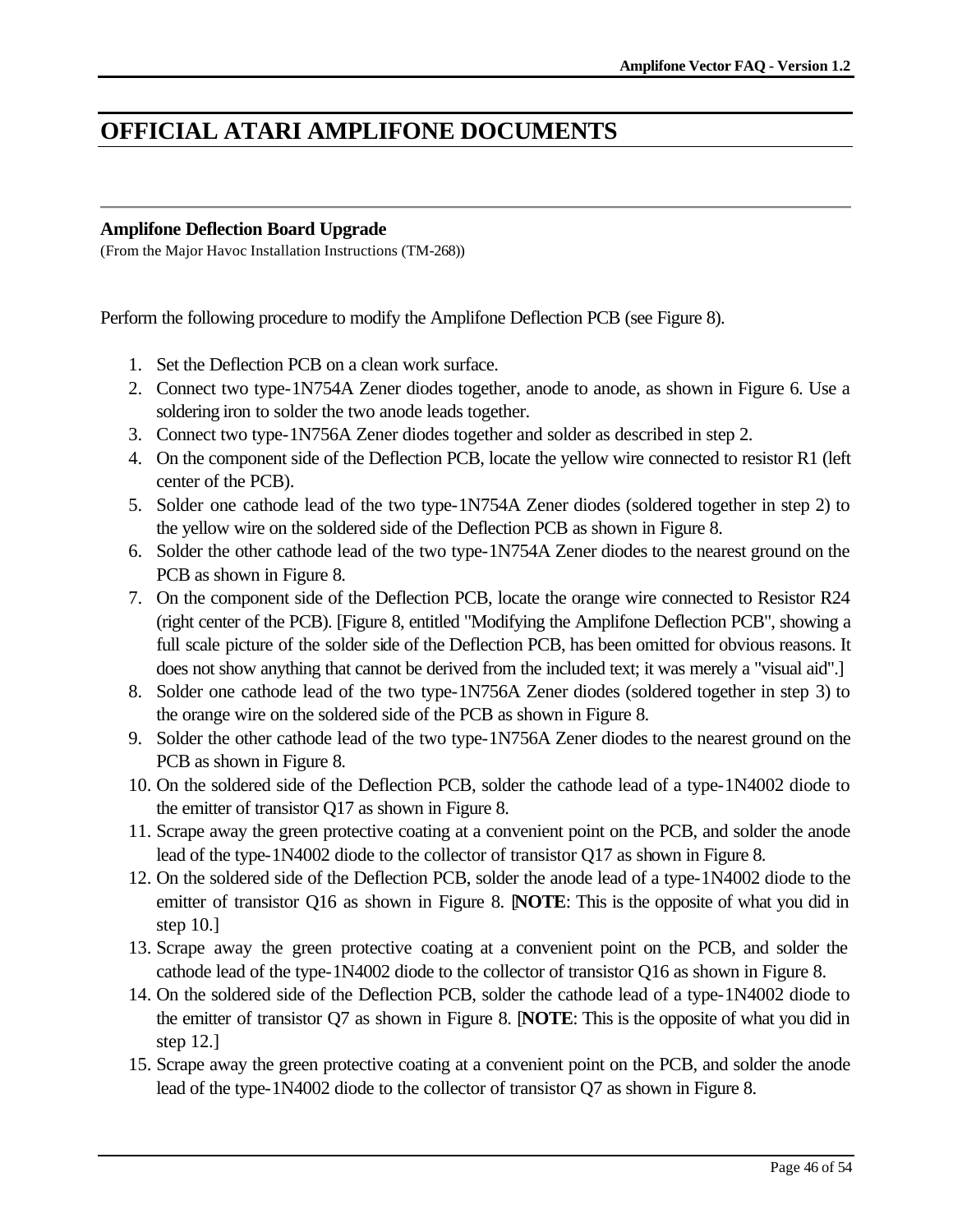- 16. On the soldered side of the Deflection PCB, solder the anode lead of a type-1N4002 diode to the emitter of transistor Q6 as shown in Figure 8. [**NOTE**: This is the opposite of what you did in step 14.]
- 17. Scrape away the green protective coating at a convenient point on the PCB, and solder the cathode lead of the type-1N4002 diode to the collector of transistor Q6 as shown in Figure 8.

## **Atari Field Service Bulletin**

( courtesy of Al Kossow)

## TECH TIP from the Atari FIELD SERVICE DEPARTMENT Atari Color X-Y Display Deflection PCB

You should do the following modifications to help prevent the Amplifone Deflection PCB from failing.

| <b>Quantity</b>             | <b>Description</b>           | Part No.   |  |
|-----------------------------|------------------------------|------------|--|
|                             |                              |            |  |
| 6                           | Type-1N4002 Diode            | 31-1N4002  |  |
| $\mathcal{D}_{\cdot}$       | Type-1N754A 6.8V Zener Diode | 131002-001 |  |
| $\mathcal{D}_{\mathcal{L}}$ | Type-1N756A 8.2V Zener Diode | 32-1N756A  |  |
| $\mathcal{D}$               | 12 Ohm 5% 1/4 W resistor     | 110000-120 |  |

### Parts List

- 1. Connect the two 1N754A Zener diodes together as shown below in Figure 1. The connection is made as follows: bend the anode ends of both diodes into a "fish-hook" pattern. Hook the two fish-hooked leads together, and solder them. Remember that too much heat will destroy the semiconductor material.
- 2. Connect the two 1N756A Zener diodes together as shown in Figure 1. Use the same technique as described in Step 1 above.
- 3. Remove diode CR2 and solder in a type-1N4002 diode in its place. [**NOTE**: On older monitors, CR2 is labeled D602.]
- 4. Remove diode CR11 and solder in a type-1N4002 diode in its place. [**NOTE**: On older monitors, CR11 is labeled D702.]
- 5. Remove resistor R12 and solder in a 12-Ohm, 1/4W resistor in its place. [**NOTE**: On older monitors, R12 is labeled R609.]
- 6. Remove resistor R35 and solder in a 12-Ohm, 1/4W resistor in its place. [**NOTE**: On older monitors, R35 is labeled R709.]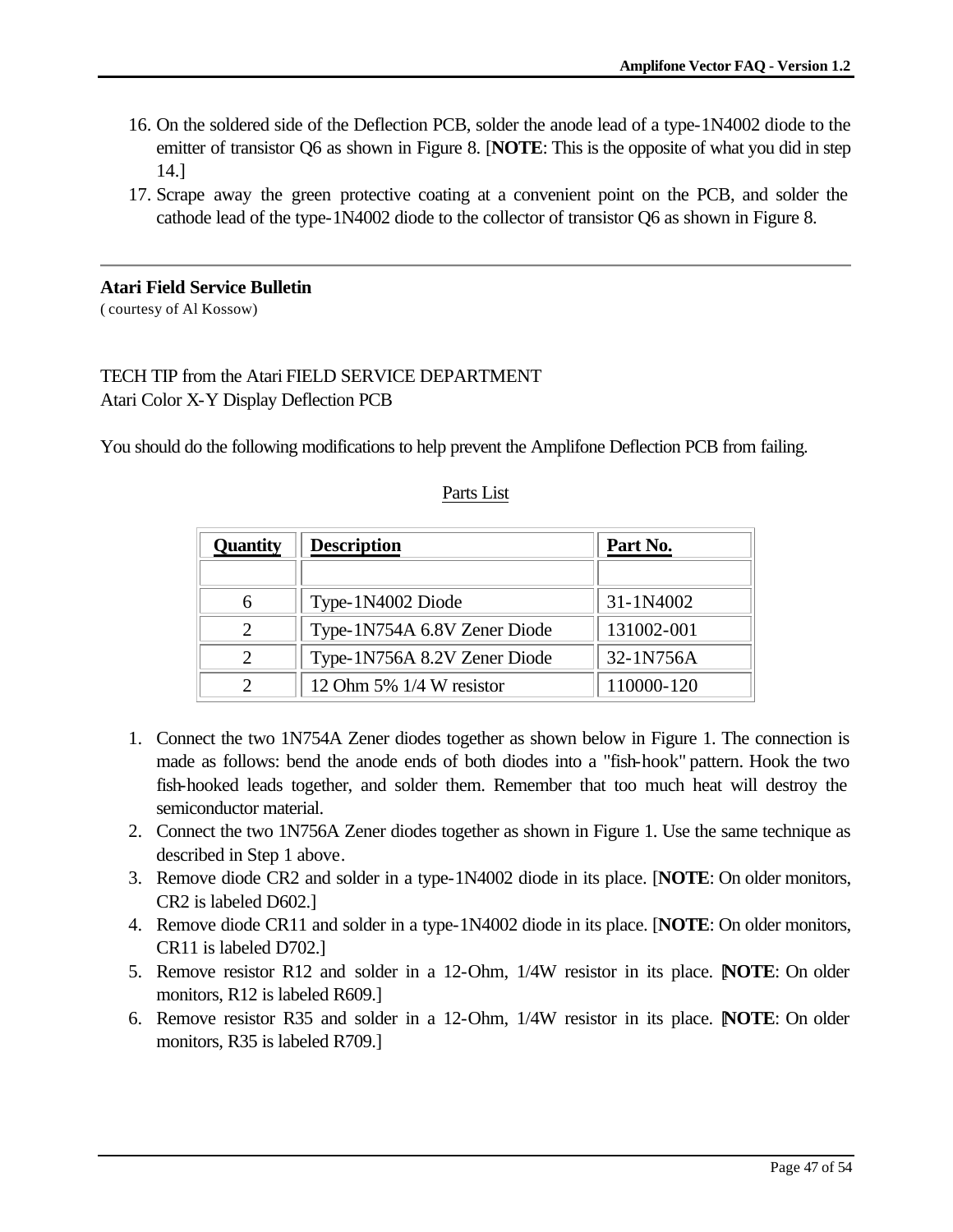- 7. Find the Y-Deflection Circuit (upper left area of the schematic). Resistor R1 has two leads to it. Find the lead that goes to the yellow wire. Connect this lead to the cathode of one of the type-1N754A diodes. Connect the cathode of the other type-1N754A diode to ground.
- 8. Find resistor R24. It has two leads: one runs to an orange wire. Connect this lead to the cathode of one of the type-1N756A diodes. Connect the cathode of the other type-1N756A diode to ground.
- 9. Find the type-2N3792 transistor Q17. You will be installing a type-1N4002 diode across the transistor's emitter and collector. Solder the cathode lead of the type-1N4002 diode to the emitter, and solder the anode to the collector of this transistor.
- 10. Find the type-2N3617 transistor designated Q16. You will be installing a type-1N4002 diode across the transistor's emitter and collector. Solder the cathode lead of the type-1N4002 diode to the collector, and solder the anode to the emitter of this transistor. [**NOTE**: this is the opposite of what you did in Step 9.]
- 11. Find the type-2N3792 transistor Q7. You will be installing a type-1N4002 diode across the transistor's emitter and collector. Solder the cathode lead of the type-1N4002 diode to the emitter, and solder the anode to the collector of this transistor.
- 12. Find the type-2N3716 transistor Q6. You will be installing a type-1N4002 diode across this transistor's emitter and collector. Solder the cathode lead of the type-1N4002 diode to the collector and solder the anode to the emitter of this transistor. [**NOTE**: this is the opposite of what you did in Step 11.]

## FIGURE 1.

### Making Fishhook Connections

 CATHODE +-+------+ +------+-+ CATHODE --------+ |1N75#A+--------+1N75#A| +-------- Diode Connection +-+------+ ANODES +------+-+

[**NOTE**: You get the idea; snub diodes across the deflection amps, back-to-back Zeners on the input to ground. Since I made these modifications, I have not had a deflection amp go out (but I am running the game with the back off now, too.)]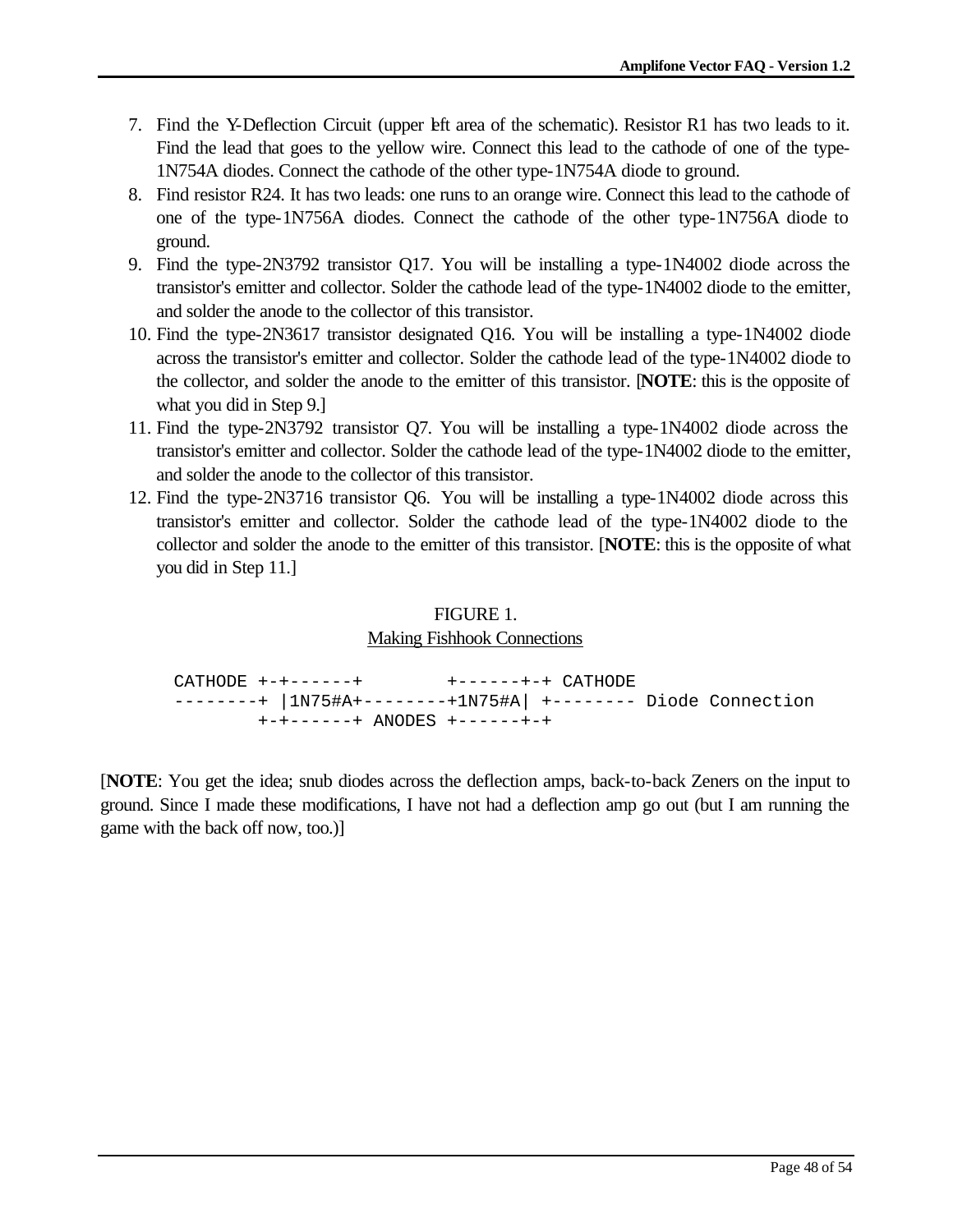#### **Amplifone HV Revision Schematics**

(ASCII art by Gregg Woodcock)

# **ORIGINAL AMPLIFONE HV PCB**

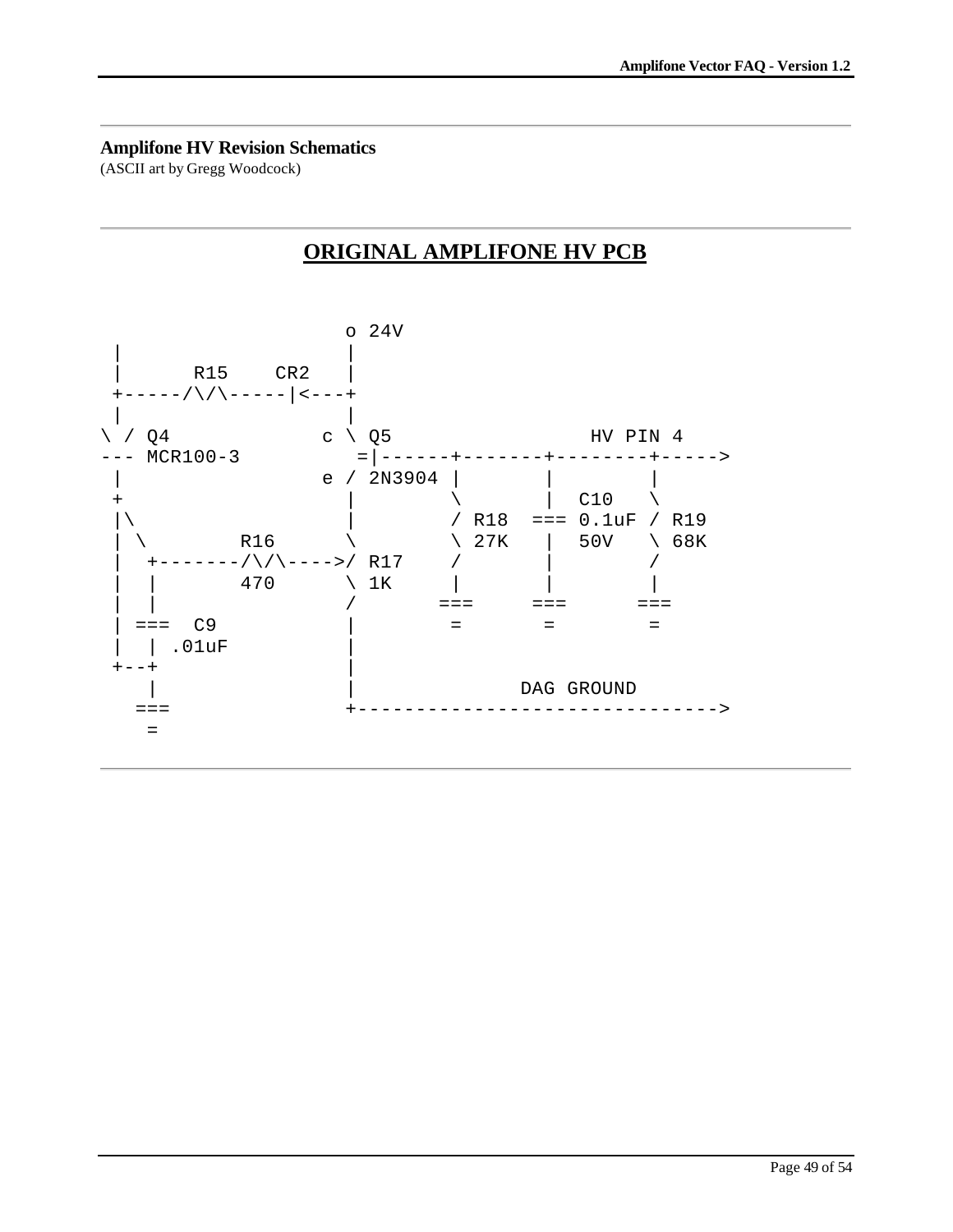## **FIRST REVISION AMPLIFONE HV PCB**

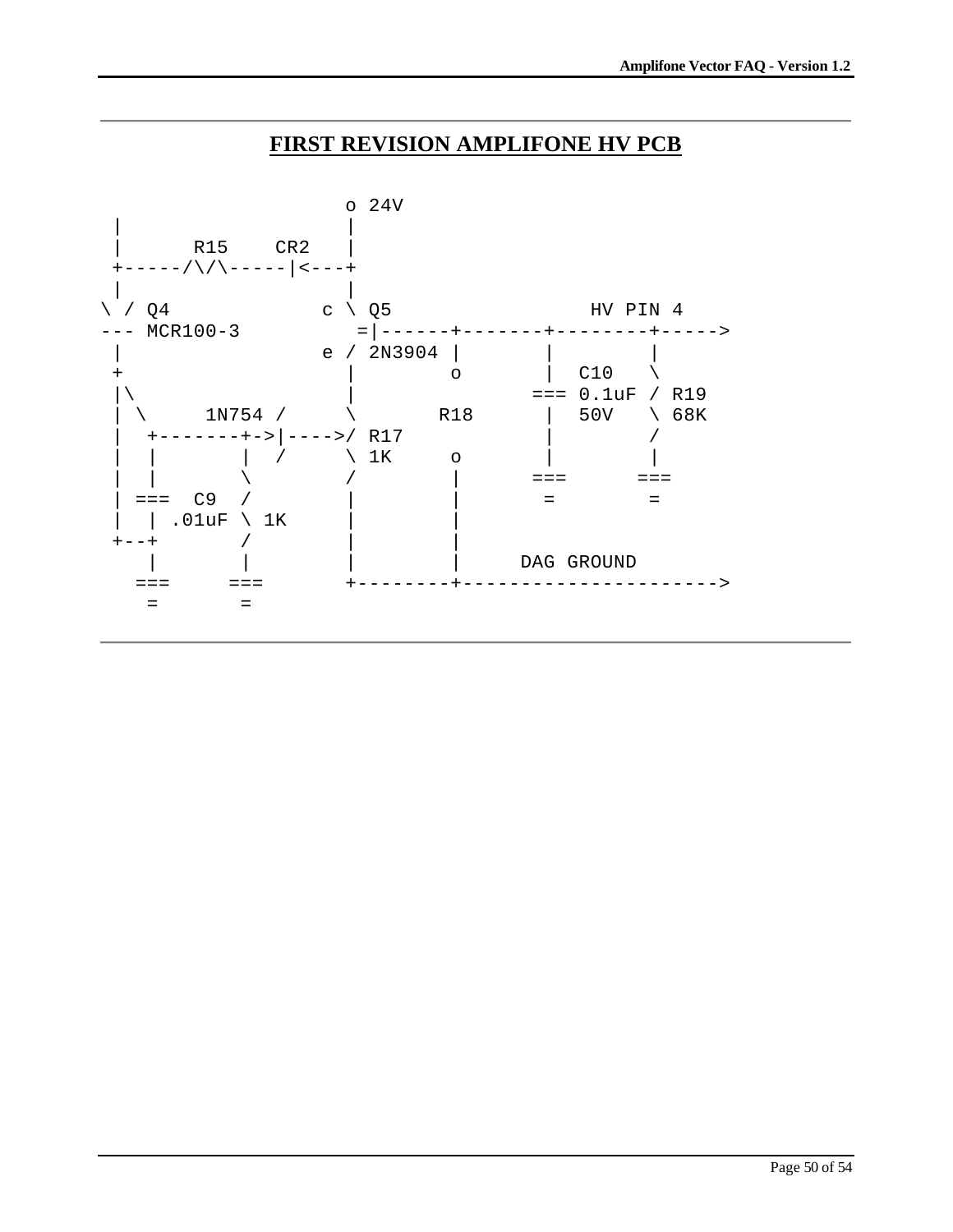## **SECOND REVISION AMPLIFONE HV PCB**

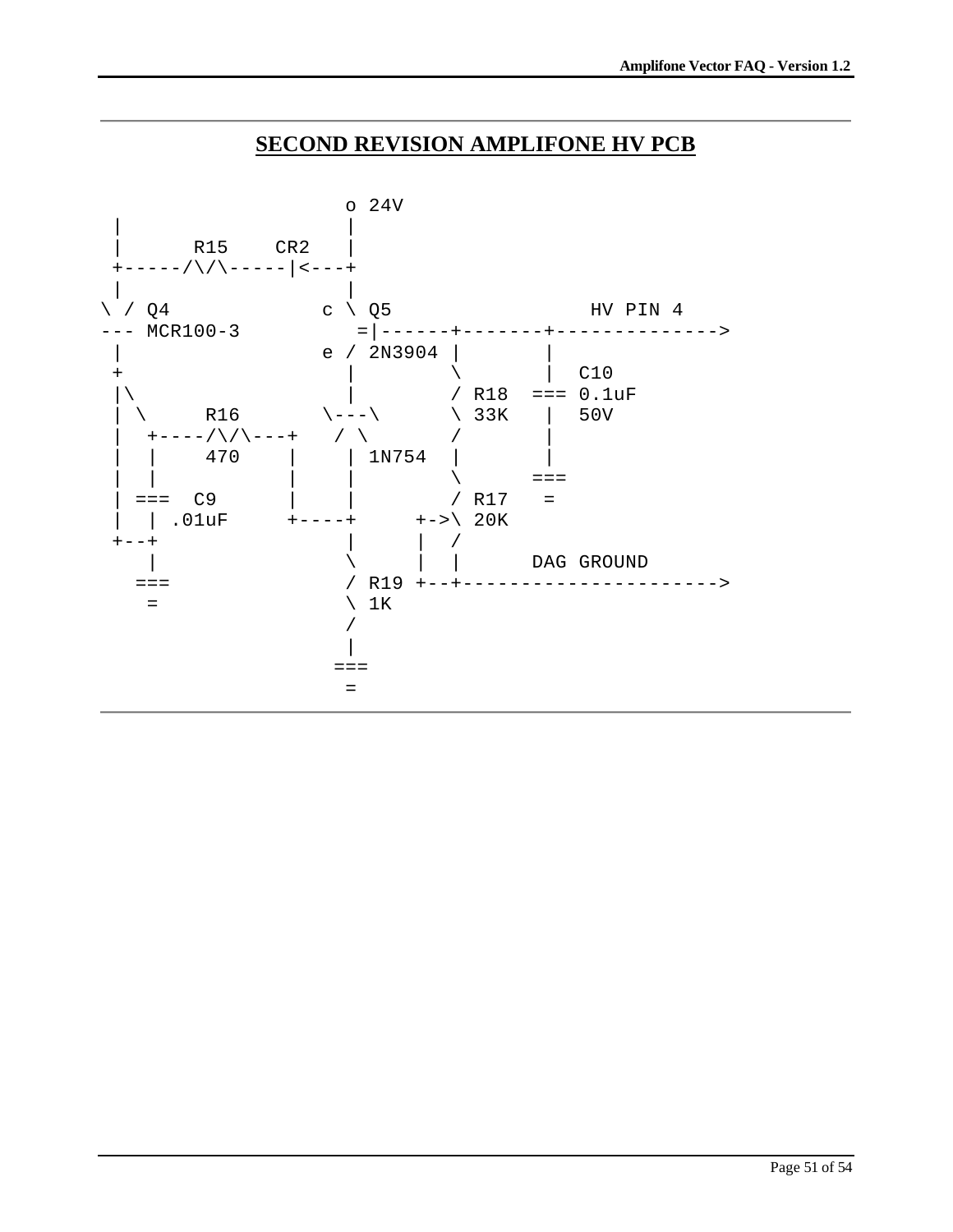# **Appendix A: Common Ground Connections**

From: John Robertson <jrr@flippers.com> Newsgroups: rec.games.video.arcade.collecting Subject: TechTIP: How to make VECTOR MONITORS very RELIABLE! Date: 22 Oct 2001

It's been a little while since my last Tech Tip, but this is something that's been on my mind for a while now, and a posting in the Vector mail-list got the following response from me...:

Vector monitors blow up because the ground reference for the monitor drifts relative to the logic boards (MPU and video) when the power supply connections overheat. This will then bias the input signals offset enough to overdrive the outputs. Hence my argument for chucking the original power supply and putting in a switching supply. I started doing that about ten years ago and have not lost a single Electrohome/Sega monitor since. I assume this also kills Tempest/Star Wars/Major Havoc/... monitors etc. Those pesky grounds get a few ohms resistance and all sorts of nasty things happen.

I first discovered this on Gottlieb pinballs over ten years ago-the ground for the regulator would overheat the pin/wiper contact which would become a small resistor and thus the ground of the MPU would drift up relative to the cabinet ground, which also happened to be the ground path for the driver transistors. When the MPU ground would change to about 0.5 to 0.7VDC above cabinet ground the base of the transistors would then start to conduct as the MPU would be trying to turn off the transistors, but the Emitters are tied to the cabinet ground. Hence the transistors would start to conduct... You will recall that transistors generate far more heat when they are used at the beginning of their working range rather when they are switched completely on and off as in regular vector monitors (or solenoid drivers, etc.). So in a little while, it croaks. No obvious cause...replace the transistors and everything works. For now...

So get VERY GOOD GROUND (COMMON) CONNECTIONS BETWEEN THE MONITOR, MPU AND POWER SUPPLY for reliability!!!!!!!!!!!!!!!!!!!!!!!! Solder fat conductors with nasty heavy gauge connectors between each component in the system. Put in healthy SWITCHING SUPPLIES!

Happy vectors will result.

 $John : +#)$ #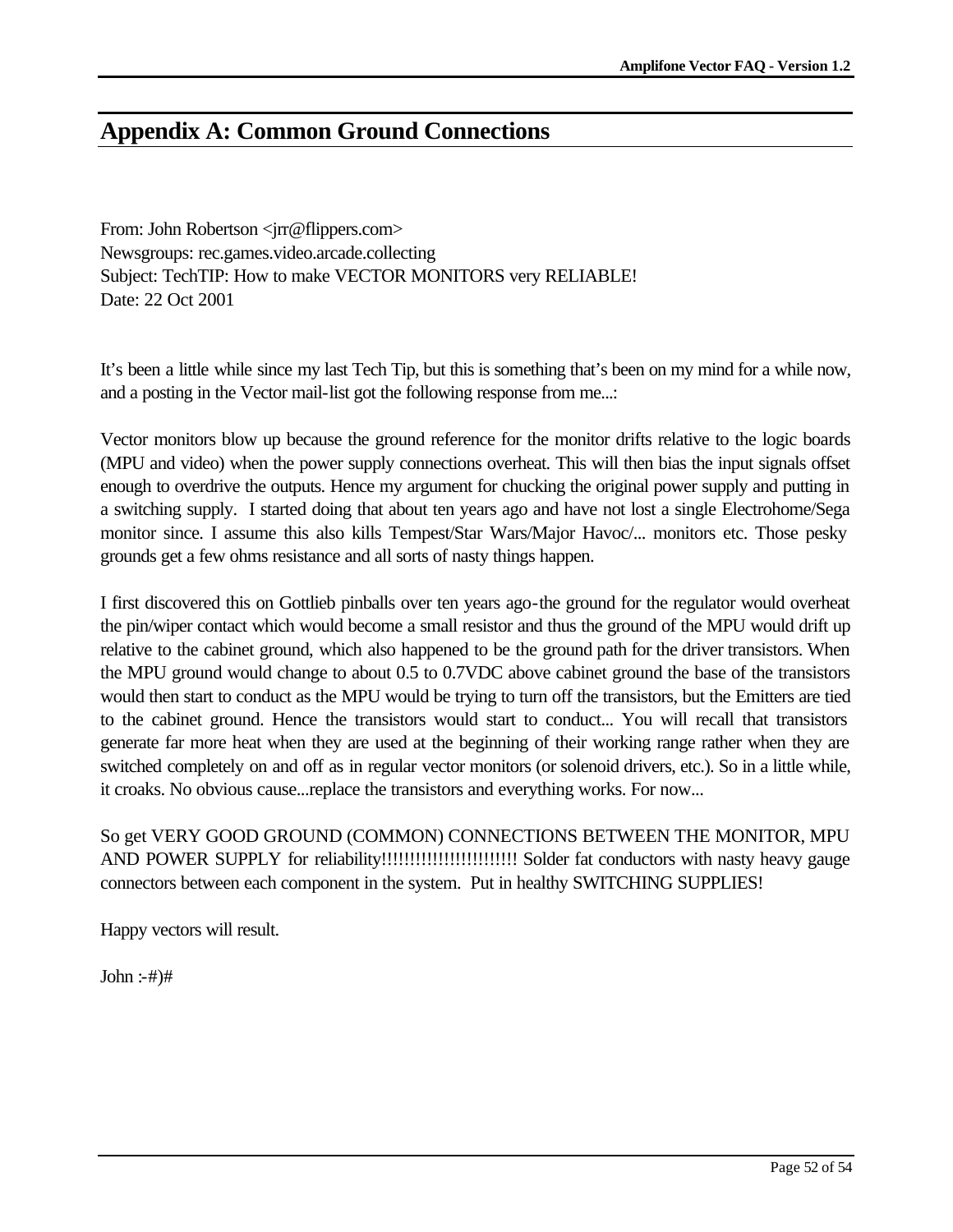# **Appendix B: Testing Transistors**

Most of the failures in the Amplifone color vector monitor (as is the case with most electronic devices) are semiconductor failures, specifically, the transistors. All transistors discussed in this document can be tested in the same way; it does not matter if they are the large chassis-mounted transistors or the tiny PCBmounted transistors. With the transistors out of circuit, set your multi-meter on Rx1K scale and use the following procedures.

**NOTE: ANALOG AND DIGITAL MULTI-METERS REQUIRE DIFFERENT TESTING PROCEDURES FOR TRANSISTORS!** Digital meters always show infinite resistance for all 6 combinations (if you accidentally get your skin involved it will show something around 2M Ohms). The best way to test transistors with a DMM is to make use of the "diode test" function, which will be described after the analog test. For both methods, if you read a short circuit (0 Ohms or voltage drop of 0) or the transistor fails any of the readings, it is bad and must be replaced.

Why do Digital Voltmeters read open circuits on diodes and transistors?

Because of the ability to use amplifiers, DVM can use much smaller voltages to check resistance. For the most part this is a good thing. It allows you to check resistors in circuit, without turning on things, like transistors.

Diode junctions (which there are two of in a transistor) do not "turn on" until they reach somewhere around  $0.4 \sim 0.7$  volts, depending upon what they are made of, and a lot of other stuff. In a way, diode junctions are similar to neon light bulbs, they act like open circuits until the right voltage is reached, and then they act like shorts, until the voltage drops below the critical threshold. Without proper current limiting, the diode junctions explode. The thing about diodes is that they only do this in one direction, if you switch the test leads, they do not conduct at all. (Well, until the voltage gets **much** higher, and then it is a bad thing. ;^)

Sometimes you want to be able to "turn on" the diode junctions (to test them), so DVMs have a "Diode" test mode. This places enough voltage on the test leads to turn on the diode junction. The number you read on most meters is the actual turn on voltage threshold across the diode.

## **TESTING TRANSISTORS WITH AN ANALOG OHMMETER**

For type NPN transistors, lead "A" is black and lead "B" is red; for type PNP transistors, lead "A" is red and lead "B" is black (**NOTE**: this is the standard polarity for resistance but many multi-meters have the colors reversed; if the readings do not jive this way, switch the leads and try it again). Start with lead "A" of your multi-meter on the base and lead "B" on the emitter. You should get a reading of 2.5K Ohms. Now move lead "B" to the collector. You should get the same reading. Now try the other 4 combinations and